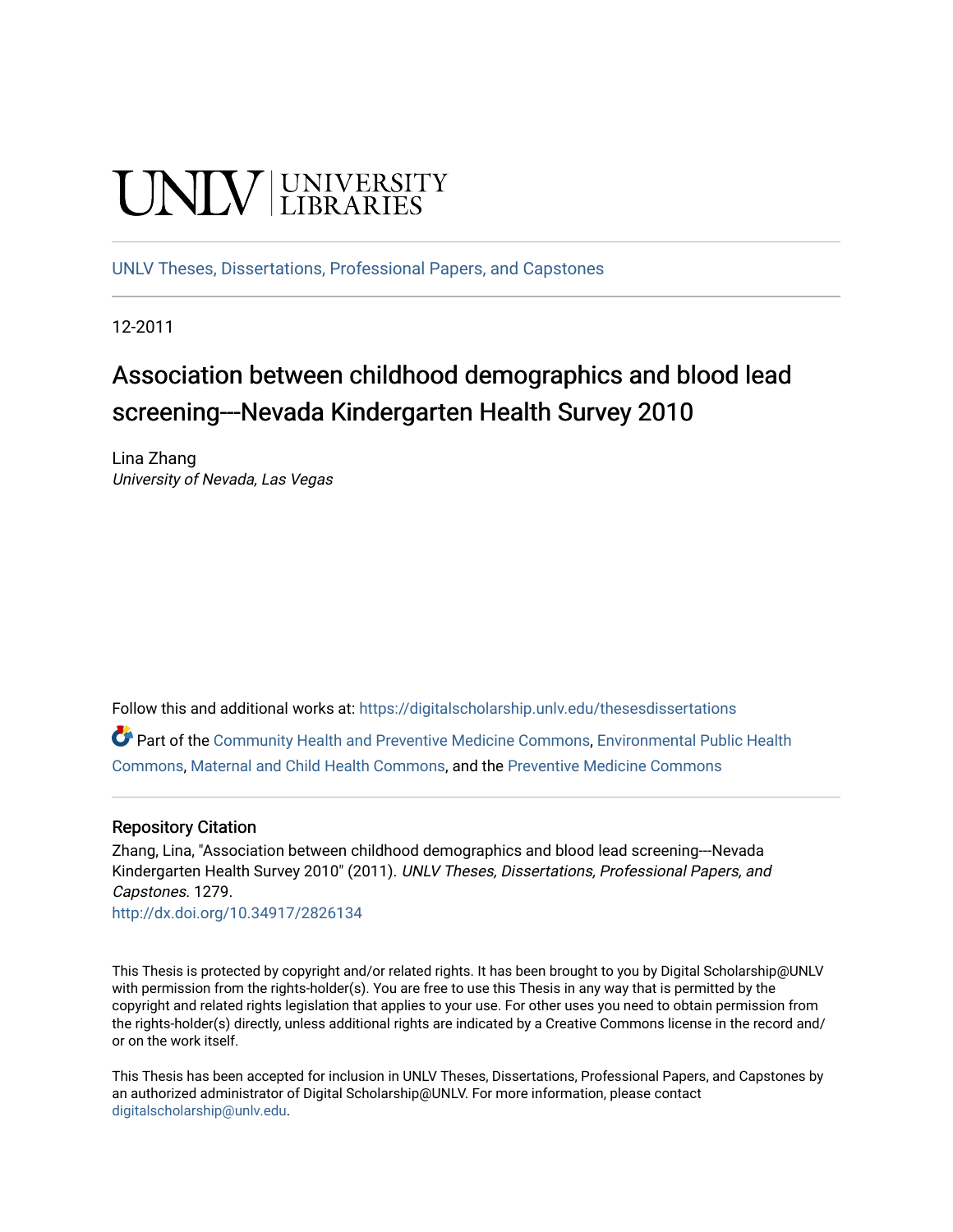# **ASSOCIATION BETWEEN CHILDHOOOD DEMOGRAPHICS AND BLOOD LEAD SCREENING – NEVADA KINDERGARTEN HEALTH SURVEY 2010**

By

Lina Zhang

Bachelor of Sciences Heilongjiang University of TCM July 2001

Master of Medicine Heilongjiang University of TCM July 2004

A thesis submitted in partial fulfillment of the requirements of the

**Master of Public Health** 

**Department of Epidemiology and Biostatistics School of Community Health Sciences Division of Health Sciences The Graduate College** 

> **University of Nevada Las Vegas December 2011**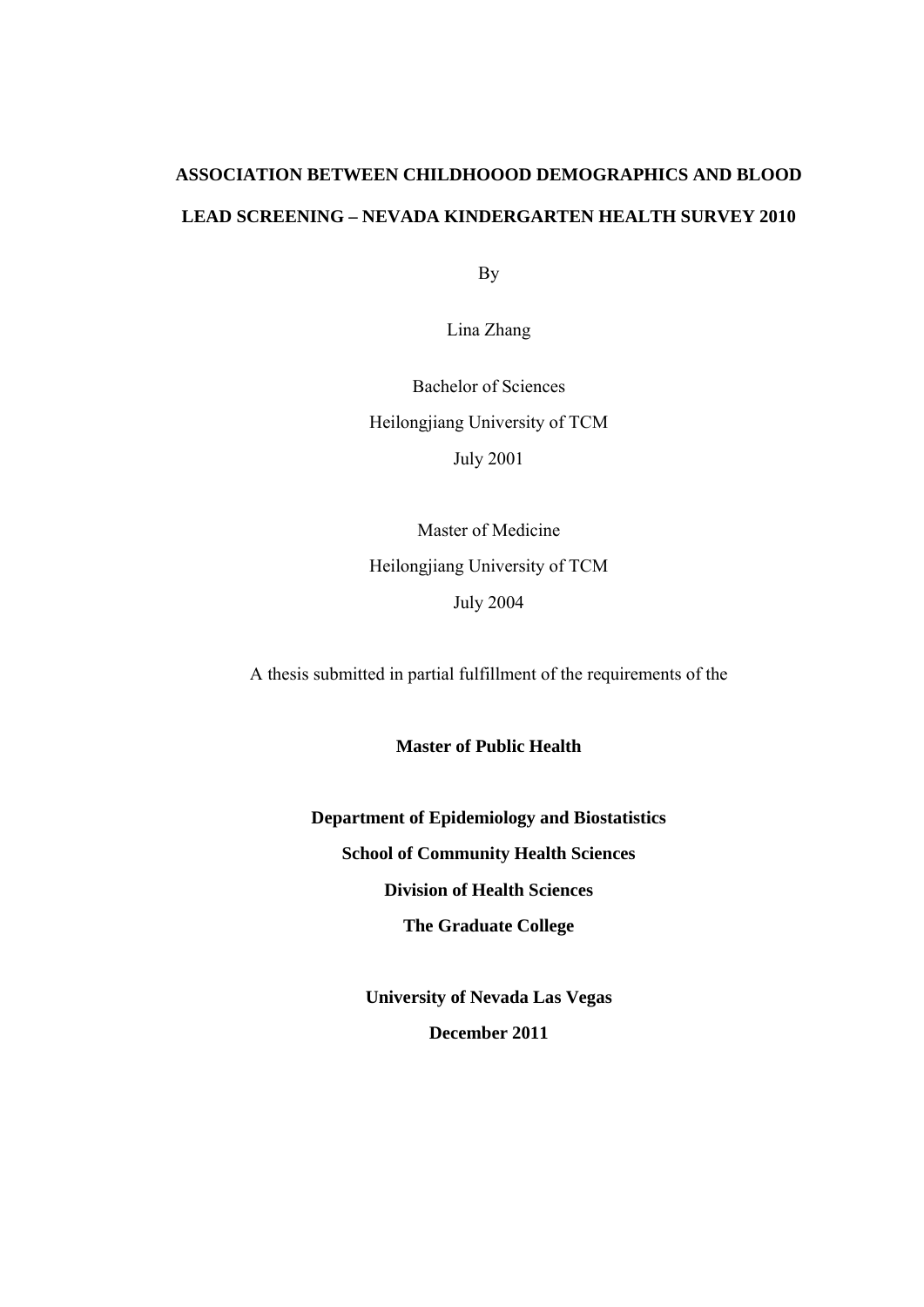Copyright by Lina Zhang 2012

All Rights Reserved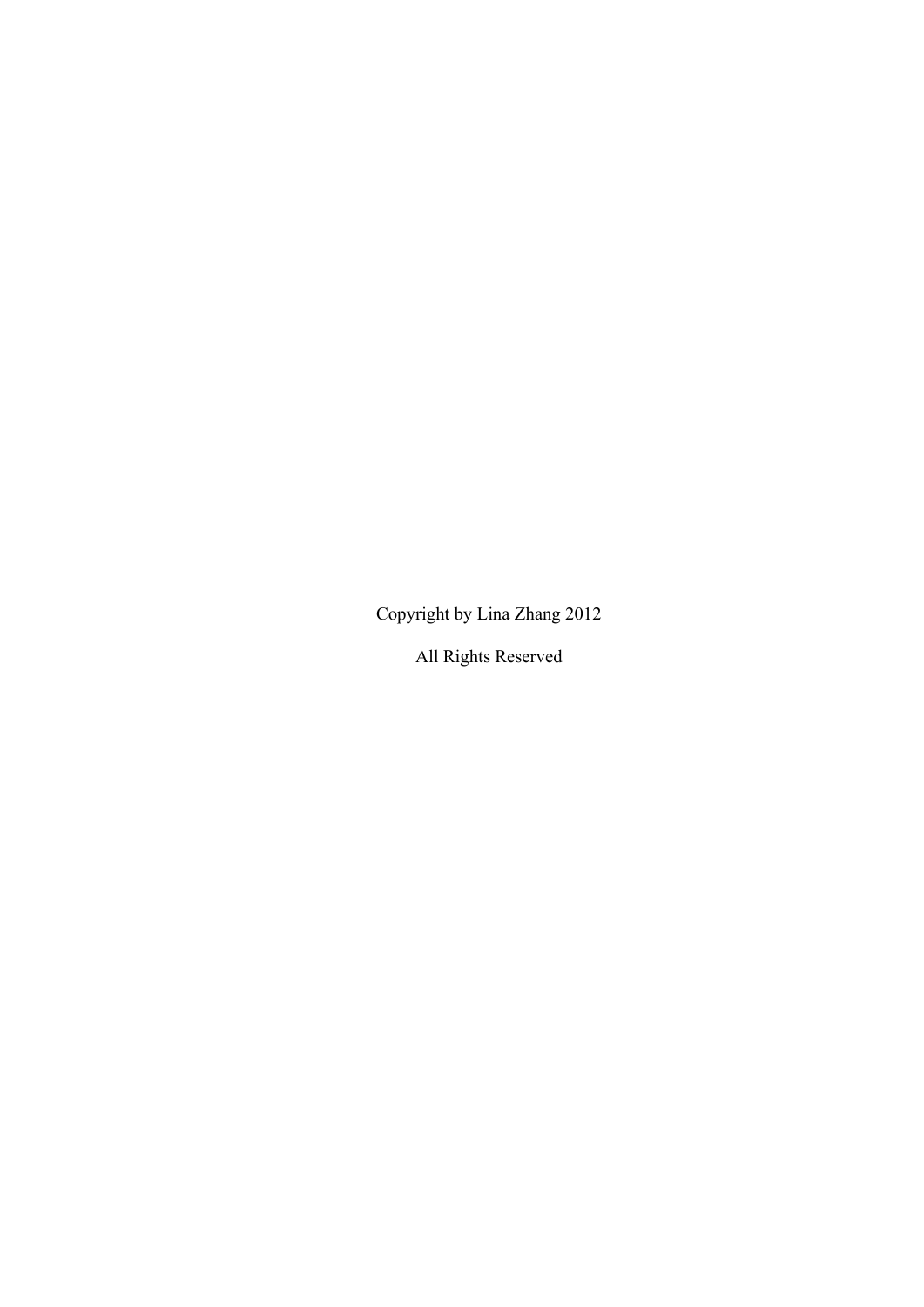

# THE GRADUATE COLLEGE

We recommend the thesis prepared under our supervision by

# **Lina Zhang**

entitled

# **Association Between Childhood Demographics and Blood Lead Screening – Nevada Kindergarten Health Survey 2010**

be accepted in partial fulfillment of the requirements for the degree of

#### **Master of Public Health**

Department of Epidemiology and Biostatistics

Sheniz Moonie, Committee Chair

Timothy Bungum, Committee Member

Shawn Gerstenberger, Committee Member

Patricia Aplert, Graduate College Representative

Ronald Smith, Ph. D., Vice President for Research and Graduate Studies and Dean of the Graduate College

**December 2011**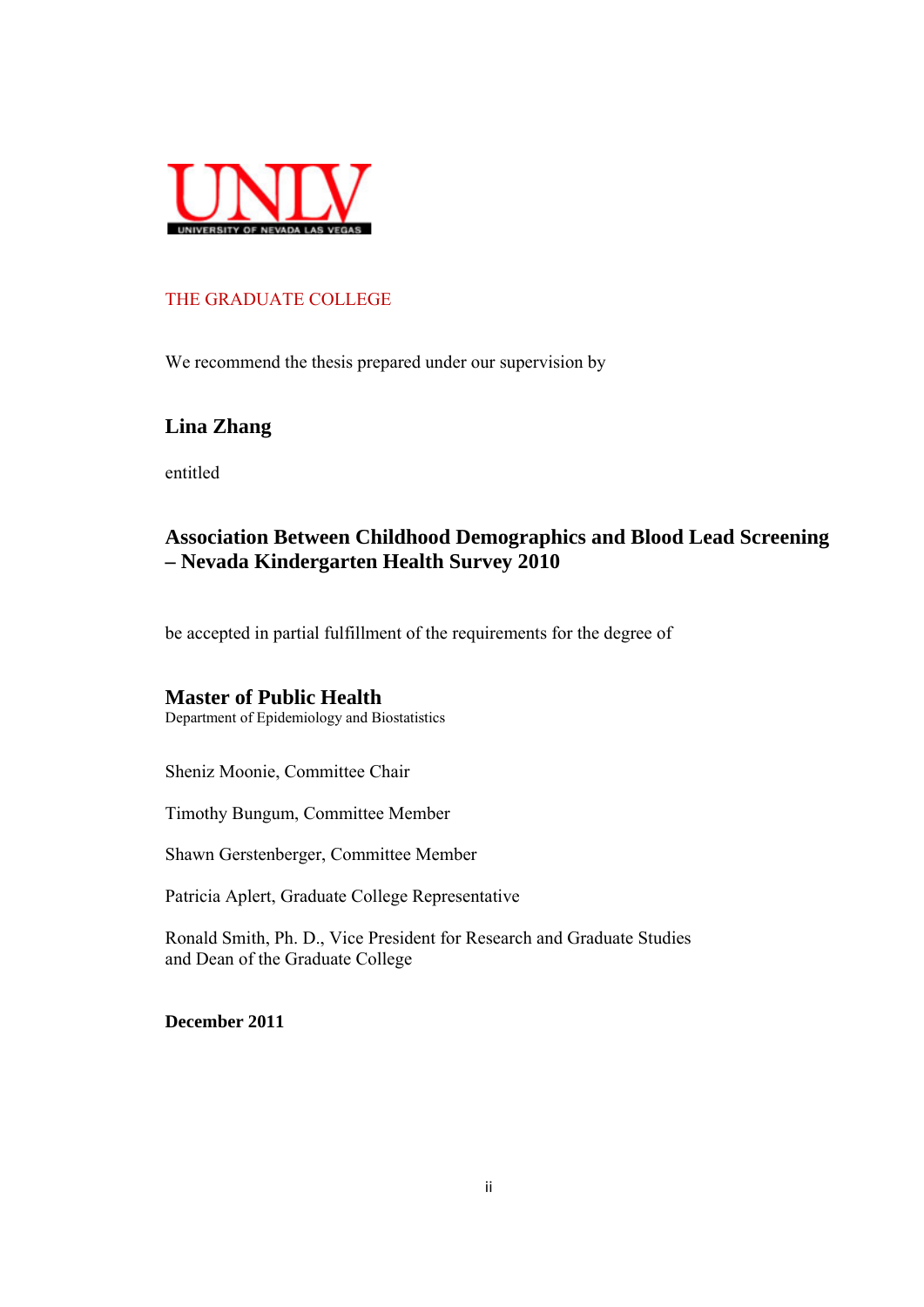#### ABSTRACT

#### **Association between childhood demographics and blood lead screening – Nevada Kindergarten Health Survey 2010**

by

Lina Zhang

Dr. Sheniz Moonie, Examination Committee Chair Associate Professor of Epidemiology and Biostatistics University of Nevada Las Vegas

 Lead, as a toxic substance, invades the human body, and gradually damages the organs. Oftentimes, elevated blood lead levels are not recognized until serious health issues are found. In the United States, approximately 250,000 children aged 1–5 years have elevated blood lead levels greater than 10 micrograms of lead per deciliter of blood (Centers for Disease Control and Prevention, 2004).

 However, there is no effective treatment for lead poisoning. Chelation can merely decrease the blood lead levels but cannot reverse the existing damage. To prevent and control childhood lead poisoning, many studies have been conducted to investigate the sources of lead and analyze effective prevention strategies. Blood lead screening tests, as preventive methods for childhood lead poisoning, have been implemented by several states for years. However, some still question the effectiveness of blood lead screening tests, and the cost of these tests creates another barrier. These factors largely hinder the progress of eliminating childhood lead poisoning. To institute blood lead screening tests among different populations, some crucial factors must be considered, such as the children's demographic information and the barriers of accessing health care.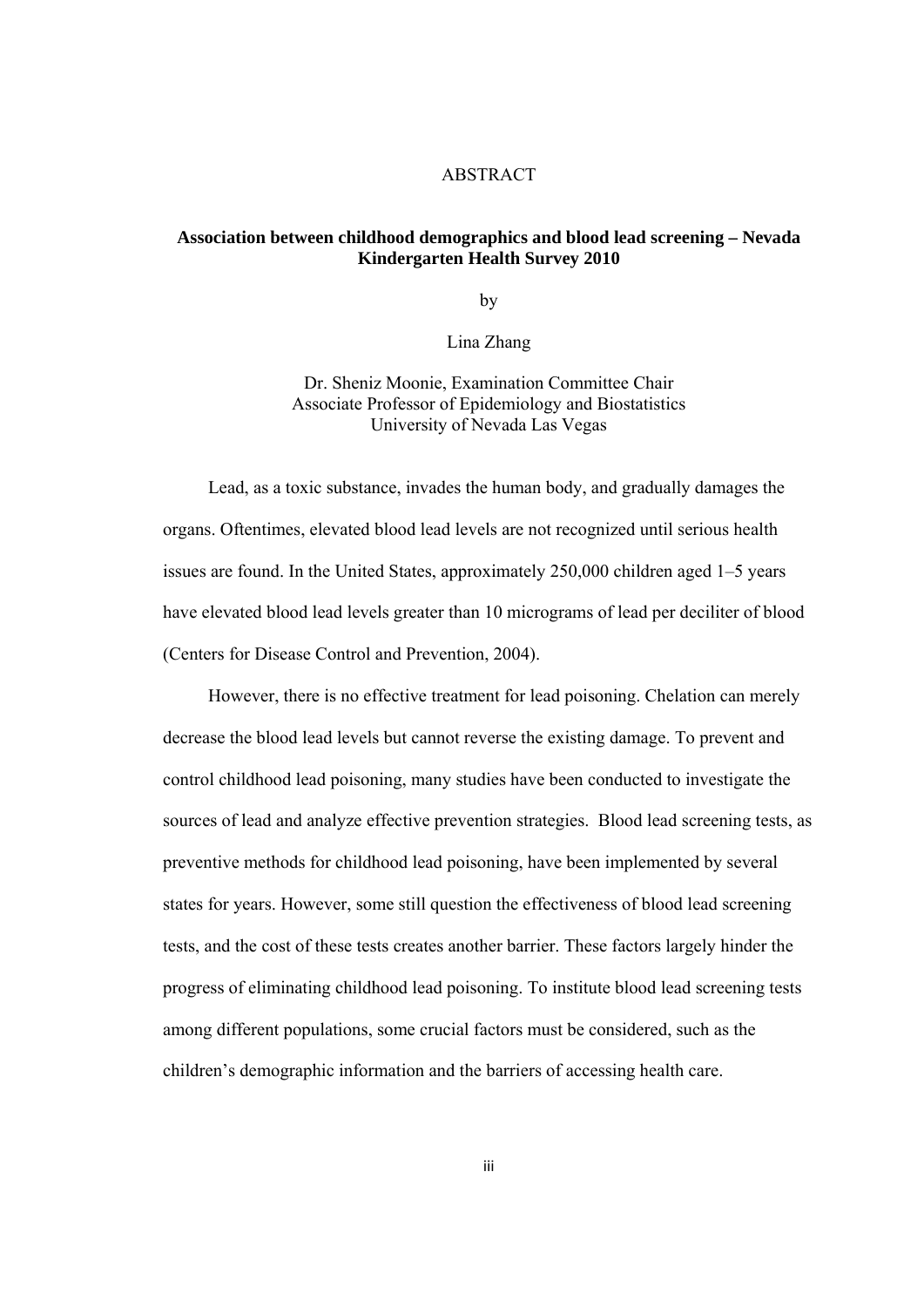The data used in this study was provided by the Nevada Kindergarten Health Survey conducted in 2010. This study aims to analyze the association between the likelihood of obtaining blood lead screening tests and childhood demographic characteristics, namely annual household income, race/ethnicity, home zip code, and barriers to accessing to healthcare. The study results signal the barriers for children's blood lead screening tests and provide recommendations for public health professionals and policy makers to implement effective preventive methods for childhood lead poisoning.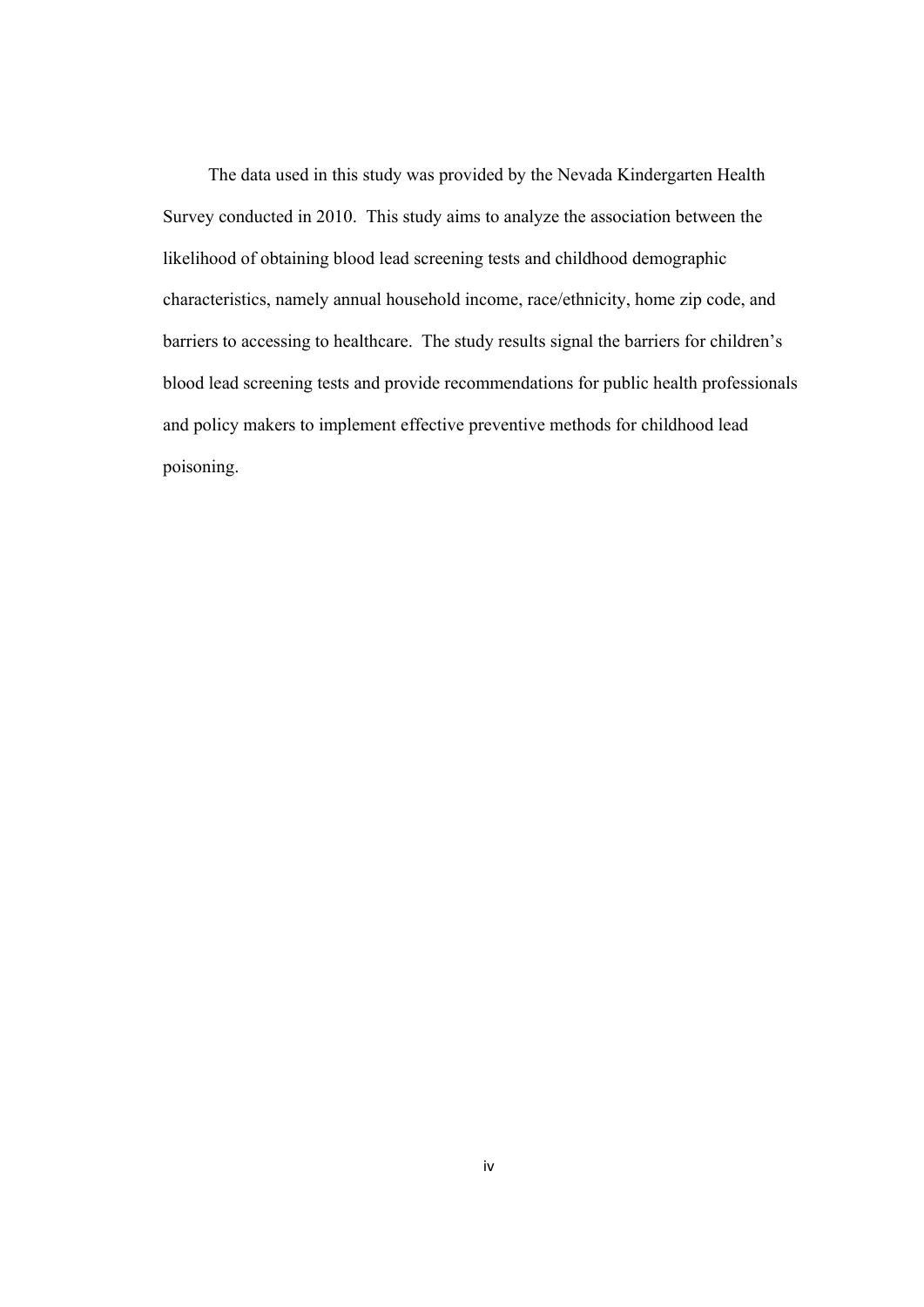#### ACKNOWLEDGEMENTS

I would like to extend my deepest gratitude to my committee members for supporting me throughout this thesis process

> Dr. Sheniz Moonie, Ph.D Dr. Shawn Genstenberger, Ph.D Dr. Timothy Bungum, Dr.P.H Dr. Patricia Alpert, Ph.D. RN. MSN

In addition, I sincerely thank Dr. Susan Kowalski for supporting and encouraging me during the past 3 years. The experience and knowledge I gained by working for her allowed me to further my research and complete my study and research.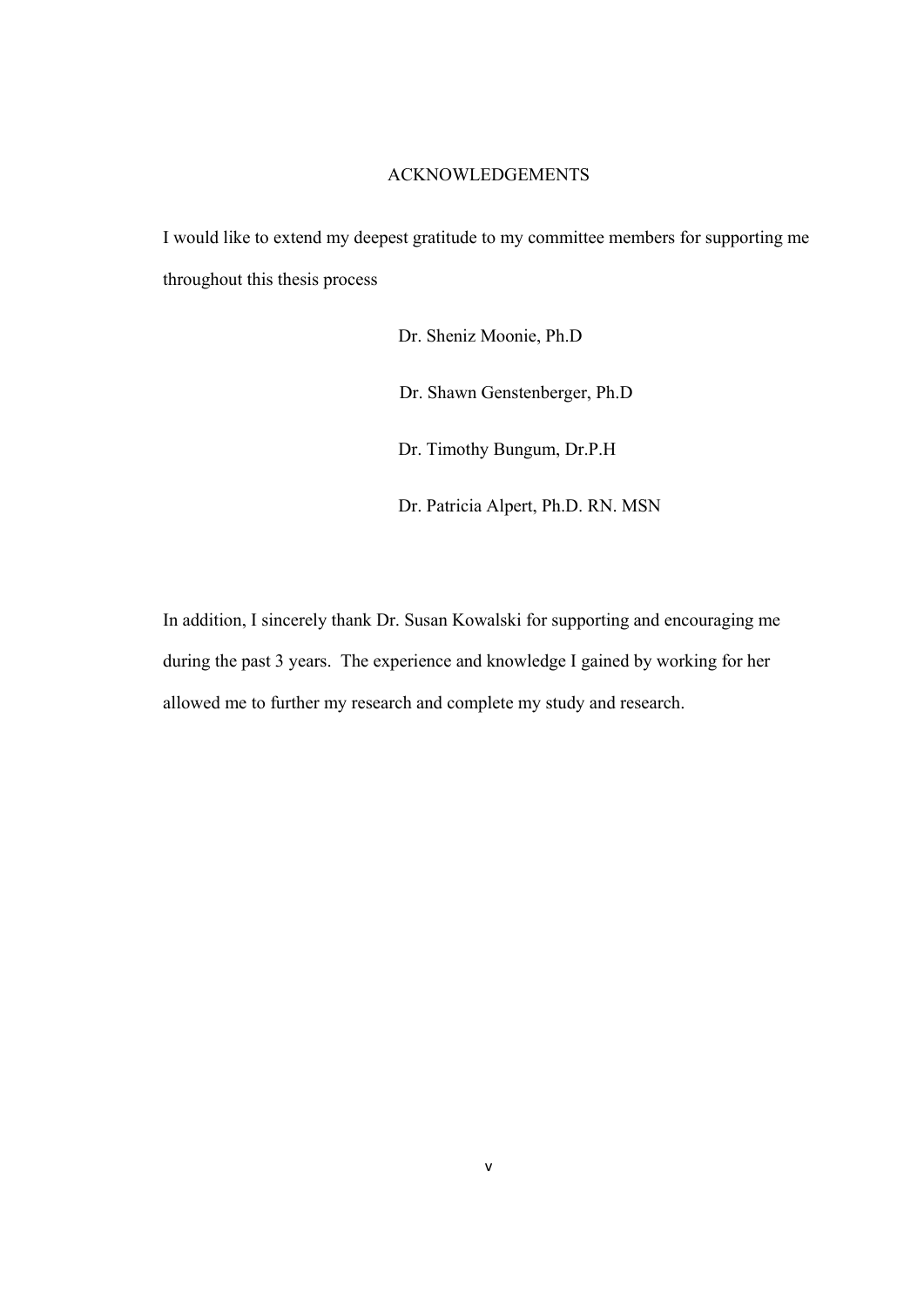# TABLE OF CONTENTS

| CHAPTER 5_SUMMARY, CONCLUSION, AND RECOMMENDATIONS 38 |  |
|-------------------------------------------------------|--|
|                                                       |  |
|                                                       |  |
|                                                       |  |
|                                                       |  |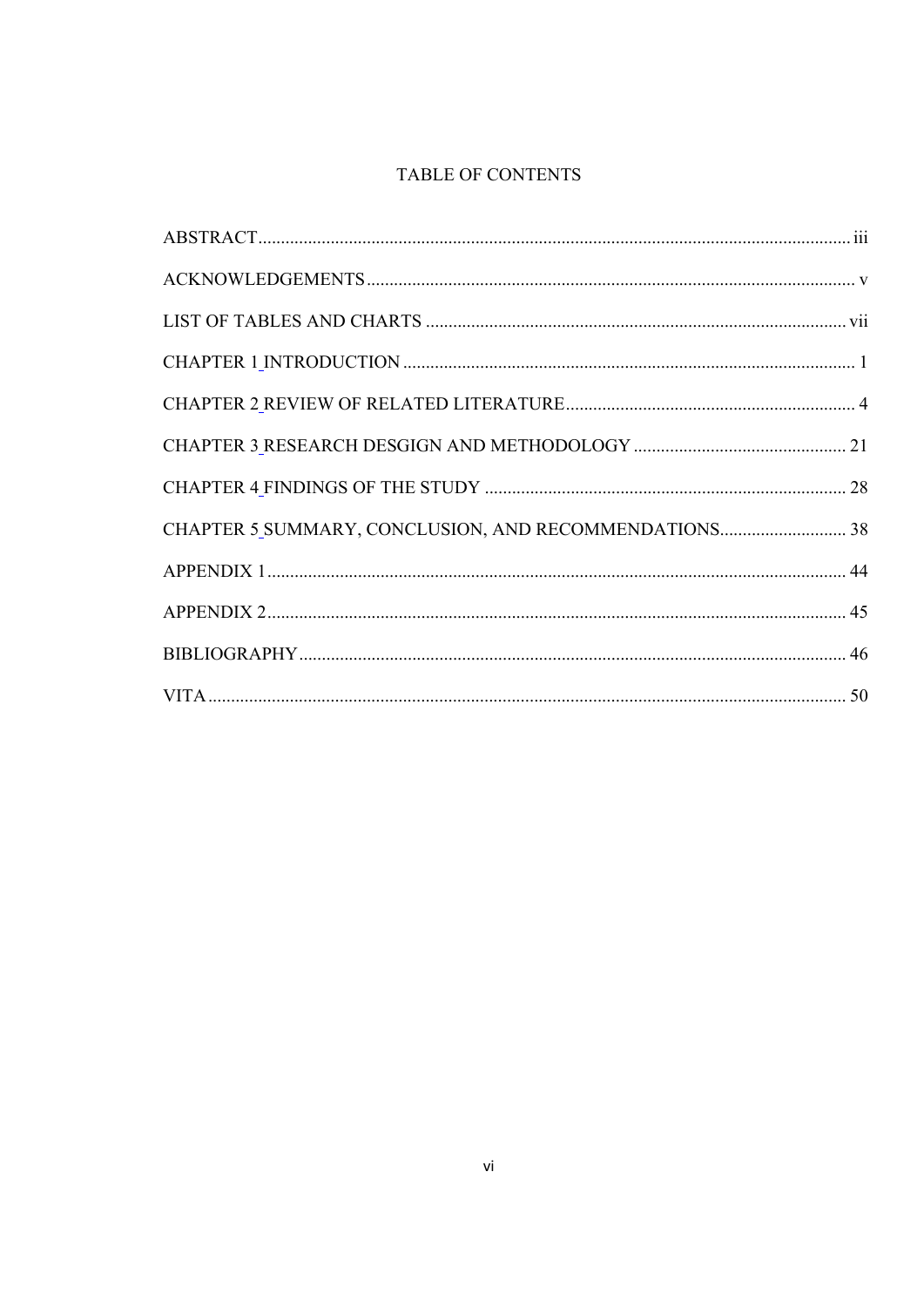# LIST OF TABLES AND CHARTS

| Table 1. Clinical Presentation of Lead Toxicity Based on Blood Lead Levels (Hu, 1991)  6 |  |
|------------------------------------------------------------------------------------------|--|
| Table 2. Management guideline for elevated BLL (American Academy of Pediatric            |  |
|                                                                                          |  |
| Table 3. Blood lead screening tests result in Southern Nevada Health District from 1997  |  |
|                                                                                          |  |
| Table 4. Survey Response Rate by School District of Nevada Kindergarten Health Survey    |  |
|                                                                                          |  |
|                                                                                          |  |
| Table 6. Differences of the likelihood of children taking Blood lead screening tests     |  |
|                                                                                          |  |
| Table 7. Frequencies of Children's demographic characteristics and blood lead screening  |  |
|                                                                                          |  |
| Figure 1. Health Belief Model application for blood lead screening tests17               |  |
| Figure 2. Trends of elevated blood lead levels in Southern Nevada Health from 1997 to    |  |
|                                                                                          |  |
| Figure 3. Survey Participation by School district of Nevada Kindergarten Health Survey   |  |
|                                                                                          |  |
|                                                                                          |  |
|                                                                                          |  |
| Figure 6. Percentages of Nevada population and study participants by Race/Ethnicity of   |  |
|                                                                                          |  |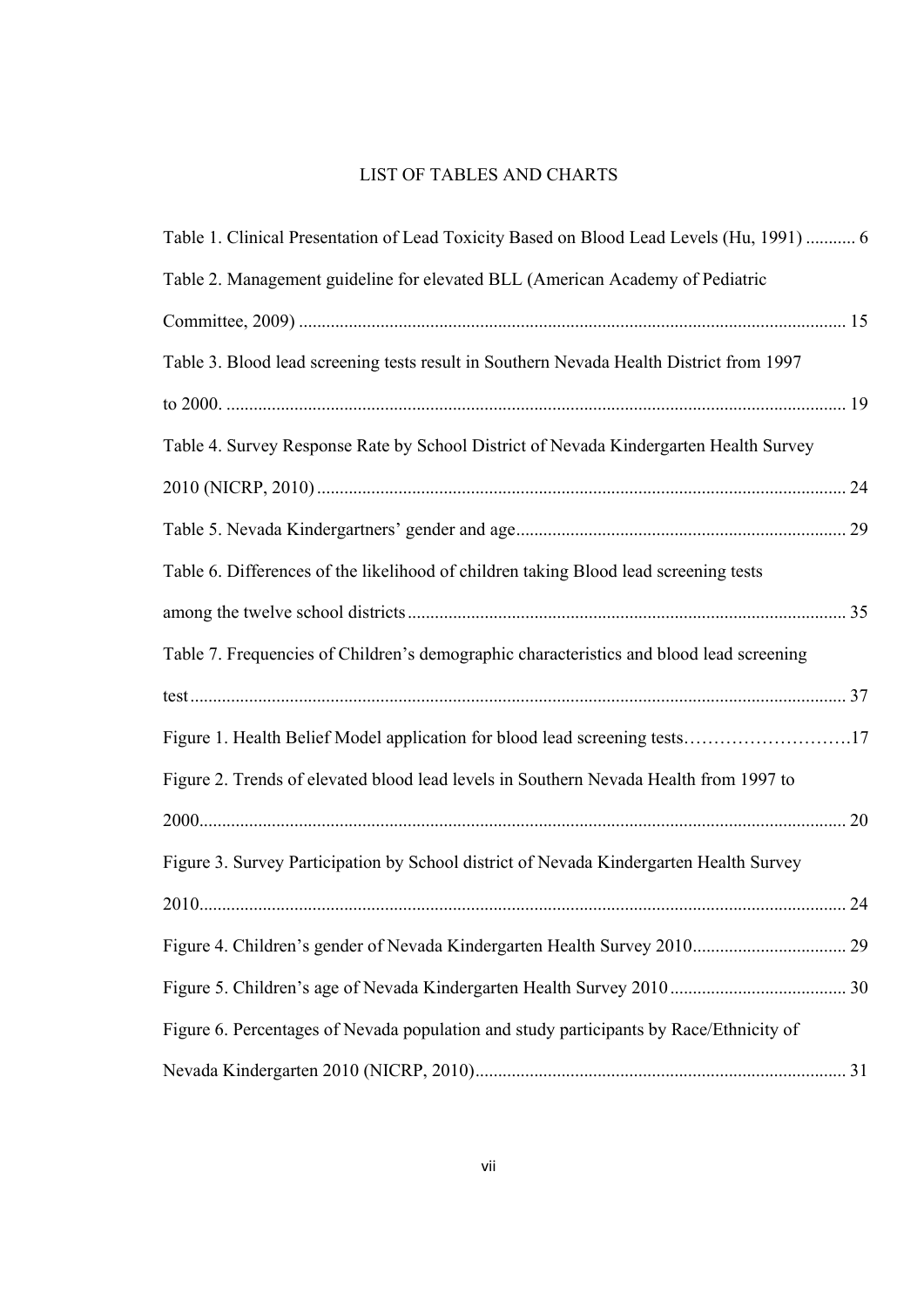| Figure 7. Percentages of insured and uninsured participants by annual household income |  |
|----------------------------------------------------------------------------------------|--|
|                                                                                        |  |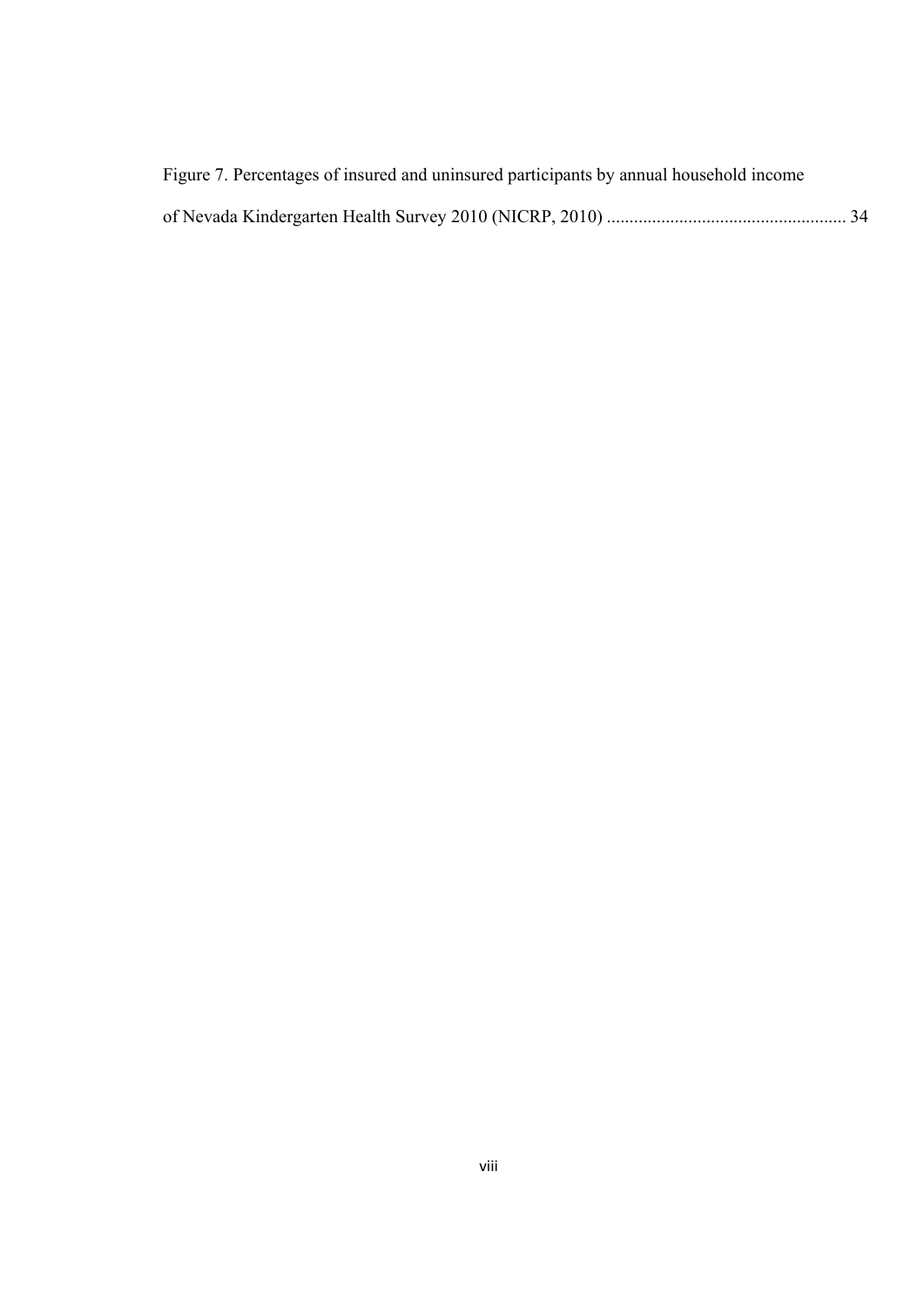#### CHAPTER 1

#### INTRODUCTION

 Lead can cause irreversible damage for the human body, and it significantly influences children's mental and physical development (CDC, 2004). According to the present study, children with lead poisoning show lower academic performance than nonlead poisoned children (CDC, 2004). There is an old saying that children are the future of a country. Therefore, protecting children from lead poisoning is the responsibility of Public Health officials. However, it is a complicated issue for Public Health professionals to eliminate lead sources and control childhood lead poisoning. Many studies have been conducted to investigate the source of lead exposure and the strategies of lead poisoning prevention. Researchers and scientists have put forward their assumptions and proposals regarding childhood lead poisoning, and the study results indicate that prevention is the key for lead poisoning (CDC, 2009).

 Children's immune systems are different from adults; children are more vulnerable to lead poisoning than adults (Southern Nevada Health District, 2009). Especially, children younger than 7 years old are more susceptible to lead poisoning than older children (Reagan and Silbergeld, 1989). In the United States, almost 1 million children's blood lead levels are high enough to cause irreversible damage to their health. Based on a CDC report, approximately 250,000 children, who reside in the United States, ranging from 1 – 5 years old, have elevated blood lead levels that are greater than 10 micrograms of lead per deciliter of blood (CDC, 2004).

 Lead enters the body mainly via ingestion, which can cause irreversible damage. Furthermore, lead gradually invades and accumulates in the human body; so many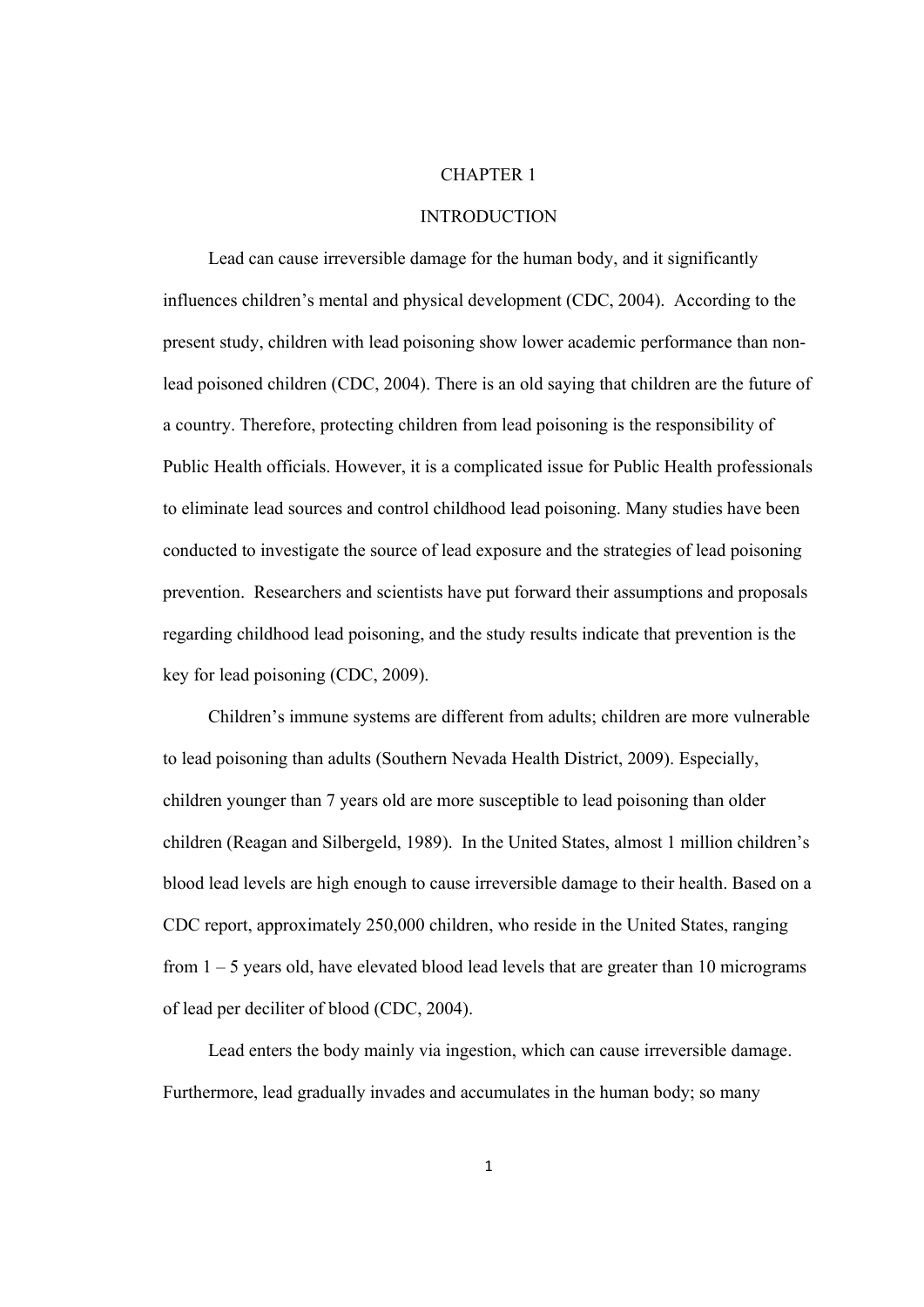children with lead poisoning usually do not show any clinical symptoms until it leads to severe health issues (Gracia, 2007). There is no effective method to cure lead poisoning. Chelation therapy can only decrease the blood lead levels and will not repair the damage already done. Moreover, chelation therapy is only used when blood lead reach a high level.

 Almost every system in the body can be affected by lead poisoning, although lead poisoning usually shows no symptoms and goes frequently unrecognized. Lead can cause hearing loss, vision illness, and neurological disorders; even worse, lead poisoning can lead to death at very high levels (Gracia, 2007). Reports in 2006 indicated that out of 15 children tested with elevated blood lead in Clark County, 13 of the cases occurred in children aged 6 or younger. NICRP (Nevada Institute of Children Research and Policy) conducted a survey on kindergarten children's health and insurance status. This paper aims to analyze whether there is an association between the likelihood of obtaining blood lead screening tests and children's demographic characteristics (annual household income, race/ethnicity, home zip code, and barriers to health care), and to provide recommendations for health care personnel and policy makers.

#### **Significance in the Public Health Arena**

 It is the mission of Public Health professionals to protect children's welfare and improve children's health status. Although childhood lead poisoning has been addressed by the researchers for decades, many existing factors have influenced and prohibited Public Health professionals from accomplishing these goals, such as environmental pollution, poisonous food additives, and poor medical resources, etc.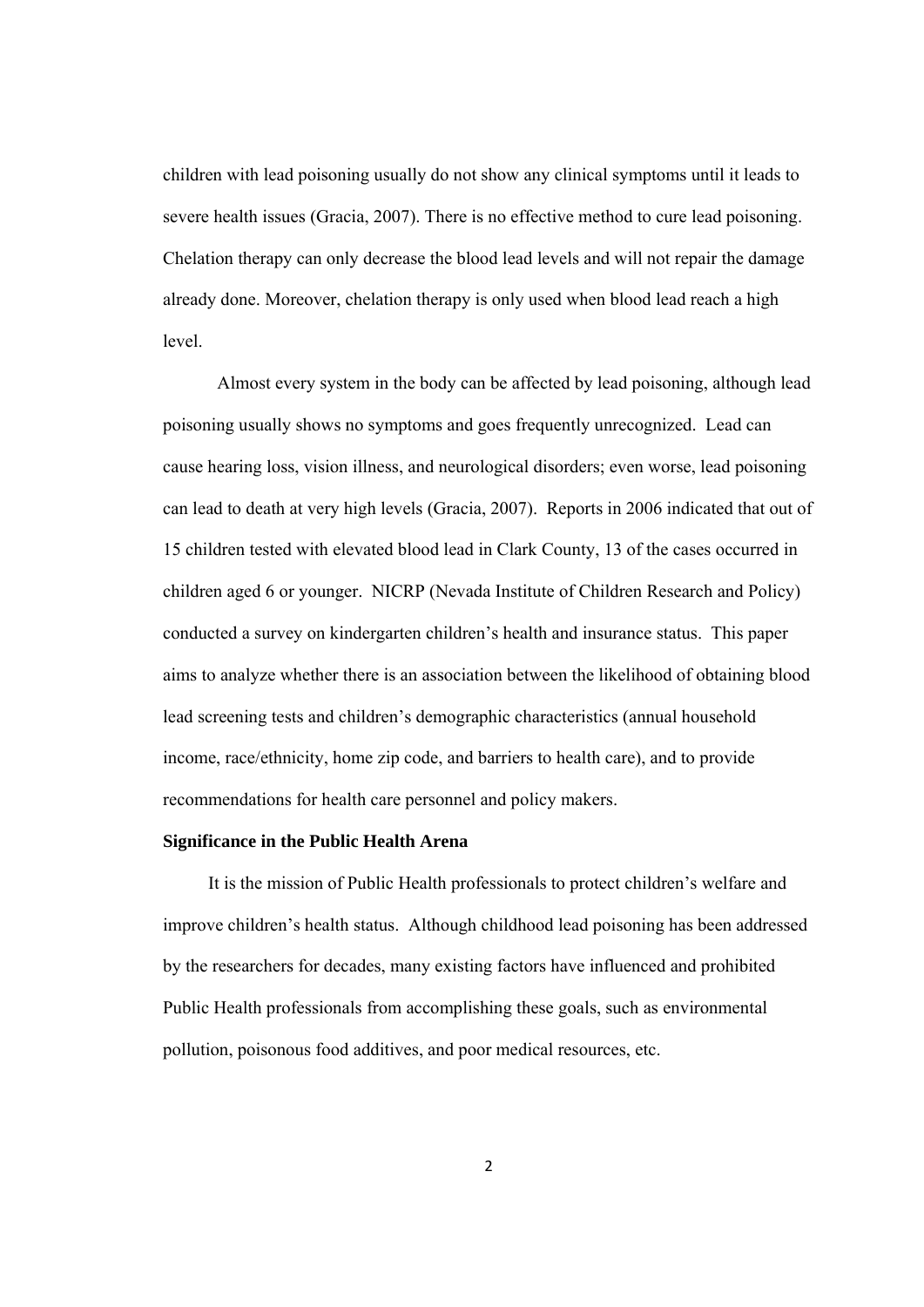To eliminate lead poisoning in the United States, the CDC initiated the Childhood Lead Poisoning Prevention Programs (CLPPP). Many preventive strategies have been implemented, including regular blood lead screening tests for children and removal of lead sources from houses, food, toys, and consumer products. However, there are still some potential lead sources that have not been recognized. Additionally, because of the medical cost and limited medical facilities, blood lead screening tests have not been prevalent in the United States. Luckily, lead poisoning is preventable. Thus, implementation of effective strategies to protect children is necessary and important for Public Health.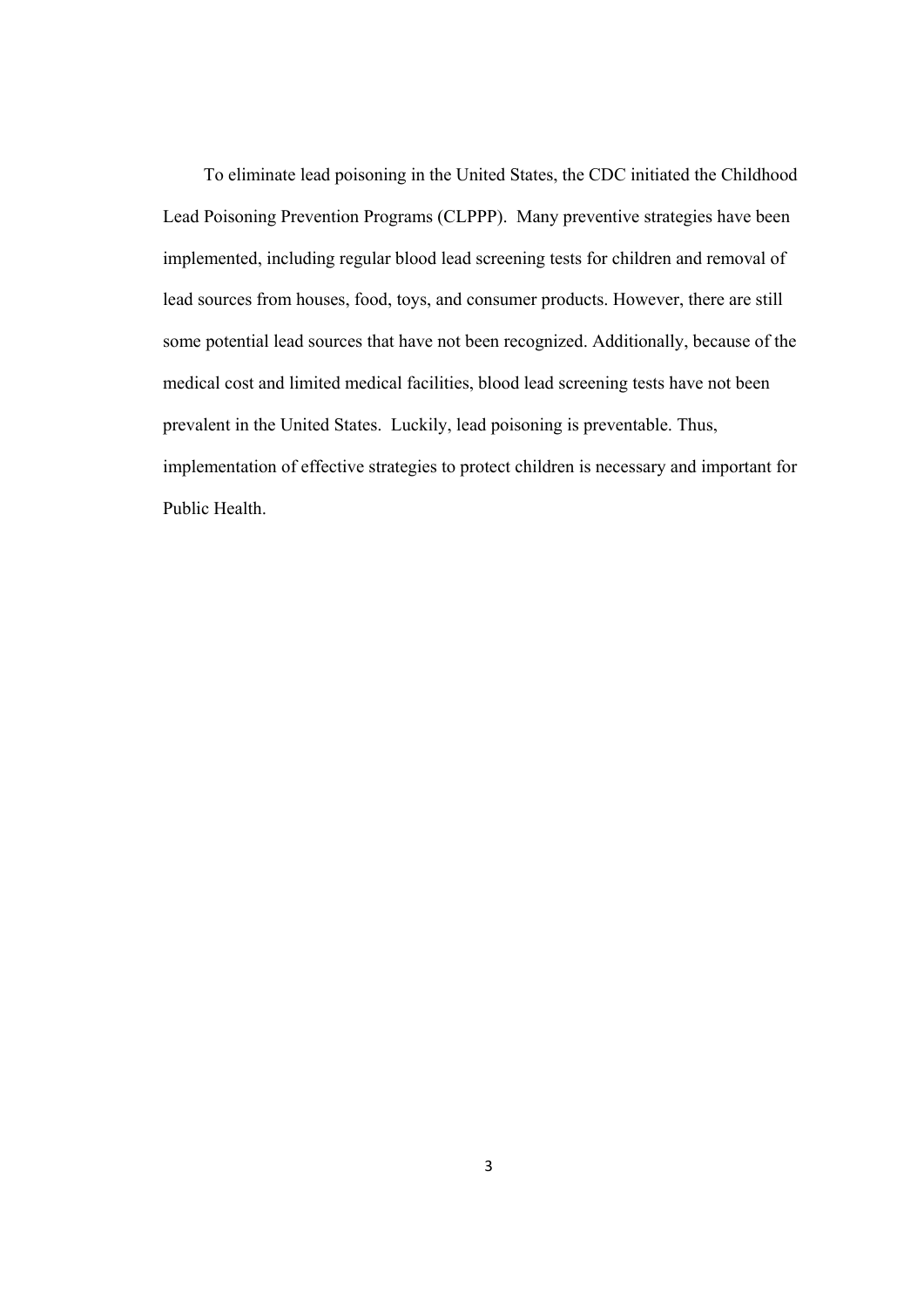#### CHAPTER 2

#### REVIEW OF RELATED LITERATURE

 Although environmental lead exposure and poisoning are preventable, they remain a serious public health risk, particularly for young children. Lead exposure leads to many health problems, including intellectual and behavioral deficits in children and hypertension and kidney disease in adults (Agency for Toxic Substances and Disease Registry, 1999). Moreover, children aged 9 months to 6 years are most vulnerable and at greatest risk of lead exposure (National Center for Health Statistics, 2010). One of the national health objectives for 2010 aims to eliminate blood lead levels (BLL)  $\geq$  10 ug/dl in children (U.S. Department of Health and Human Services, 2000).

 Due to screening and the aggressive use of chelating agents, the mortality of lead poisoning is low, but the morbidity is still significant. As a common environmental contaminant, lead is associated with impaired cognitive, motor, developmental, and behavior skills in children. Usually, lead poisoning is insidious and asymptomatic, and it often goes unrecognized. Nevertheless, the lead existing in blood is still damaging to the immune system, nervous system, and other bodily organs. Many scientists argue that blood lead levels lower than 10ug/dl still cause diseases, so no safe threshold has been determined for the potentially harmful effects on children.

#### **Lead Toxicity**

 Lead has been used extensively in industry and in household products for centuries, and the history of lead poisoning is as ancient as Roman history. Lead is a main-group element with symbol Pb, so lead toxicity is also named plumbism. All lead compounds are toxic, but the organic lead compounds must be metabolized in the liver into their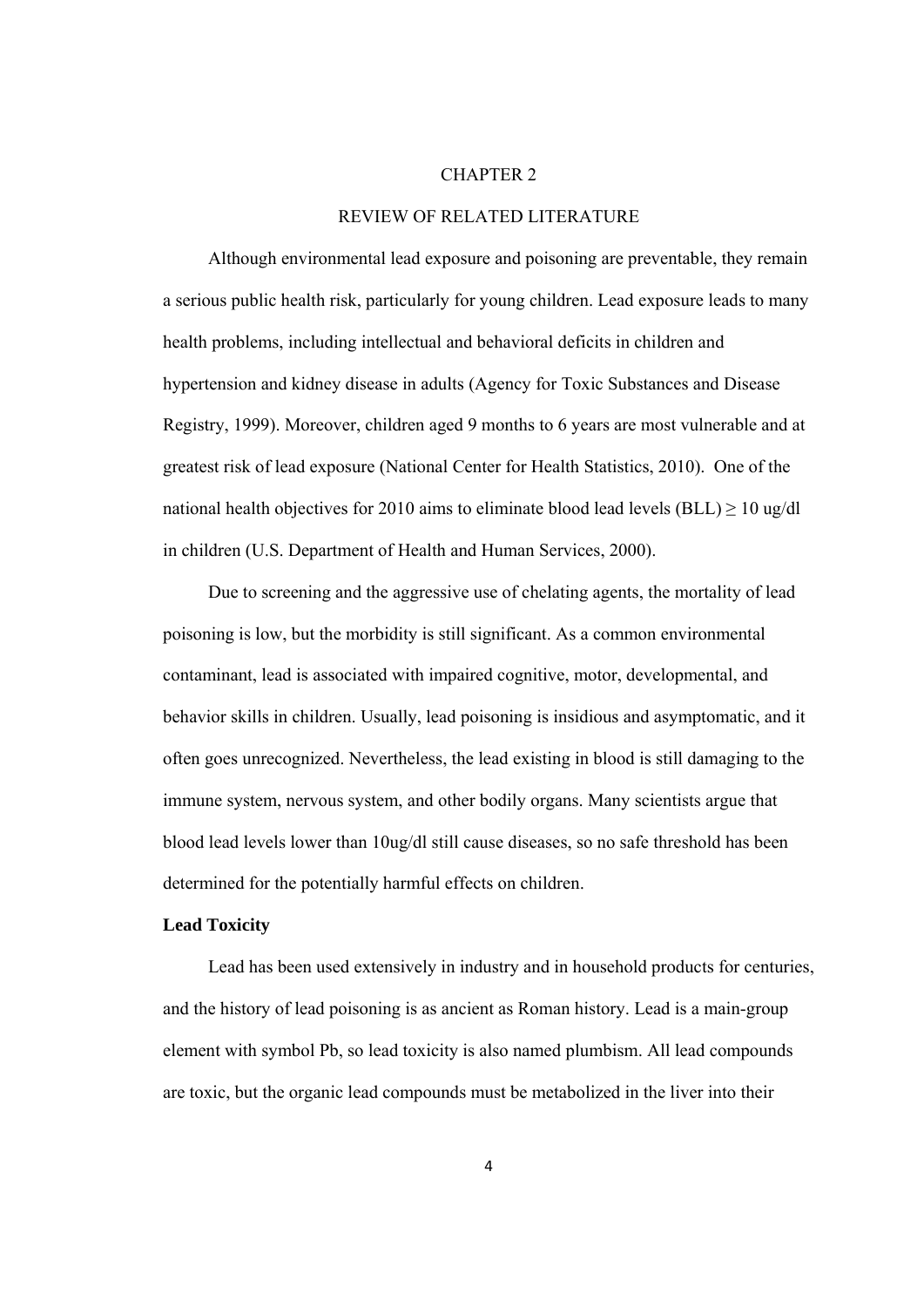active forms. There are three primary routes of lead distribution: blood, soft tissue, and mineralizing tissue. Lead is the most detrimental substance for the pediatric central nervous system (Erickson & Thompson, 2005). Lead damages the nervous system and causes brain disorders.

 The new research on lead toxicity has been stimulated by advances in toxicology and epidemiology, as well as by a shift of emphasis in toxicology away from binary outcome (life/death; 50 percent lethal dose) to grades of function, such as neuropsychological performance, indices of behavior, blood pressure, and kidney function. Lead affects every organ and system in the body, but it mainly targets the nervous system both in adults and children. Lead exposure leads to cognitive deficits in children, which are also linked to learning disabilities (U.S. Department of Health and Human Services, 2000). Due to various individual nutritional statuses, and health and age, people have different absorption levels and biological fates of lead.

 The most common routes of lead absorption in adults and children are inhalation and ingestion, and children are 5-10 times more likely to absorb lead than adults (Gracia, 2007). Also several other factors influence the lead absorption, such as dietary deficiencies of iron, calcium, zinc, and ascorbic acid, which can increase gastrointestinal absorption of lead (Alexander, 1974). The amount of lead stored in bones and teeth increases with age, and lead interferes with bone formation, maturation, and absorption. Younger children are more vulnerable to the toxic effects of lead because their bloodbrain barrier and skeletal systems are still developing (Mahaffey, 1990). The research results indicate that elevated blood lead levels are negatively associated with IQ. With

5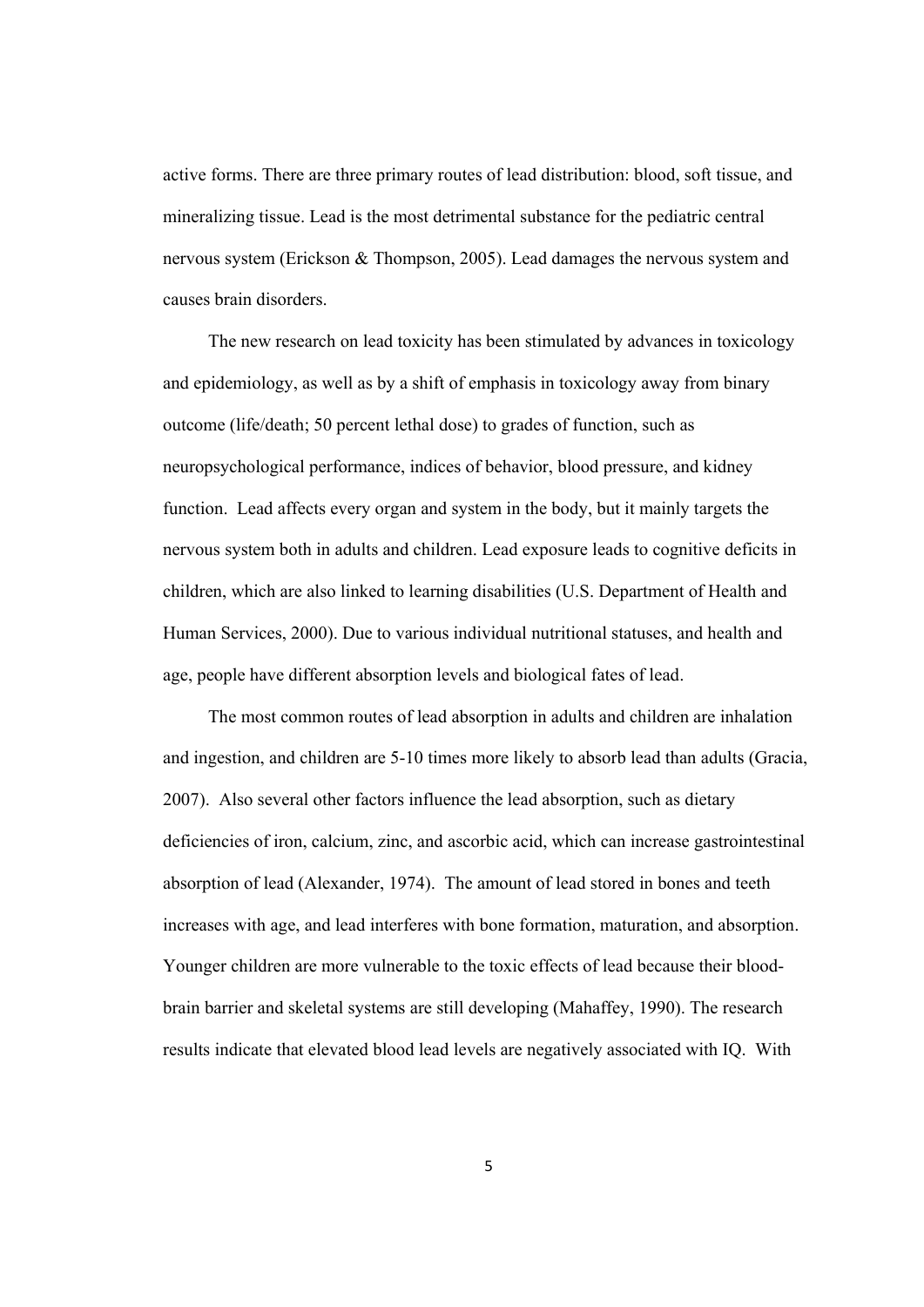the blood lead levels increasing, IQ decreases. The following table demonstrates that various blood lead levels are associated with different clinical symptoms.

**Table 1. Clinical Presentation of Lead Toxicity Based on Blood Lead Levels (Hu, 1991)** 

| Level of Toxicity  | Blood Lead concentration | Children Clinical Presentation                         |  |
|--------------------|--------------------------|--------------------------------------------------------|--|
|                    | (ug/dl)                  |                                                        |  |
|                    |                          |                                                        |  |
| Asymptomatic or    | <10                      | Decreased learning and memory, decreased verbal        |  |
| impaired abilities |                          | ability, impaired fine motor coordination, signs of    |  |
|                    |                          | ADHD or hyperactivity, lower IQ, impaired speech,      |  |
|                    |                          | and hearing                                            |  |
| Mild               | 10-39                    | Myalgia or parasthesia, irritability, mild             |  |
|                    |                          | fatigue/lethargy, occasional abdominal discomfort      |  |
| Moderate           | $>40-50$                 | Arthralgia, difficulty concentrating, general fatigue, |  |
|                    |                          | headache, muscular exhaustibility, tremor, weight      |  |
|                    |                          | loss, vomiting, constipation, diffuse abdominal pain   |  |
| Severe             | $>70-80$                 | Lead lines (blueish black appearance on gingival       |  |
|                    |                          | tissue), colic (intermittent, severe cramps),          |  |
|                    |                          | parasthesia or paralysis, encephalophathy              |  |
| Severe, acute      | $>100-150$               | Encephalopathy, seizures, anemia, nephropathy          |  |

 $ADHD = attention-deficit/hyperactivity disorder, IQ = intelligence quotient, CMS = central nervous system.$ 

 Although lead poisoning is irreversible, it is preventable. Children can inhale and ingest lead through various ways, such as dust, food, and consumer products. Therefore, it is crucial to know the sources of lead to prevent childhood lead poisoning.

#### **Sources of Lead**

 Lead compounds were applied everywhere, all of which constitute potential exposure sources (Goldstein, 1992). In the United States, elevated blood lead levels in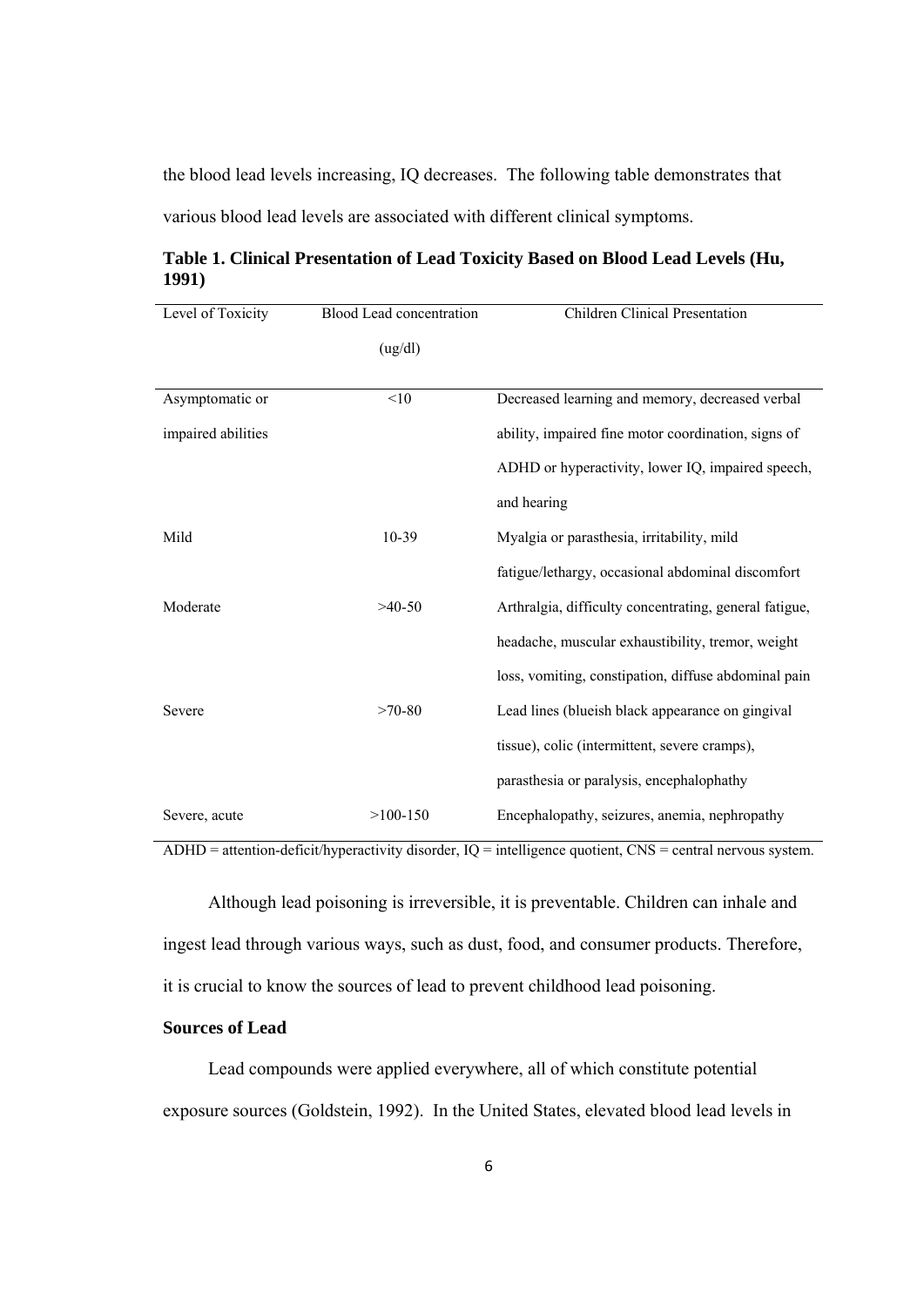children are primarily caused by deteriorating lead paint and contaminated dust and soil. Other than those, there are various sources of lead contribute to exposure in children. However, the non-paint lead exposure sources are underestimated and insufficiently characterized. Thus, investigators should look for all possible sources instead of only focusing on lead paint in places where the child spends time. Generally, there are three routes of lead: absorbed from gastrointestinal tract into bloodstream, absorbed into blood stream through alveoli, and absorbed from mother into fetus through placenta. Specifically, the sources of lead exposure are listed as following.

#### 1. **Lead in housing and artificial turf**

 This is the most common way and dangerous high-dose source of lead exposure for young children. There were approximately 38 million homes that had lead-based paint (LBP) in 2000, and about 24 million units had deteriorated lead paint, dust lead, or bare soil contaminated with lead (Erickson & Thompson, 2005). Of those homes that had LBP hazards, 1.2 million units housed low-income families with children age younger than 6 years old. The majority of the children with elevated blood lead levels reside in the relatively small number of properties (Jacob &Nevin, 2006). Housing units with LBP hazards are not evenly distributed, and Northeast and Midwest housing has twice the prevalence of LBP hazards compared with South and West (Erickson & Thompson, 2005). Children in units with LBP are almost 10 times more likely to have elevated blood lead levels than children in similar housing without lead paint

(Korfmacher&Kuholski, 2007).

 Housing built before the 1978 ban on lead paint is a significant risk factor for exposure. 42 percent of children living in housing built before 1946, and 39% of children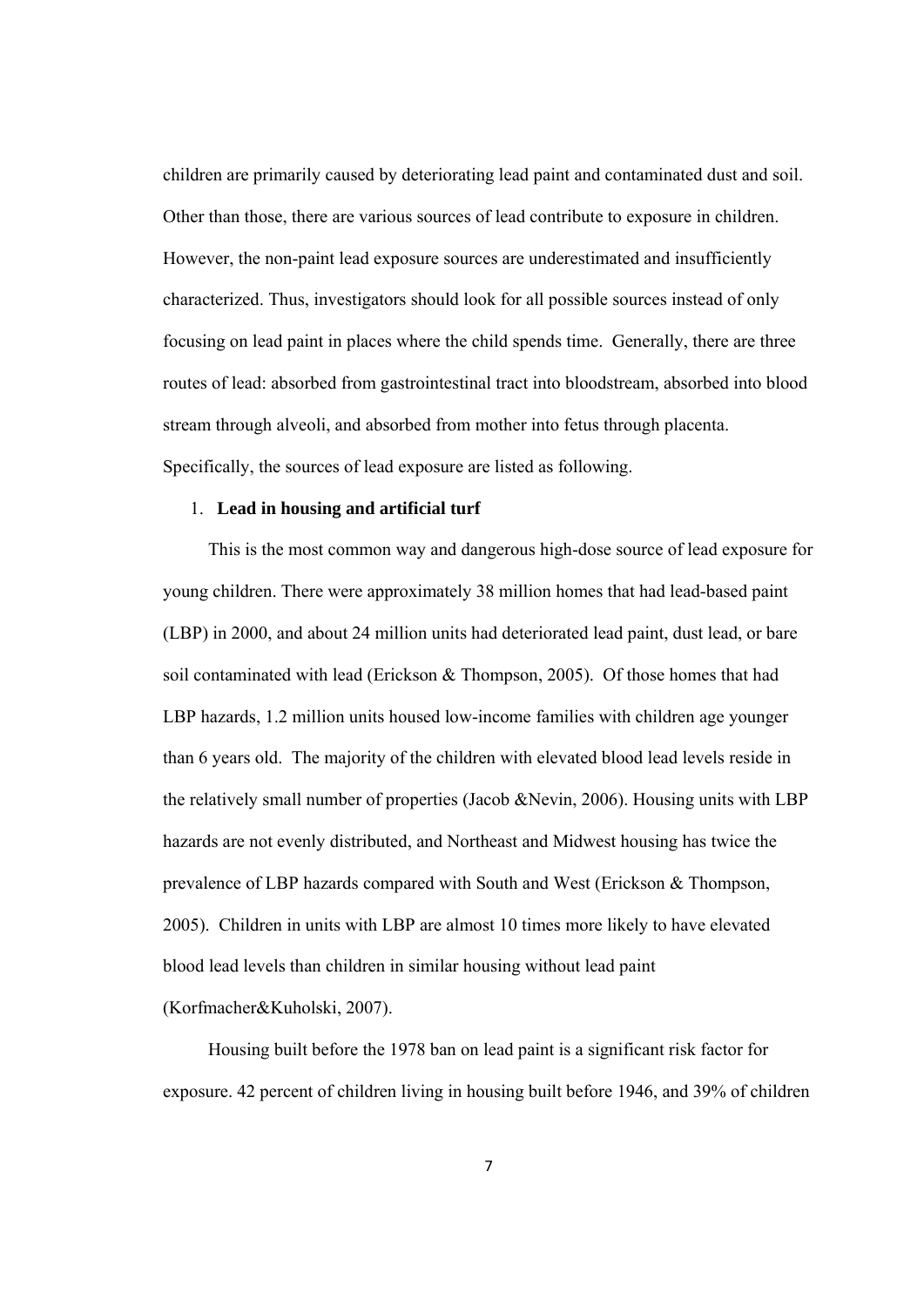in housing built between 1946 and 1973 had BLLs  $\geq$  5 ug/dl versus 14% children in housing built after 1973 (National Center for Healthy Housing and the University of Cincinnati Department of Environmental Health, 2004). Addressing lead paint hazards significantly reduces the risk of identifying another child with an EBL in a unit where one was previously identifies (Schwartz & Levin, 1991). Mean BLLs if children whose housing was abated show a 38% decrease over a 2-year period after lead hazard control (Brown, Gardner, Sargent, & etc., 2001).

 Currently, artificial turf is used on about 3500 playing fields throughout the United States (Bernard & McGeehin, 2003). The rubber filled in the turf and the crumbs made from recycled tires contain lead. The new artificial turfs are less likely to be harmful than the old artificial turf because lead is released in dust with the turf ages and weathers. This dust could be ingested and inhaled, and the risk for harmful exposure increases (Claudio, 2008).

#### **2. Lead in the environment**

 The United States produced about 450,000 tons of lead in 2003, and it is the third largest lead producer in the world (CDC, 2009). Facilities containing lead can increase the risk of lead exposure for the adjacent populations. However, not all sources are obvious, and many potential risks are neglected and many users are exempt from reporting.

• **Air:** According to EPA (the United States Environmental Protections Agency) report in 2001, industrial emissions accounted for the major part of air lead, which produced 78% of air lead. The transportation sector accounted for 12%, and fuel consumption accounted for 10% (U.S. Geological Service, 2004). Besides these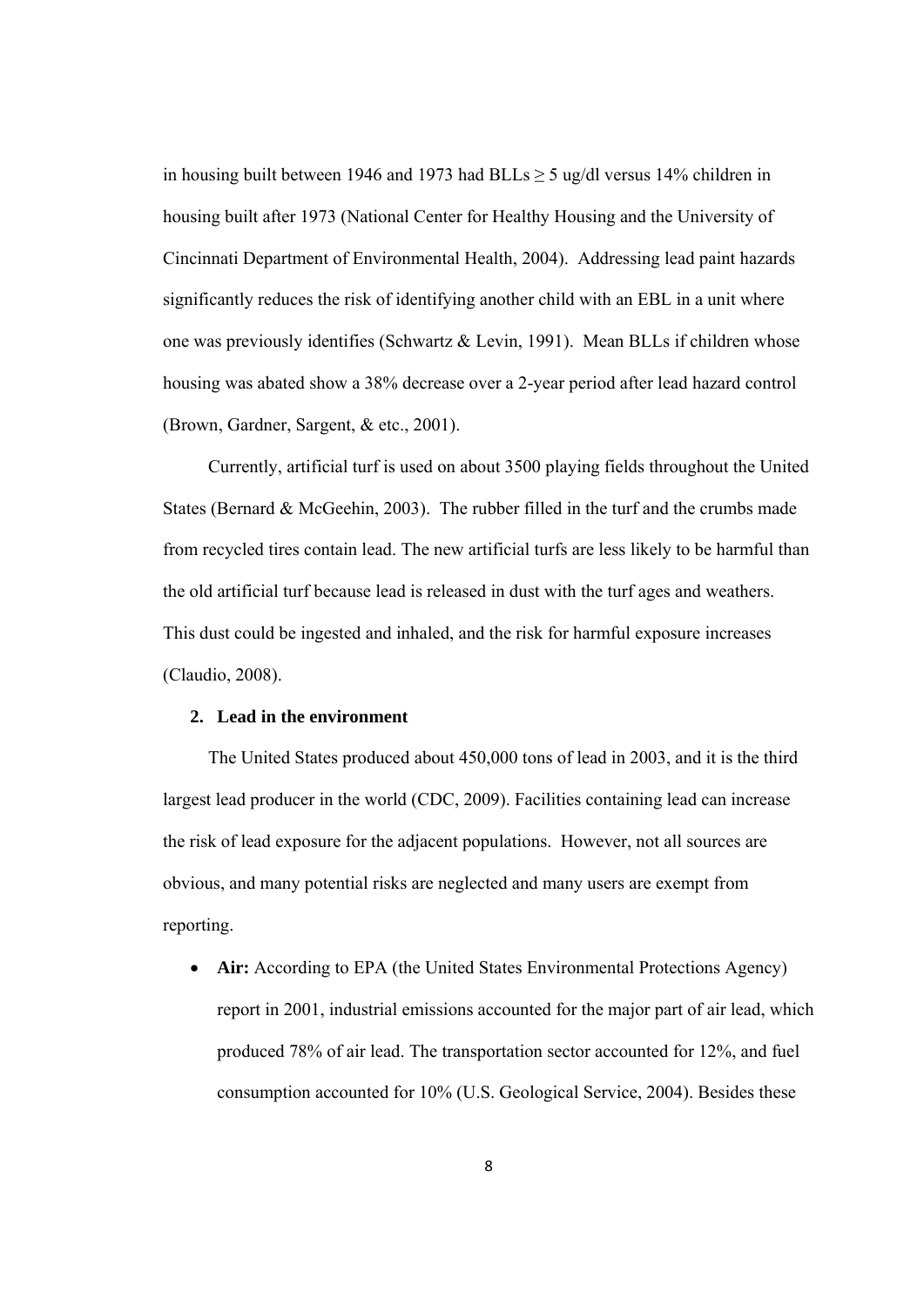sources of lead that are listed by EPA, other sources can still contaminate the surrounding communities, such as municipal incinerators, off-road vehicles, propeller aircraft using aviation gasoline, auto repair shops, etc., though the lead emission of these operations are fall below reporting quantities. In addition, demolition of old buildings also contributes to local air lead levels and can increase BLLs in children (U.S. Geological Service, 2004).

- **Dust:** The typical route of lead exposure for children is dust particles ingestion, especially the lead paint dust (Farfel, Orlova, & Lees, 2003). Lead in this form is much easily absorbed. Dust particles are composed of soil, paint, and industrial or automotive emissions. The threshold of a lead hazard in dust sample is  $40\frac{\text{u}}{\text{s}}$ , but dust samples as low as  $10$ ug/ft<sup>2</sup> can be associated with significant increases in blood lead levels. Lead concentrations in dust samples collected from windowsills must exceed  $250$ ug/ft<sup>2</sup> to be considered hazardous due to a disproportionate amount of dust collects on horizontal surfaces (U.S. EPA, 2009).
- **Soil:** Soil is bound tightly with lead, and it is contaminated with lead due to the breakdown of lead-based paint on buildings and playground equipment. Also, the lead tire weights that fall off are quickly abraded and ground into tiny pieces by traffic, resulting in high dust-loading rates, especially in urban areas (ATSDR, 1999). Lead also can be deposited in the soil from industries using lead, and children living near mining and smelting sites are at risk of EBL. According to the report of Oregon government, soil samples taken from play areas in a yard have a stronger relationships to children's BLLs than samples taken from other locations, so outside play areas and food gardens should be located away from

9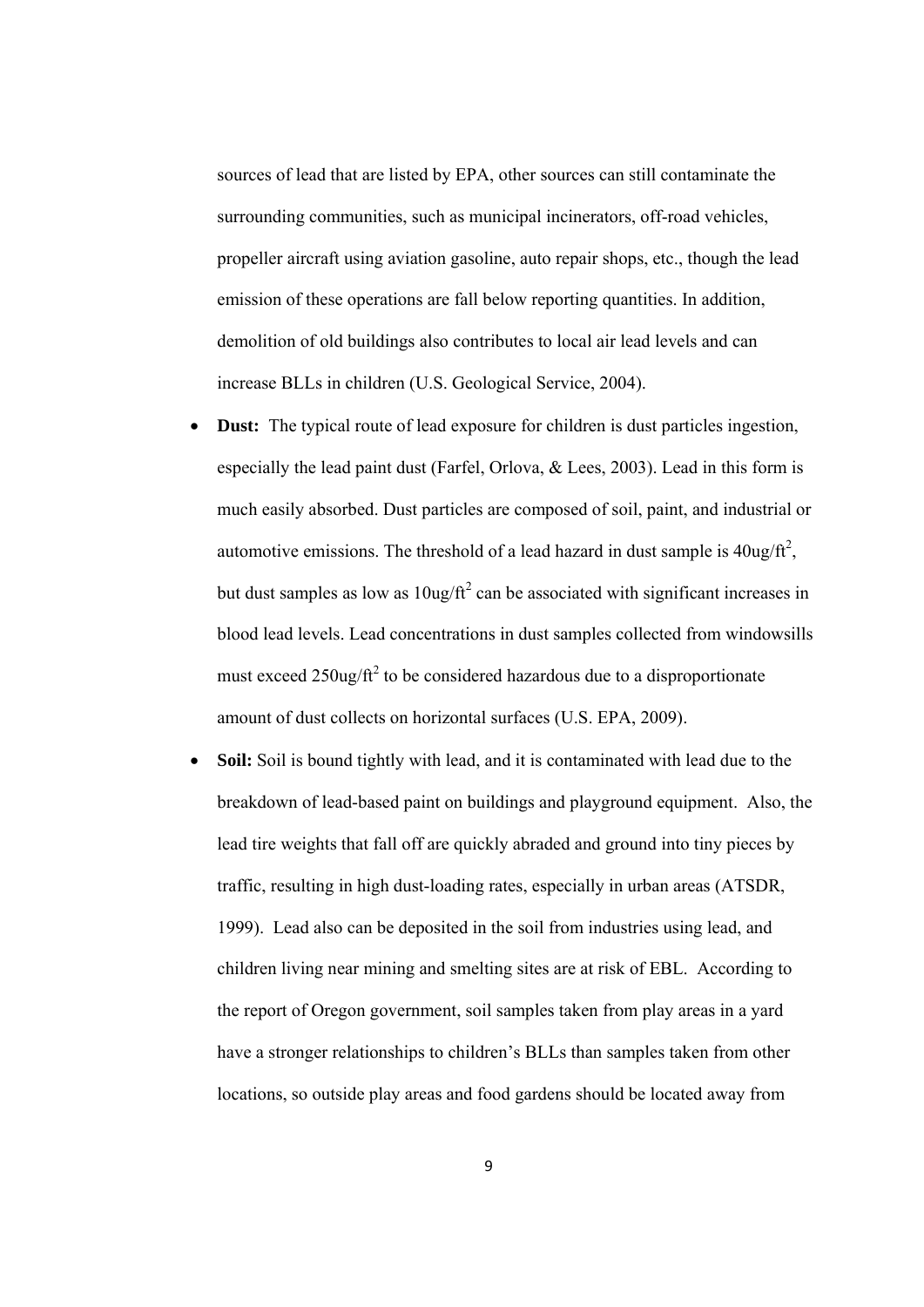homes and buildings and areas that could be contaminated by heavy traffic (CDC, 2004).

#### **3. Lead in the diet**

The Public Health has been aware for some time that certain kinds of food and drink are contaminated by lead. The food contaminated with lead can be natural or anthropogenic, and the lead can also contaminate the food during processing through contact with metal implements, solder, pigments, glazers, or packaging. In addition to that, lead can also enter into human body by drink water.

- **Food:** The food and packaging from outside of the United States can contain high lead levels. Candy imported from Mexico has been reported with high lead levels repeatedly. Also EBL cases have been reported in California, New York, North Dakota, Oklahoma, and Texas (Root, 2007). This prompted FDA to issue warnings on the availability of lead contaminated candy and to develop candy tighter guidelines for manufacturers, importers, and distributors of imported candy. In addition, chocolate contains more lead than other food. In the 2004 TDS (the market basket Total Diet Study) revealed that chocolate bars had the highest lead levels of the 280 items surveyed (Root, 2007).
- **Lead in drinking water**: Drinking water contaminated with lead usually occurred due to the corrosion of plumbing materials containing lead. When water goes through the lead pipes, the water is contaminated. Older homes are more likely to have the lead pipes than new homes. Based on the 2006 EPA report, the largest sources of lead in water are brass or chrome-plated fixtures and illegal use of lead solder (Farfel, Orlova, Lees, &etc, 2003). In 2006, Chien reported that breast milk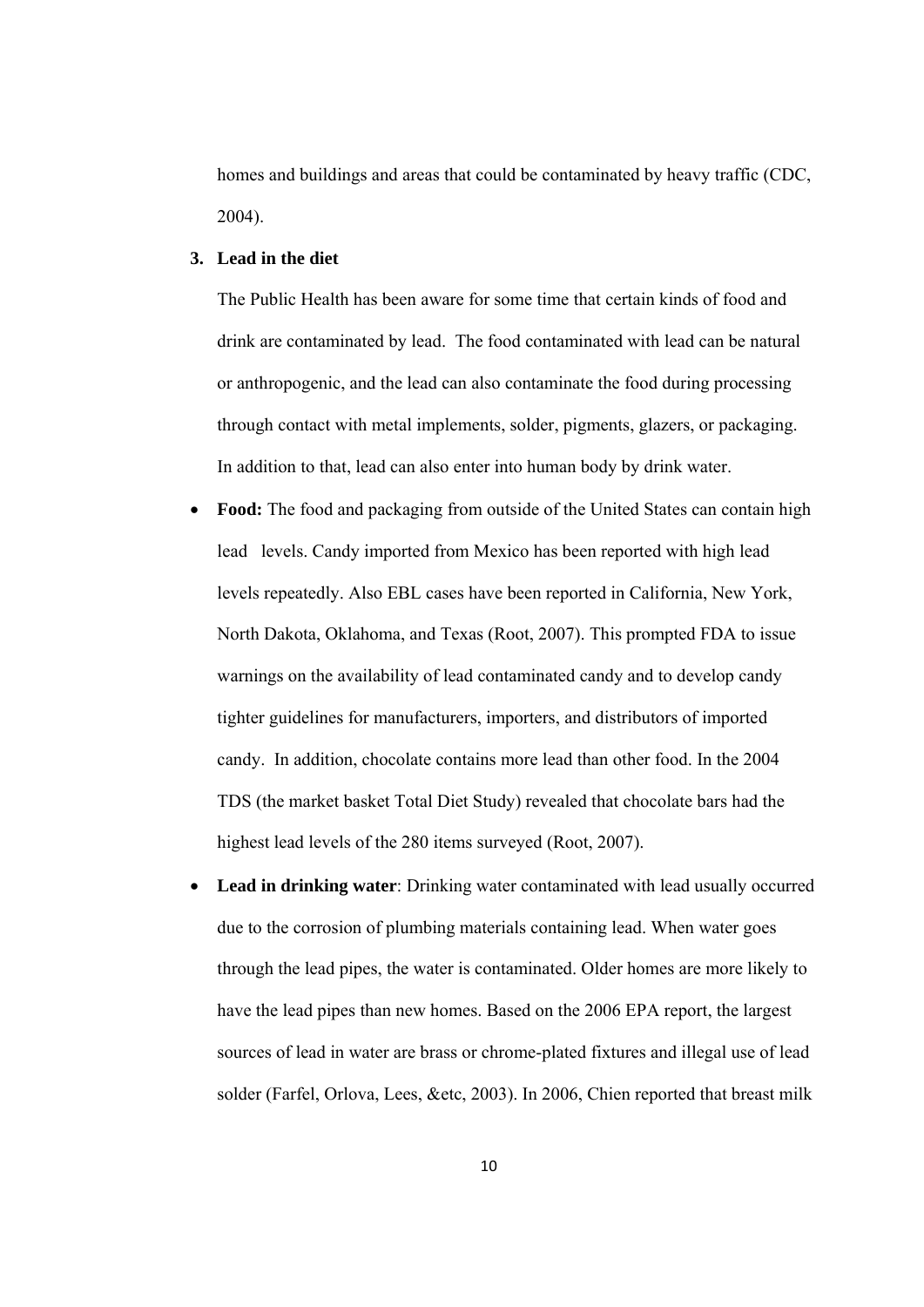also can be contaminated with lead because of maternal exposure to lead and past exposure mobilized from lead stored in bones (FDA, 2006). Even low levels of lead in breast milk still strongly influence the infant's BLL. Calcium supplementation can reduce lead in breast milk.

 Nonetheless, the benefits of breastfeeding outweigh concern for lead at BLLs common among the U. S. women (Chien, Yeh, Lee, & etc, 2006). Some dietary supplements were found containing lead that exceeds the tolerable dietary lead intake level. The food and drink contains lead, such as crystal decanters, crystal glassware, ceramic pottery, and other dinnerware. In 2006, the U.S. FDA advised manufacturers and suppliers that lead in vinyl lunchboxes may transfer to food.

#### **4. Lead in consumer goods**

 Toys, Polyvinyl chloride (PVC), and candle wicks were found containing lead levels sufficiently high to cause elevated BLL in children. A study of toy jewelry found that lead concentrations are greater than 50% in forty percent of samples; when wiped, 70% of these samples released at 1.0ug lead that can lead to high risk of lead poisoning for children. Therefore, the regulatory approach and policies regarding children's product should be stressed and strengthened. PVC is composed of lead salts that are used to stabilize polymers to avoid degradation from heat, sunlight, and wear. It is prevalently used to make window frame, rain gutters, wall paneling, doors, wallpapers, flooring, garden furniture, binders, and pens. Candle wicks cause lead exposure from air and hand to mouth activity. However, it has not been found that children with EBLs caused by candle wick. In 2002, the CPSC banned candlewicks containing  $> 0.06\%$  lead (CPSC, 2003).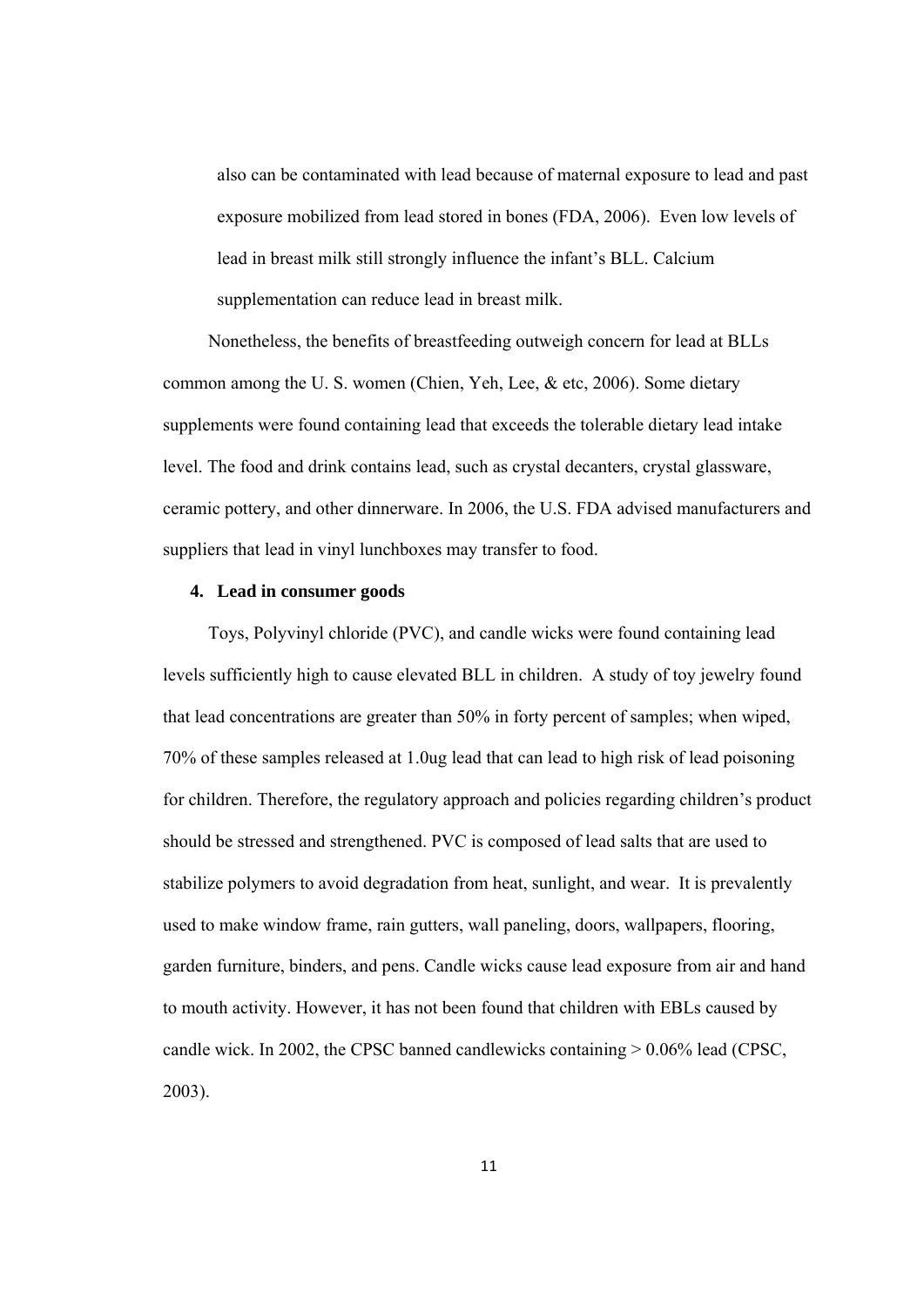There are still potential risks of lead exposure for children that have not been recognized by the public, but are still threatening children's health. Further research is necessary. In addition to controlling and eliminating lead exposure, it is important to know the other prevention strategies for lead poisoning.

#### **Lead prevention strategies**

 Lead poisoning arise a tough issue for Public Health professionals, but it is entirely preventable. According to the epidemiological perspective, the prevention strategies are divided into three levels: primary prevention, secondary prevention, and tertiary prevention.

#### **1. Primary prevention strategies**

 Public Health should educate parents how to avoid lead exposure, inspect the home at risk, and remove any potential lead exposure sources. This is an ongoing strategy for children at risk for lead poisoning. The organization, GLO (Get the Lead Out), is helping people to be aware of the various sources of lead (Goldstein, 1992). This project is working on the children who were at risk for elevated BLLs, but their BLLs are lower than 10ug/dl. The project aims to prevent increasing incidences of lead poisoning by education and inspection of at-risk home (O'Fallon, 2004).

 Also the relevant policies and legislation should be implemented by state and local departments to eliminate childhood lead poisoning, such as policies on managing food and toys imported from outside of the United States. In addition, Medicare and Medicaid require that children be screened for lead exposures at ages 12 and 24 months. The principles of the primary prevention include identifying sources, eliminating and controlling sources, and monitoring environmental exposures and hazards.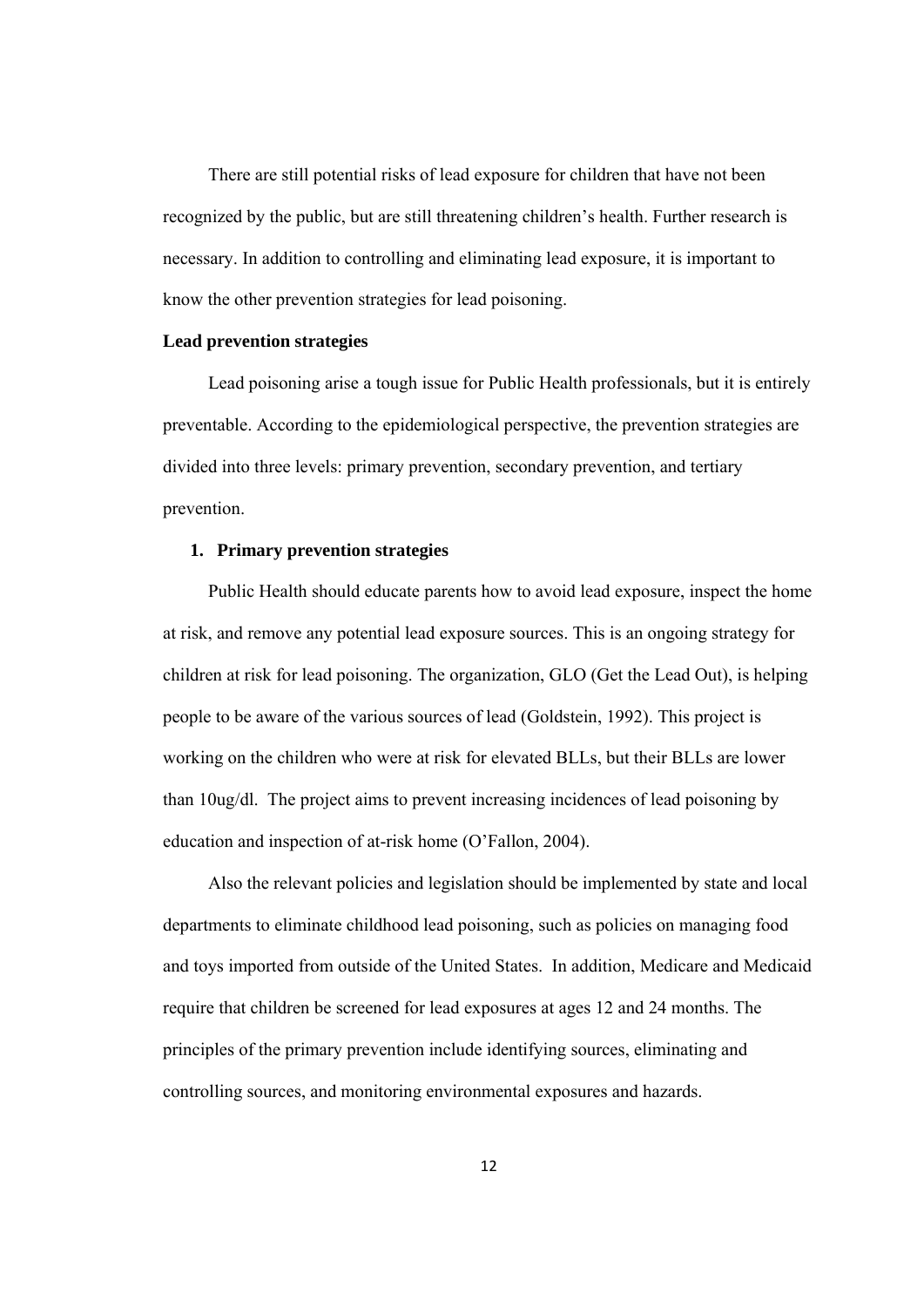#### **2. Secondary Prevention**

 The secondary prevention is also important in preventing children lead poisoning, which includes blood lead screening test and chelating therapy. The CDC recommends universal screening for all children from 1 to 5 years of age as a preventative measure (CPSC, 2007). Through the CDC Childhood Lead Poisoning Prevention Program, 42 states and 6 metropolitan areas provides this free BLL testing service. In 2003, the CDC awarded \$31.7 million to the states' departments of health to develop and implement comprehensive lead poisoning prevention efforts that would include follow-up care after initial elevated BLLs, and especially hospitalizations. The recommendations along with CDC's grant programs to states and localities lead to a substantial increase in the number of children who were tested. Many children with lead poisoning who may previously have gone unrecognized were identified and received appropriate follow-up care.

 If BLLs are greater than 45ug/dl, chelation therapy is used for reversal of lead poisoning. Chelation therapy detoxifies the body of noxious substance and destructive metals. There are three main drugs used for chelation: succimer (Chemet), ethylenediaminetetraacetic acid (EDTA), and British Antilewisite (BAL). These drugs bind to metals in the body and prevent them from binding to other agents. Then they can be excreted from the body. Succimer is the only oral chelating drug, and it can be administered in an outpatient setting. But most children are observed for adverse effects in an inpatient setting when beginning therapy (Henretig, 1998). EDTA is insoluble in water so it is given in the form of calcium chelate, also known as calcium disodium edentate. This form is also beneficial because it does not cause a net loss of calcium through the solobilization and excretion of the lead (Manahan, 1991). BAL is another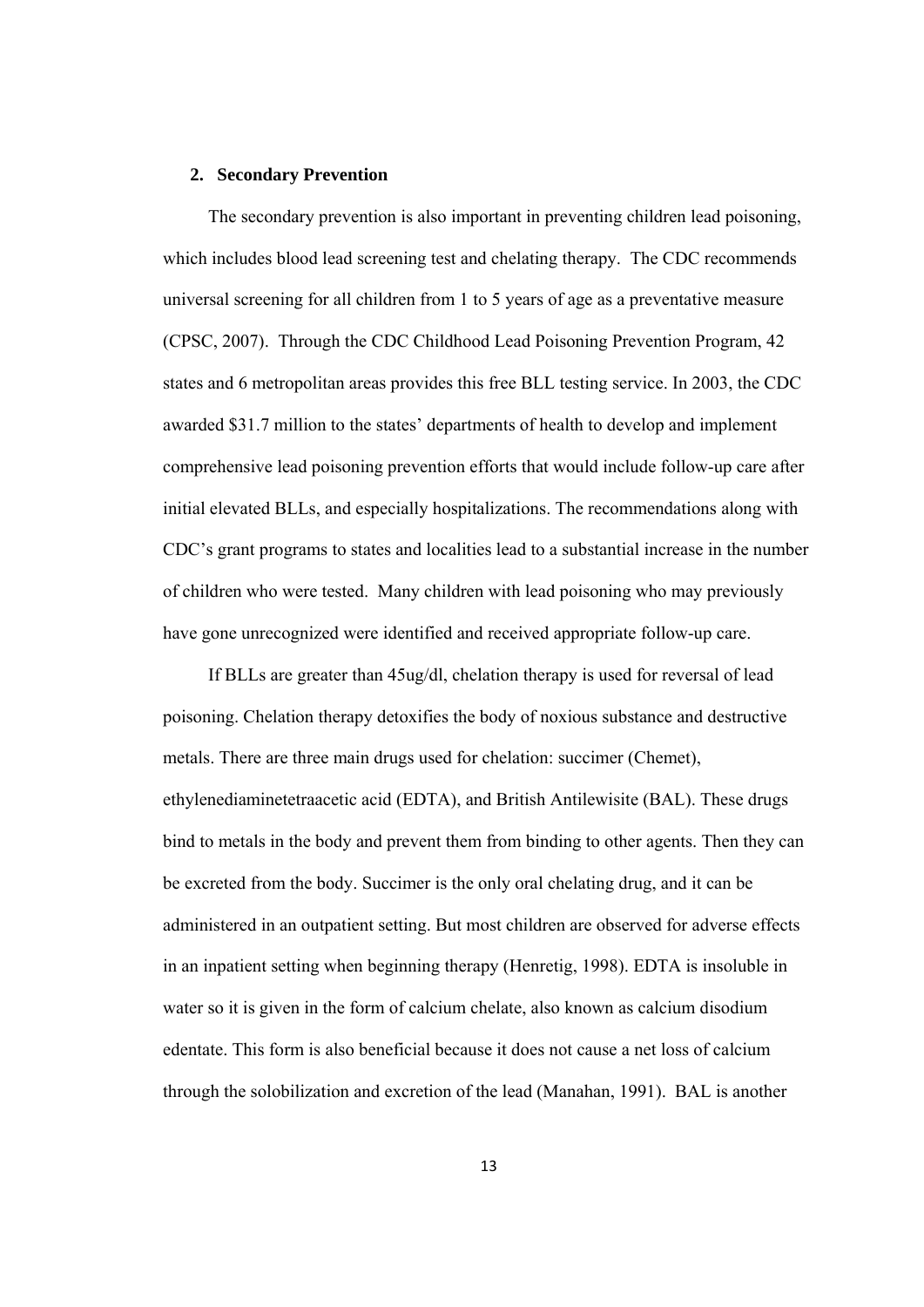drug used for chelation therapy in pediatrics. Before beginning treatment with BAL, a glucose-6-phasphatase dehydrogenase (G6PD) screen should be carried out because of adverse effects when a G6PD deficiency occurs in concurrence with BAL treatments (Feingold & Anderson, 2004).

 In secondary prevention, the major responsibility is universal blood lead level screening and chelation therapy - treating the children with elevated blood lead levels.

#### **3. Tertiary prevention**

If a child with elevated blood lead levels is found, the follow-up care should be free offered by local health departments. Local health departments may provide free removal of contaminated homes and also continual follow-up care for these affected children. All diagnosed children as lead poisoning should be provided with adequate follow-up care, and it will prevent the occurrence of lead toxicity. Children should not be discharged from hospitals until a fully documented lead removal plan is in place to remove the source of lead exposure. Also the children diagnosed as lead toxicity should not be discharged back to the original environment in which previous exposure occurred (Ford, Delaney, Ling, & Erickson, 2001). CDC tracks BLLs in the U.S. population using National Health and Nutrition Examination Survey (NHANES), an ongoing series of national examinations of the health and nutritional status of the civilian non-institutional population. During the period from the late 1970s to the early 1990s, the prevalence if BLLs≥10ug/dl among young children in the United States dropped dramatically decreased from 88.2% to 4.4% (CDC, 1997). In a word, the essence of the tertiary prevention is follow-up care and removal of lead sources.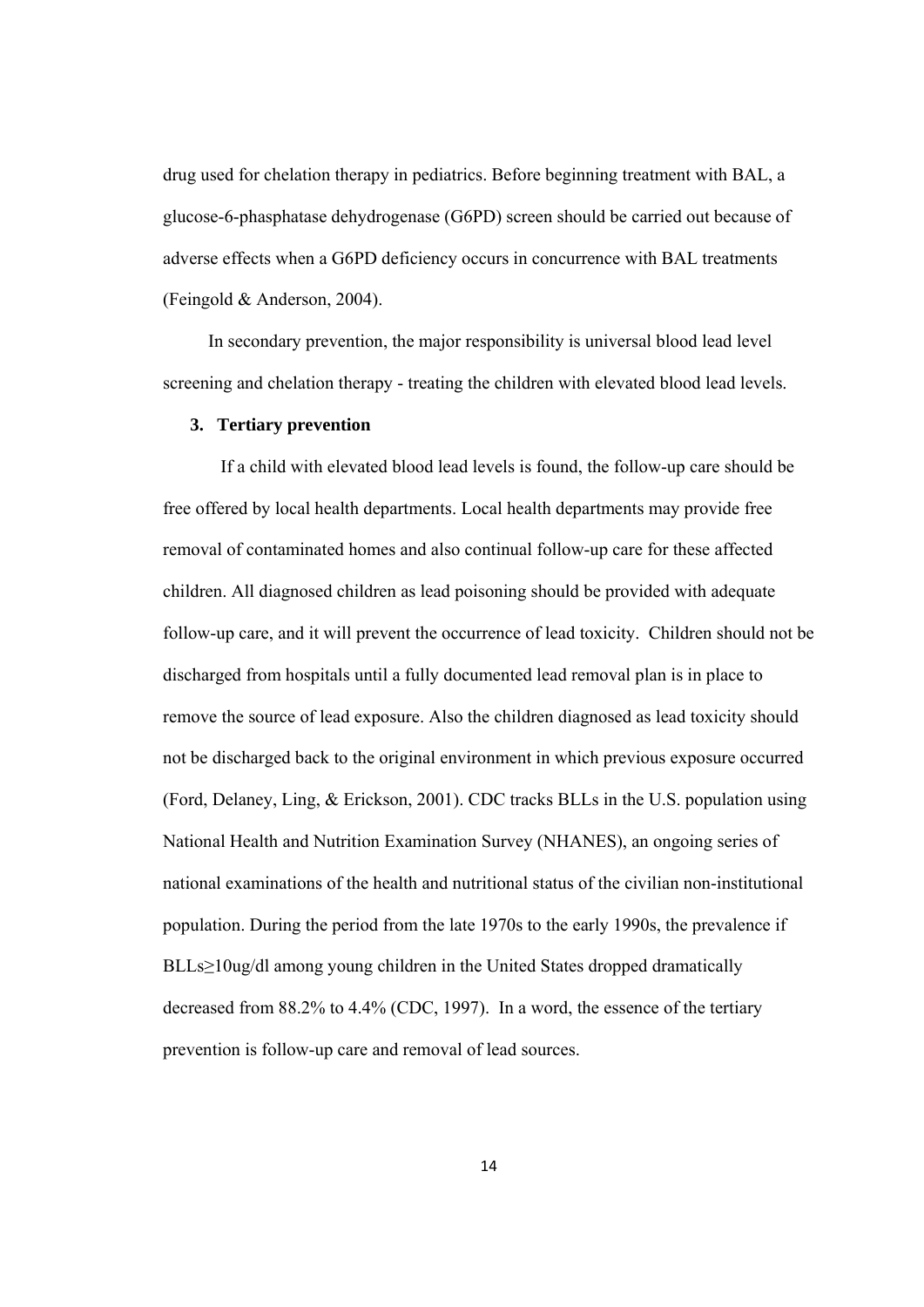The irreversible and permanent damage to children health argue that the truly effective public health response to lead poisoning is primary prevention. The difficult challenge of primary prevention is if a nation's government can make efforts to establish and implement protective legislation, effective enforcement, judicious application of scarce resources, and cooperation among environmental health, public health, and private health care system (Meyer, Brown, & Falk, 2003). The following table demonstrates the guideline of managing the elevated BLL.

**Table 2**. Management guideline for elevated BLL (American Academy of Pediatric Committee, 2009)

| BLL<10ug/dl      | No action is required                                                                   |
|------------------|-----------------------------------------------------------------------------------------|
| BLL 10-14ug/dl   | Obtain confirmatory test within 1mo. If still in this range, provide lead education and |
|                  | repeat test in 3mo.                                                                     |
| BLL 15-19ug/dl   | Same as for BLL 10-14ug/dl, but repeat within 2 mo, if the level increases or is still  |
|                  | in this range after 3 mo, proceed according to protocol for BLL 20-44ug/dl.             |
| BLL 20-44ug/dl   | Obtain confirmatory BLL within 1 wk to 1mo (sooner with higher levels). If still in     |
|                  | this range, undertake comprehensive medical (history, physical examination for          |
|                  | neurodevelopment monitoring, and laboratory evaluation (hemoglobin or hematocrit        |
|                  | and iron level), nutritional, and environmental assessment. Lead hazard reduction is    |
|                  | implemented with the assistance of the local health department.                         |
| BLL 45-69ug/dl   | Obtain a confirmatory BLL within 2 d. If still in this range, perform assessment and    |
|                  | take actions as indicated for BLL 20-44 ug/dl; also obtain EP level. Chelation therapy  |
|                  | is recommended at this level. If unable to do this in a lead-free environment,          |
|                  | hospitalization is indicated. Monitor CBC, electrolytes, and liver function.            |
| $BLL > 70$ ug/dl | Hospitalize and obtain confirmatory BLL, initiate chelation therapy, and implement      |
|                  | actions as for BLL 45-69 ug/dl.                                                         |

Key: EP, erythrocyte protoporphrin,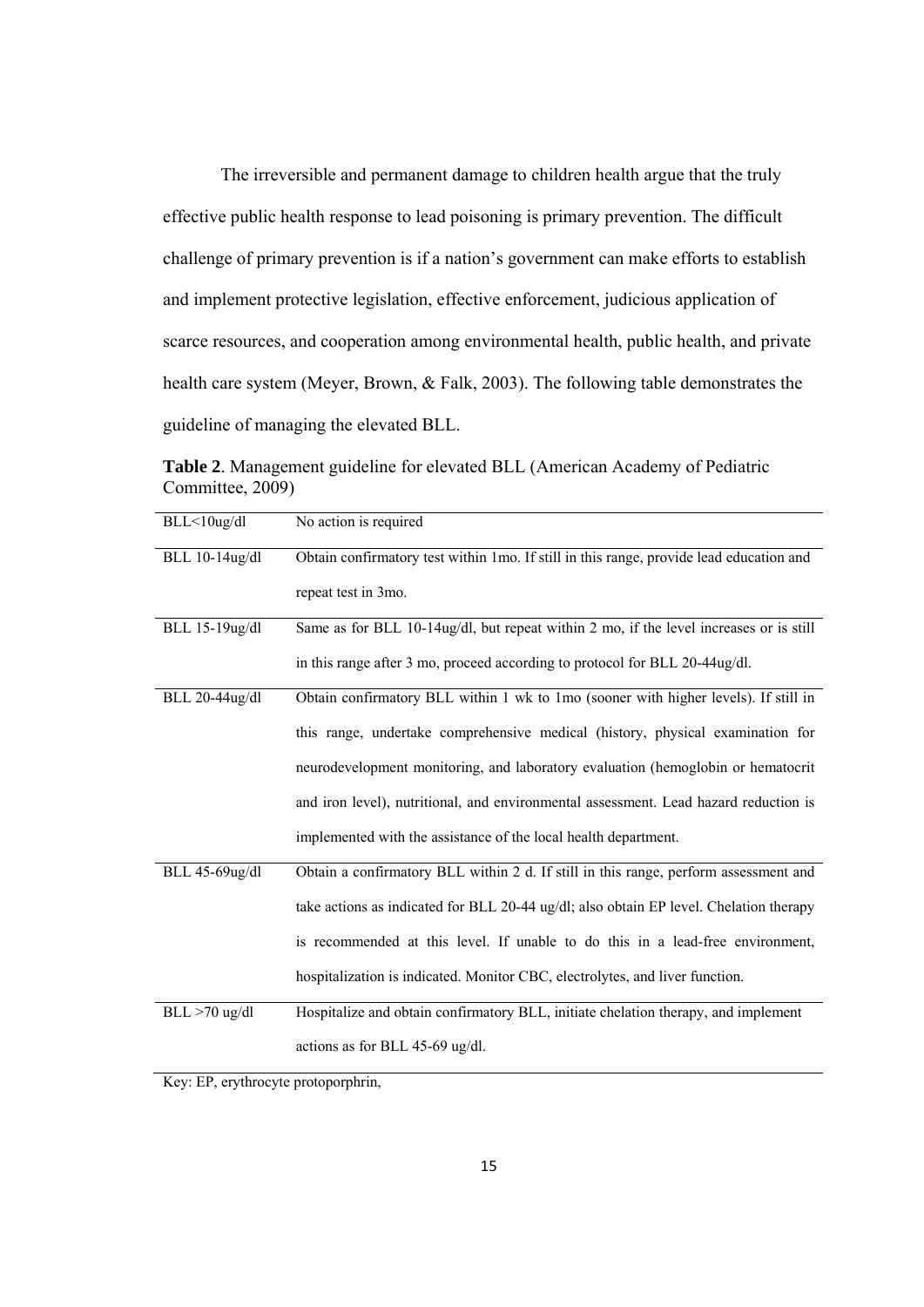#### **Barriers of access to blood lead screening tests for children**

 Blood lead screening tests are the effective strategy in preventing childhood lead poisoning. However, due to several reasons, blood lead screening tests for children have not been implemented universally in the United States. Based on Arthur's report in 2005, there are three main barriers, including patient failure, physician failure, and patient and physician failure. Patient failure refers to the patients did not report for a test that was ordered or if they obtained all their care in the Emergency Department or Health and Human Services. Physician failure means the physicians did not remember to order the test. Patient and physician failure is attributed to both of the parties (office visits, but with no well-child examination) (Fernberg, 2005).

 Moreover, many parents of very young children are misinformed and uninformed about the hazards of lead exposure, the most common environmental toxin affecting children. Parents expect pediatric professionals to alert them to preventable cause of hard to their children and to provide healthcare that reflects the standards of care established by governmental bodies and professional association (Polivka, 2005). Parental perception of severity of lead poisoning and benefits of blood lead screening tests is a key factor in popularizing the blood lead screening tests among different population regardless of race/ethnicity and socioeconomic status. Furthermore, people preferred to learn about lead poisoning from low-literacy brochures, videos, and television ads (Polivka, 2005).

 The literature also mentioned that the children enrolling in the Medicaid program nationwide are 3 times more likely than non-Medicaid children to have elevated blood lead levels, and the Medicaid-enrolled children with lead levels greater than 10ug/dl was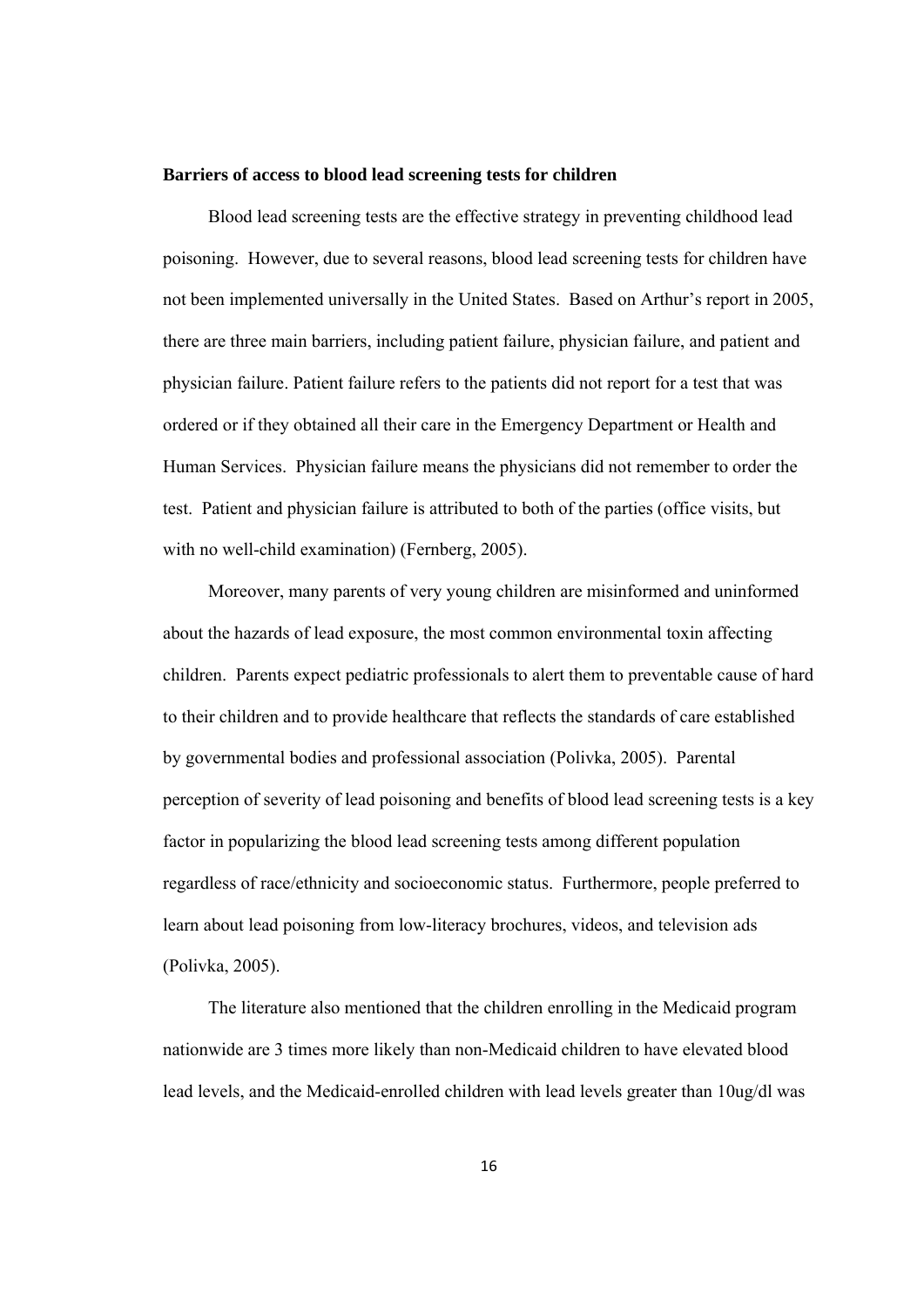>8% higher than the general population. (Rosenman, 2007) Generally, people enrolled in Medicaid program have lower annual household income and live in inadequate housing conditions. They are at high risk of lead poisoning and face difficulties to access to qualified heath care and good health providers.

 Meanwhile, according to the Health Belief Model theory, the following concepts can explain the barriers, which are perceived severity, perceived susceptibility, perceived cost, perceived benefits, and motivation. Also it can be exemplified by the following figure.

**Figure 1. Health Belief Model application for blood lead screening tests** 

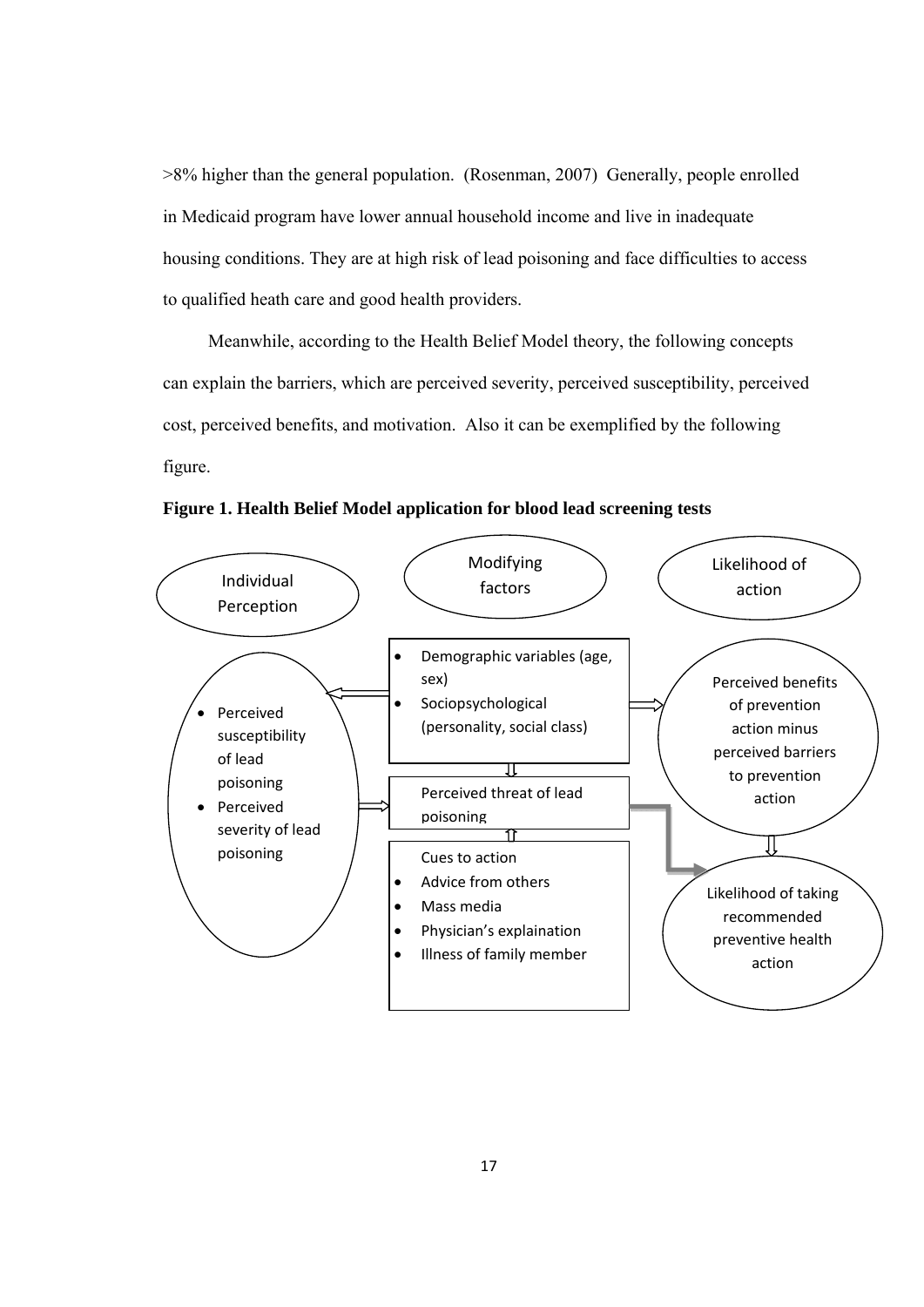#### **Children lead poisoning and prevention in Nevada, USA**

 Due to several reasons including short of funding, minimal blood lead testing, and the lack of mandatory reporting, there is no adequate information regarding Nevada lead poisoning. Nevada is one of the only four states that did not report blood lead levels to the CDC. Based on the NHANES reports, the prevalence of elevated blood lead level was decreased dramatically from 1976 to 2000 due to the ban of lead paint (NHANES, 2009).

 Correspondently, the Southern Nevada Health district annual reports indicated that the prevalence of elevated blood lead level (EBLL) in Southern Nevada was decreased gradually. From 2007 to 2008, total number of children age from 72 months and younger screened by blood lead tests were 9630, and 2358 cases (24.49%) had detectable blood lead levels. Among these cases, 2196 cases (22.80%) were with BLL between 0ug/dl to 5ug/dl, 144 (1.5%) cases were with EBLL between 5ug/dl to 10ug/dl, and 18 (0.19%) cases were with EBLL more than 10ug/dl (SNHD, 2008). From 2008 to 2009, total screened by blood lead tests were 10,595. 2314 (21.84%) cases had positive results of blood lead screening tests. Among these cases, 2107 (19.89%) cases blood lead levels were under 5ug/dl, and 192 (1.81%) cases' blood lead levels ranged from 5ug/dl to 10ug/dl. 15 (0.14%) cases were over 10ug/dl. (SNHD, 2009) From 2009 to 2010, 11,041 were tested blood lead levels. 17% had detectable BLL (>0ug/dl); 15% had blood lead levels greater than 0ug/dl and less than 5ug/dl; 1.8% had blood lead levels greater than 5ug/dl and less than 10ug/dl; and (0.16%). (SNHD, 2010)

 Southern Nevada Health District cooperated with Nevada Institute for Children's Research and Policy implemented Childhood lead poisoning prevention program (CLPPP) that was awarded by the Centers for Disease Control and Prevention (CDC). The goal of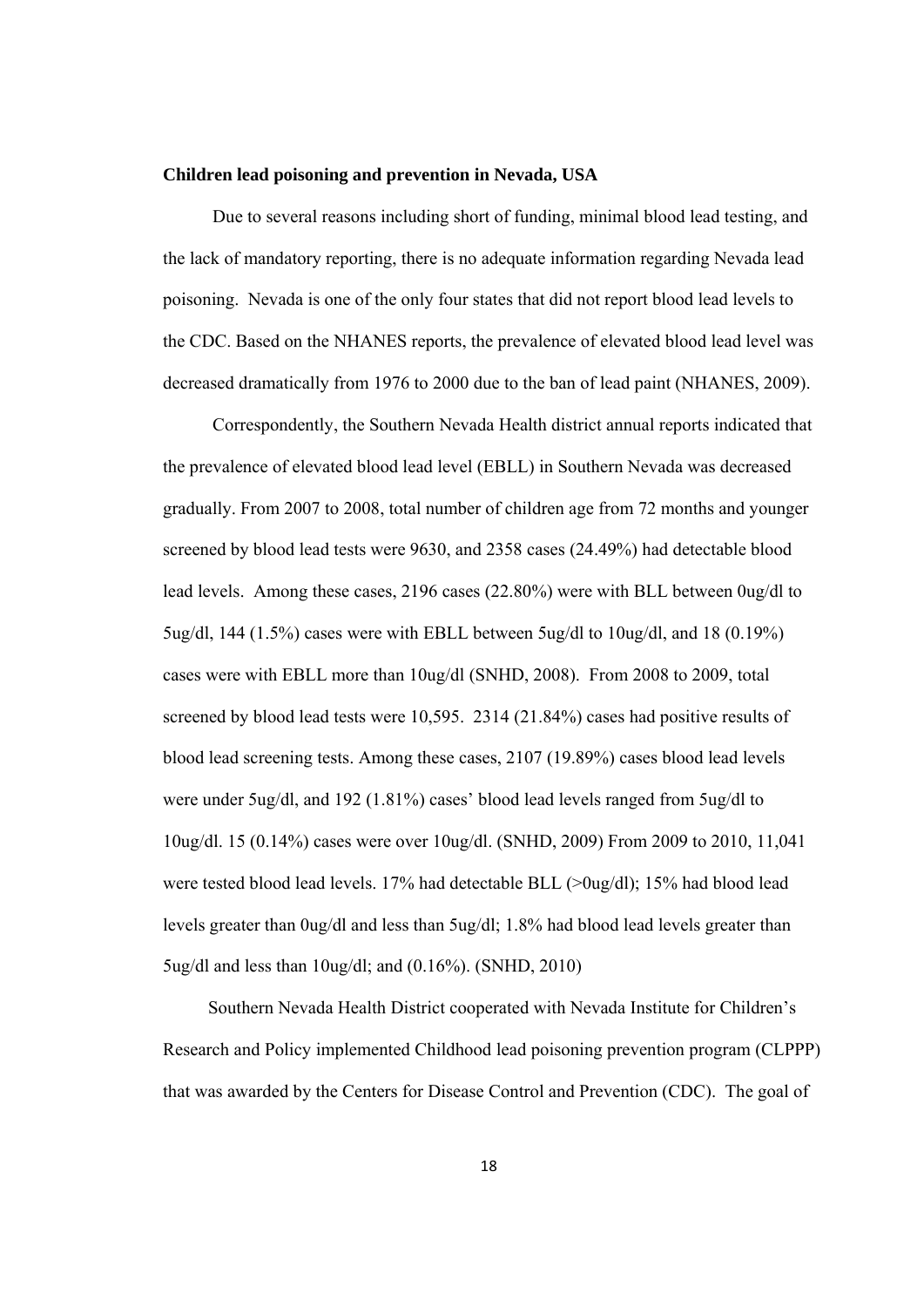this program is to eliminate childhood lead poisoning as a public health concern in Nevada. Several reasons complicated the implementation of blood lead screening tests, including the population growth in Nevada, immigration, poverty, and health insurance. To overcome these obstacles, CLPPP made several strategies and strove to eliminate lead poisoning. Based on the above data, the incidence of childhood blood lead poisoning is decreased. (See Table 3 and Figure 1)

| Year     | Screened | Detectable BLL | $0$ ug/dl $-$   | $5\text{ug}/\text{dl}$ –            | $>10$ ug/dl |
|----------|----------|----------------|-----------------|-------------------------------------|-------------|
|          | cases    | $(\%)$         | $5$ ug/dl $(%)$ | $10\frac{\text{u}g}{\text{d}l}$ (%) | $(\%)$      |
| $2007 -$ | 9630     | 2358 (25)      | 2196 (23)       | 144(1.5)                            | 18(0.19)    |
| 2008     |          |                |                 |                                     |             |
| 2008-    | 10595    | 2314 (22)      | 2107(20)        | 192(1.8)                            | 15(0.14)    |
| 2009     |          |                |                 |                                     |             |
| 2009-    | 11041    | 1877(17)       | 1656(15)        | 199(1.8)                            | 18(0.16)    |
| 2010     |          |                |                 |                                     |             |
|          |          |                |                 |                                     |             |

**Table 3. Blood lead screening tests result in Southern Nevada Health District from 1997 to 2000.**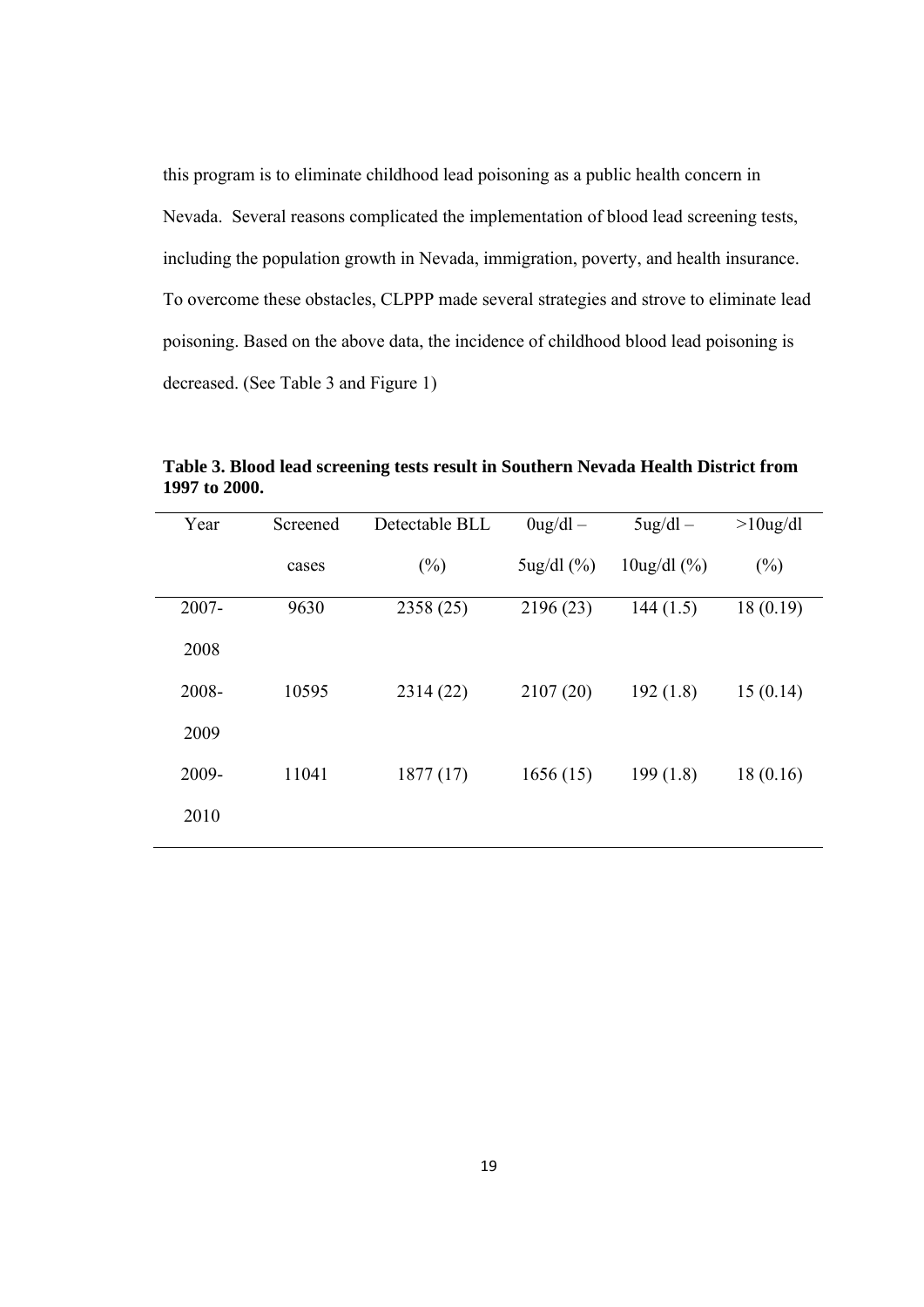

**Figure 2. Trends of elevated blood lead levels in Southern Nevada Health from 1997 to 2000.** 

 The preventive strategies for lead poisoning are essential for protecting children from lead poisoning, but it is time-consuming and costly. Nevertheless, the healthy development of future generation of the world's children deserves no less. Thus blood lead screening test, the major method of preventive method is addressed in this paper.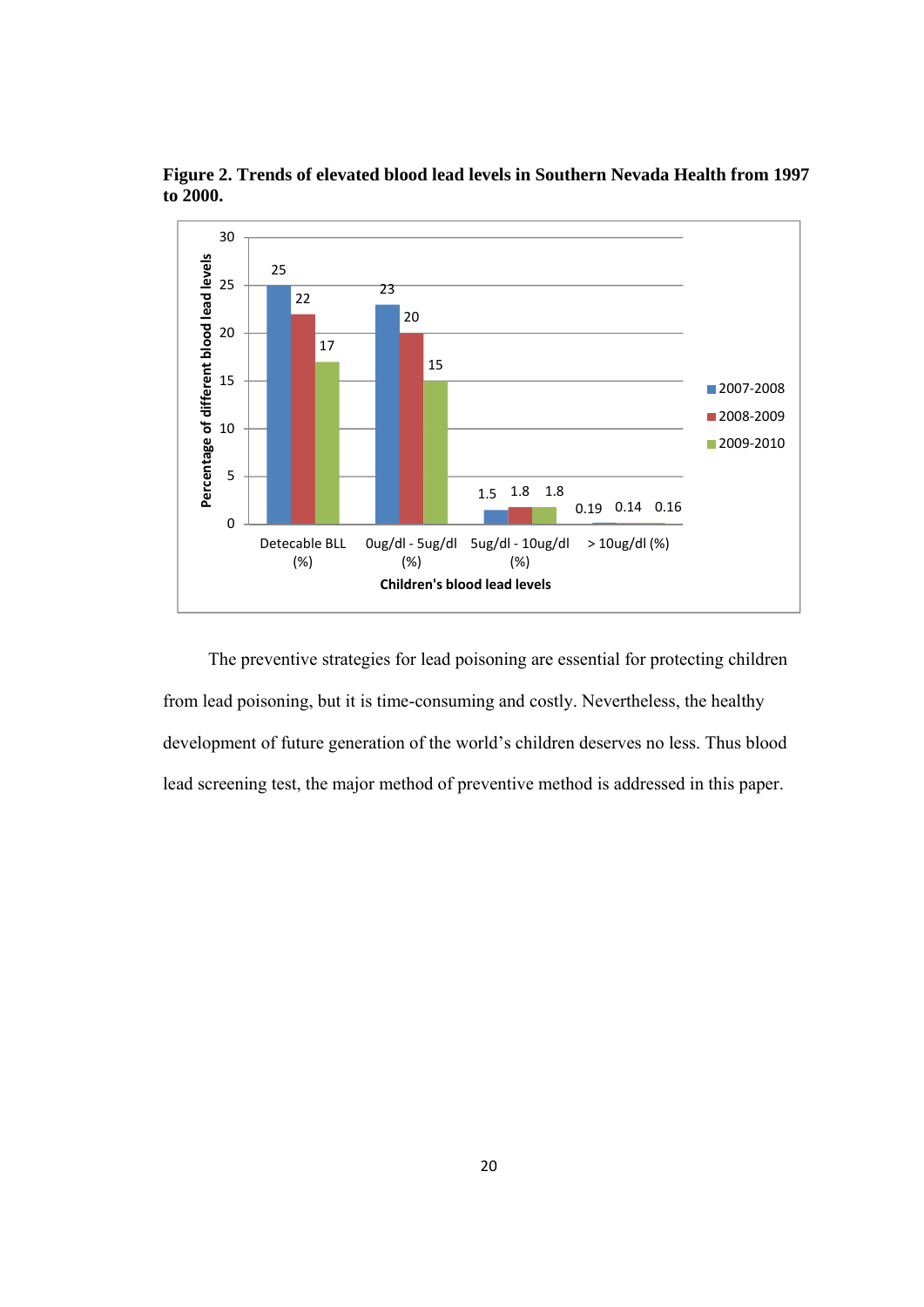#### CHAPTER 3

#### RESEARCH DESGIGN AND METHODOLOGY

#### **Research Objectives**

To determine if there is an association between children's demographic

characteristics and the likelihood of getting blood lead screening tests, including annual household income, race/ethnicity, home zip code, and health insurance.

#### **Hypotheses**

 $H_1$ : Annual household income is associated with getting a blood lead screening test.

Ha. Those of lower income levels are less likely to be screened.

- H2: Race/ethnicity and home zip code are associated with getting a blood lead screening test.
- H3: Ability to access Medical insurance is associated with getting a blood lead screening test.

#### **Data Collection and Study Population**

 This survey was initiated in the fall of 2008. The NICRP (Nevada Institute of Children Research Policy) cooperated with the Clark County School District (CCSD) and the Southern Nevada Health District (SNHD) to create a healthy survey designed for parents of children entering kindergarten. These questionnaires were finished by the parents of kindergarten children residing Nevada. This survey aimed to provide a general understanding of the overall health status of children when they enter school. Due to the substantial Hispanic population, the questionnaire was created in both English and Spanish, and contained 22 questions.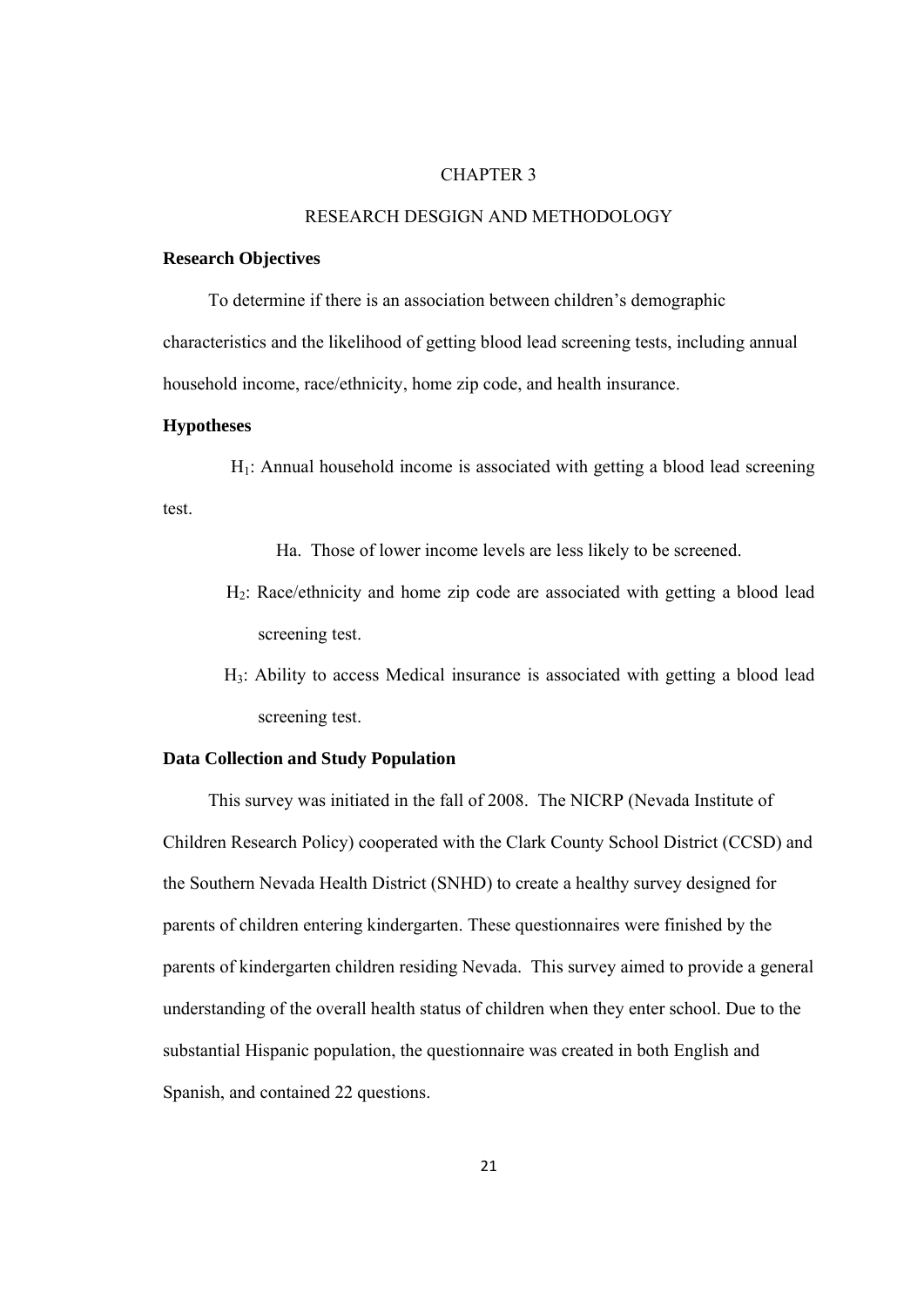Based on analysis of the first year's survey responses, NICRP revised the health survey in the fall of 2009. To obtain the second-year data on the state's kindergartens, the questionnaires were distributed to kindergarten teachers in all public elementary schools in the state, except of schools in Esmeralda and Clark counties. Five kindergartens in the rural county, Esmeralda County, chose not to participate in the survey. The Clark County School District requested that only a sample of their schools be included in the survey due to reduce burden on school staff. Thus, surveys were sent to a randomly selected sample of schools (n=140) in Clark County to obtain a 5 percent margin of error in survey results. Schools were chosen based on their Title I status, as provided by the Clark County School District, to ensure that a representative sample was achieved. It was determined that 71 of the 213 elementary schools in the district (33.3%) were Title I schools. Among Title I schools, forty-five schools (32.1 % of the target 140 schools in the sample) were randomly selected using SPSS. The remaining 95 schools (67.1% of the needed sample of 140) were randomly selected from a list of non-Title I schools using SPSS.

 For all districts, teachers distributed the surveys to parents during the first part of the school year. After finishing the questionnaires, the parents turned them into either the school office or their child's teacher. Then, the surveys were returned to NICRP via mail. Each questionnaire had a unique ID number that was assigned by the NICRP staff for tracking survey. All information was entered into the statistical analysis software SPSS 17.0. The surveys in Spanish were entered into the English database by a bilingual staff at NICRP. No identifying information was included on any of the surveys.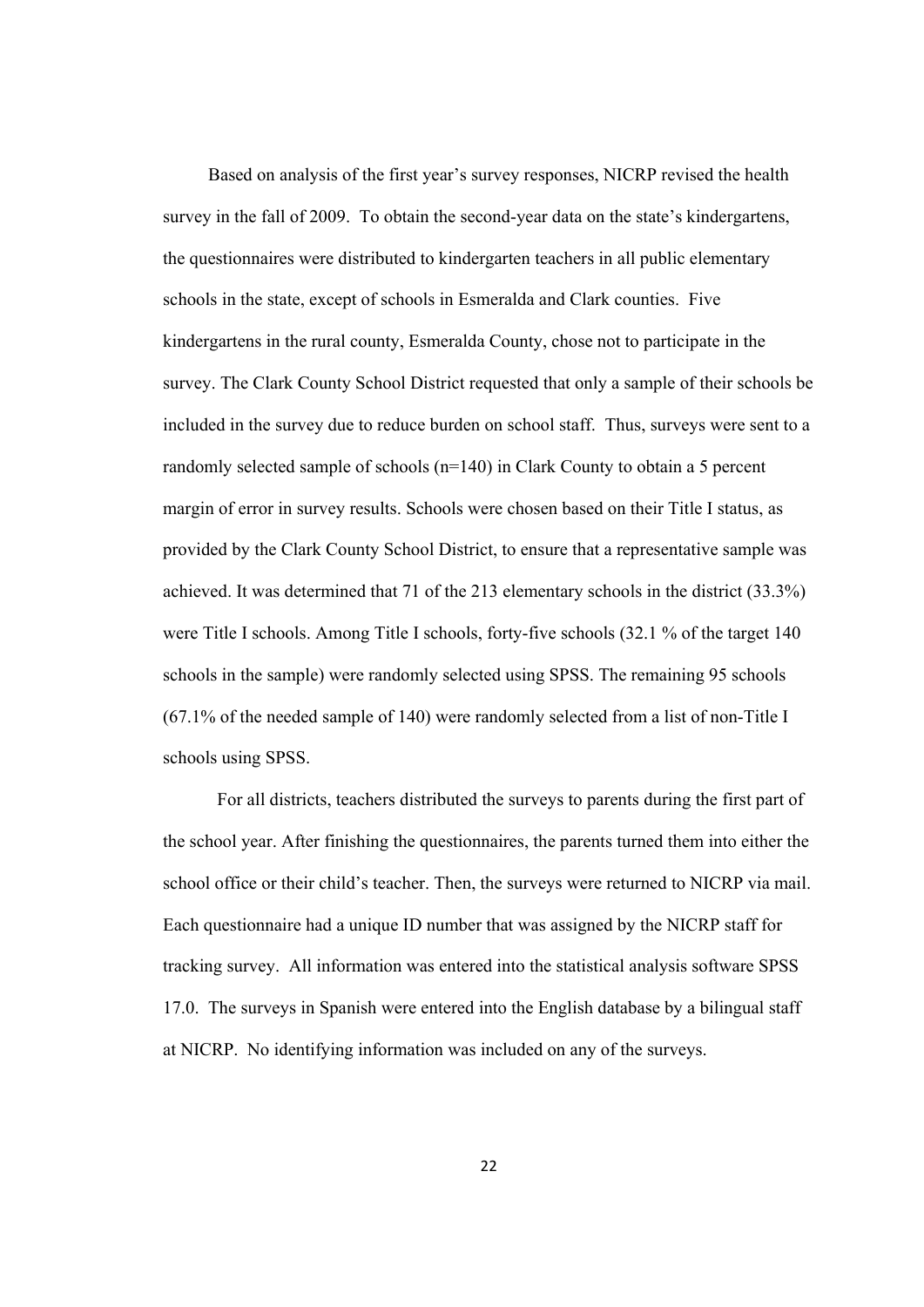Due to an oversight when translating the survey from English to Spanish, two questions on the Spanish version of the survey differed from their English counterparts. Specifically, in the question asking respondents about barriers to accessing health care, the choice "lack of money" was not available to Spanish-speaking respondents to select. Likewise, in the question asking respondents about the type of pre-school setting their child had attended in the past year, the choice "home-base" (care) was not available to Spanish-speaking respondents. However, both of these questions included an "other" choice to select with a blank space to fill in any additional detail.

 Each school district provided the number of kindergarten students enrolling that Fall 2009. There were approximately 24,261 kindergarteners enrolling in that fall of 2009 for the entire state. At the end of the data collection, the overall response rate was 39.2% for the state, and 9,504 surveys were received and entered. NICRP also calculated the individual response rate of each school district. These rates ranged from 18.2% participation in Mineral to 80.1% participation in Humboldt County (see figure 1 and table 3). In Clark County the response rate for the schools samples to participate was 34.7% (NICRP, 2009). Among all the school districts, Clark County comprised the vast majority (59.0%) of the respondents for this survey, and the schools in rural counties Washoe County accounted for 23.4% and 17.6% separately. (See figure1)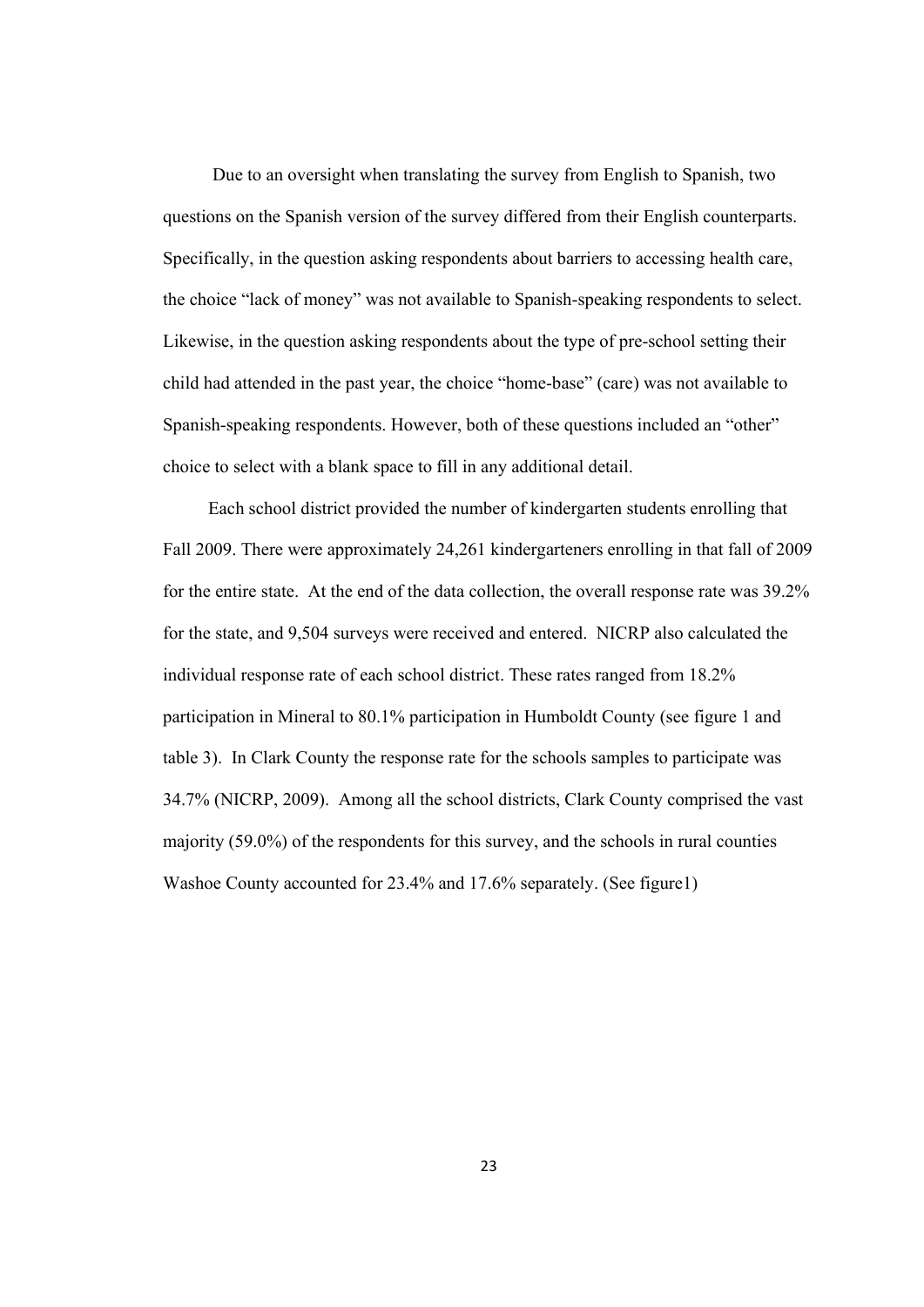

**Figure 3. Survey Participation by School district of Nevada Kindergarten Health Survey 2010** 

## **Table 4. Survey Response Rate by School District of Nevada Kindergarten Health Survey 2010 (NICRP, 2010)**

| <b>School District</b> | Number of Surveys | Number of Surveys | Survey               |
|------------------------|-------------------|-------------------|----------------------|
|                        | Sent out          | Received          | <b>Response Rate</b> |
| Carson City            | 568               | 432               | 76.1                 |
| Churchill County       | 326               | 110               | 33.7                 |
| <b>Clark County</b>    | 16,161            | 5,610             | 34.7                 |
| Douglas County         | 419               | 302               | 72.1                 |
| Elko County            | 763               | 529               | 69.3                 |
| Eureka County          | 16                | 11                | 68.8                 |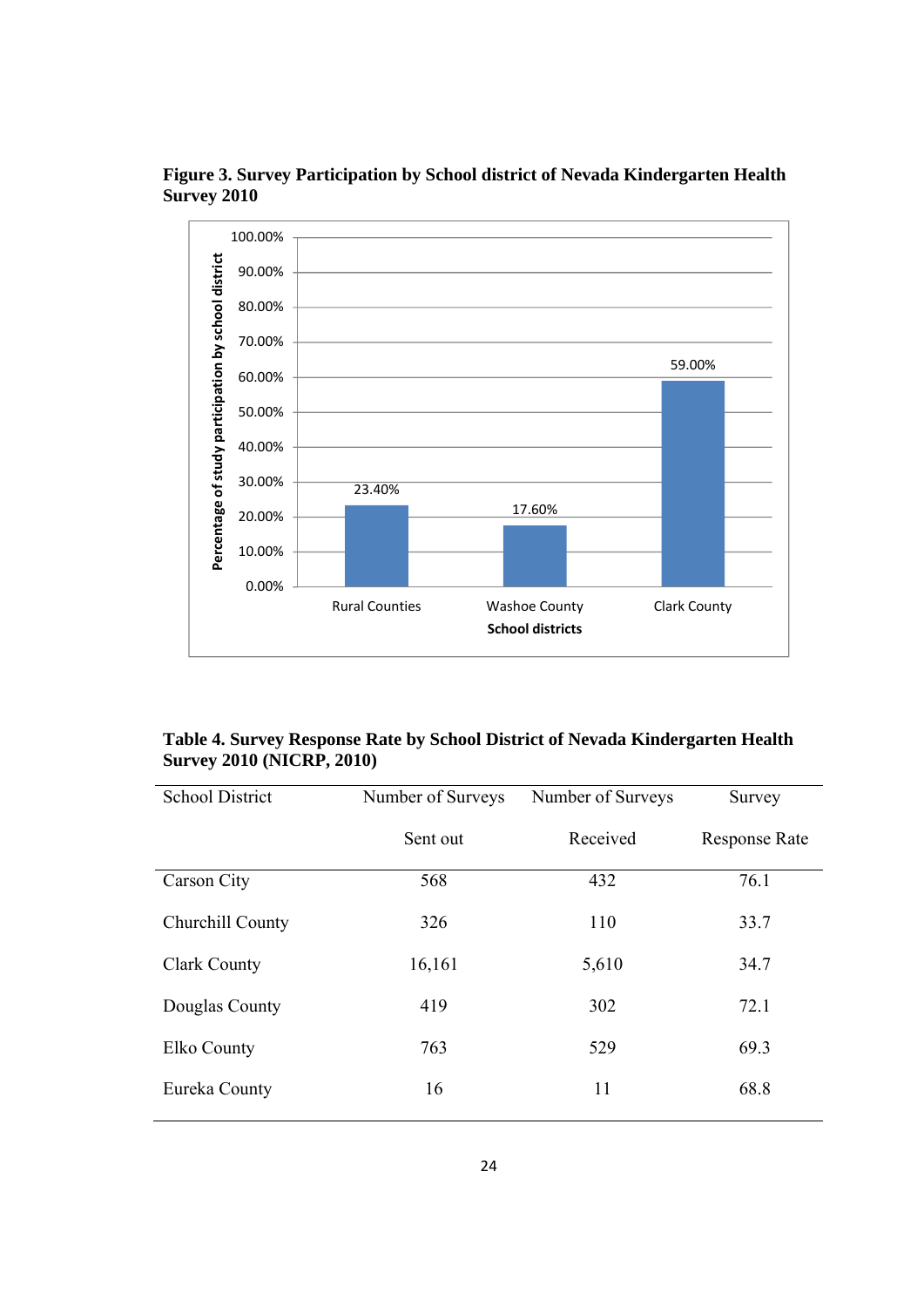| Humboldt County      | 271    | 217   | 80.1 |
|----------------------|--------|-------|------|
| <b>Lander County</b> | 76     | 47    | 61.8 |
| Lincoln County       | 68     | 49    | 72.1 |
| Lyon County          | 647    | 283   | 43.7 |
| Mineral County       | 44     | 8     | 18.2 |
| Nye County           | 420    | 157   | 37.4 |
| Pershining County    | 46     | 15    | 32.6 |
| <b>Storey County</b> | 21     | 12    | 57.1 |
| <b>Washoe County</b> | 4,321  | 1,670 | 38.6 |
| White Pine County    | 94     | 52    | 55.3 |
| <b>All Districts</b> | 24,261 | 9,504 | 39.2 |

Note: Esmeralda County, with 5 kindergarteners enrolled in 2009-2010 school year, did not participate in the survey.

#### **Strengths of the Study**

 The study results will demonstrate that if children's demographic characteristics are associated with blood lead screening tests. Furthermore, the results will provide recommendations for Public Health professionals and policy makers on implementing effective strategies to prevent and control childhood lead poisoning.

#### **Limitation of the Study**

 This is a cross-sectional study design and self-reported data from parents was utilized. All the information relies on recall of the survey respondents. Therefore, the results may be subject to recall bias. Also several questions of the surveys were left blank when collected. NICRP kept all surveys in the database for analysis, but it is important to note when reading percentages presented in tables that not all respondents answered all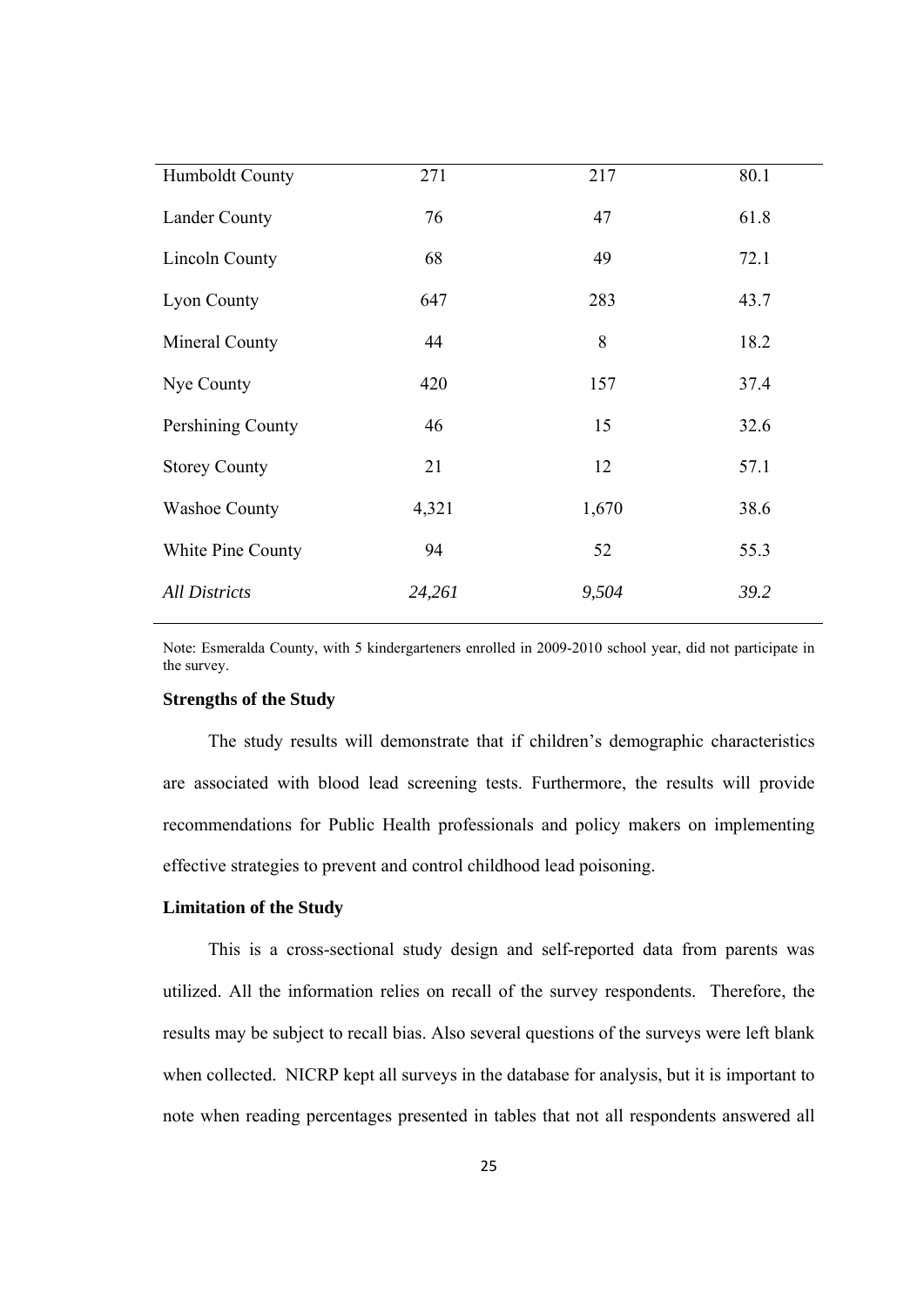questions. Therefore, some tables may have total of 9,504 (all participants responded to the question) while others may have a lesser number of total cases because several people left the question blank (NICRP, 2010).

#### **Inclusion Criterion**

All participants are residing in Nevada and attending kindergarten.

#### **Exclusion Criterion**

Children are not attending kindergarten and residing outside of Nevada.

#### **Primary Predictor Variables**

 Annual household income, children's home zip code, race/ethnicity, and barriers to accessing healthcare.

#### **Primary Outcome Variables**

 Blood lead screening tests – Has your child ever been tested for lead poisoning? – Yes/No

#### **Statistical Analysis**

 All analyses will be conducted using SPSS 18.0. The association between blood lead testing and the socio-demographic variable will be analyzed using log linear model, chi-squire tests, and multiple logistic regression to quantify comparative disease risk. Descriptive statistics will be performed to assess the study population.

#### **Institutional Review Board Approval**

 To protect the privacy and confidentiality of all participants, identifying information was coded into a de-identified numeric ID and maintained during all stages of data retrieval and analysis. The data were managed by NICRP staff, and any data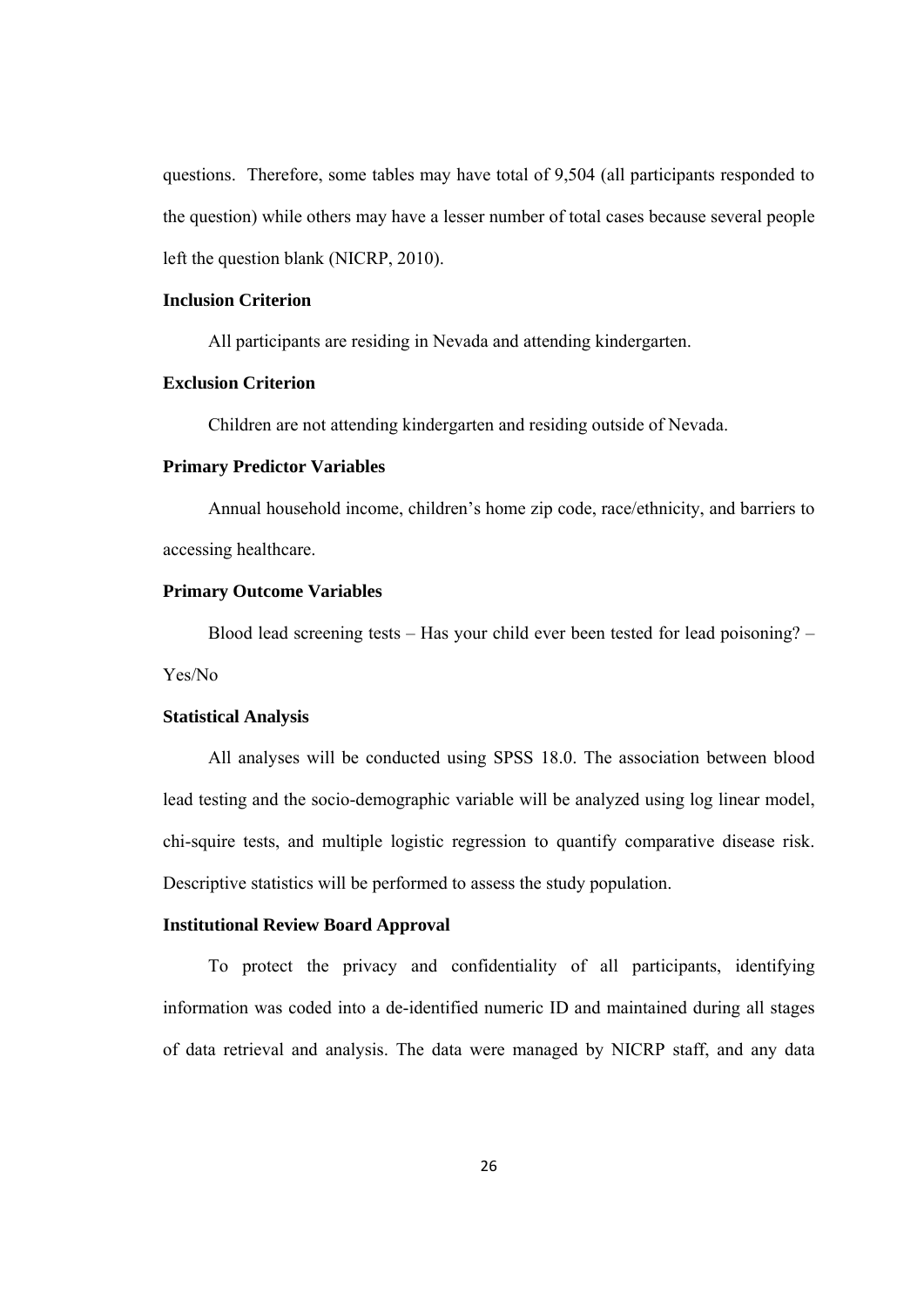release required the NICRP director's consent and agreement. Access to such documents and data will be gained only by IRB-approved personnel.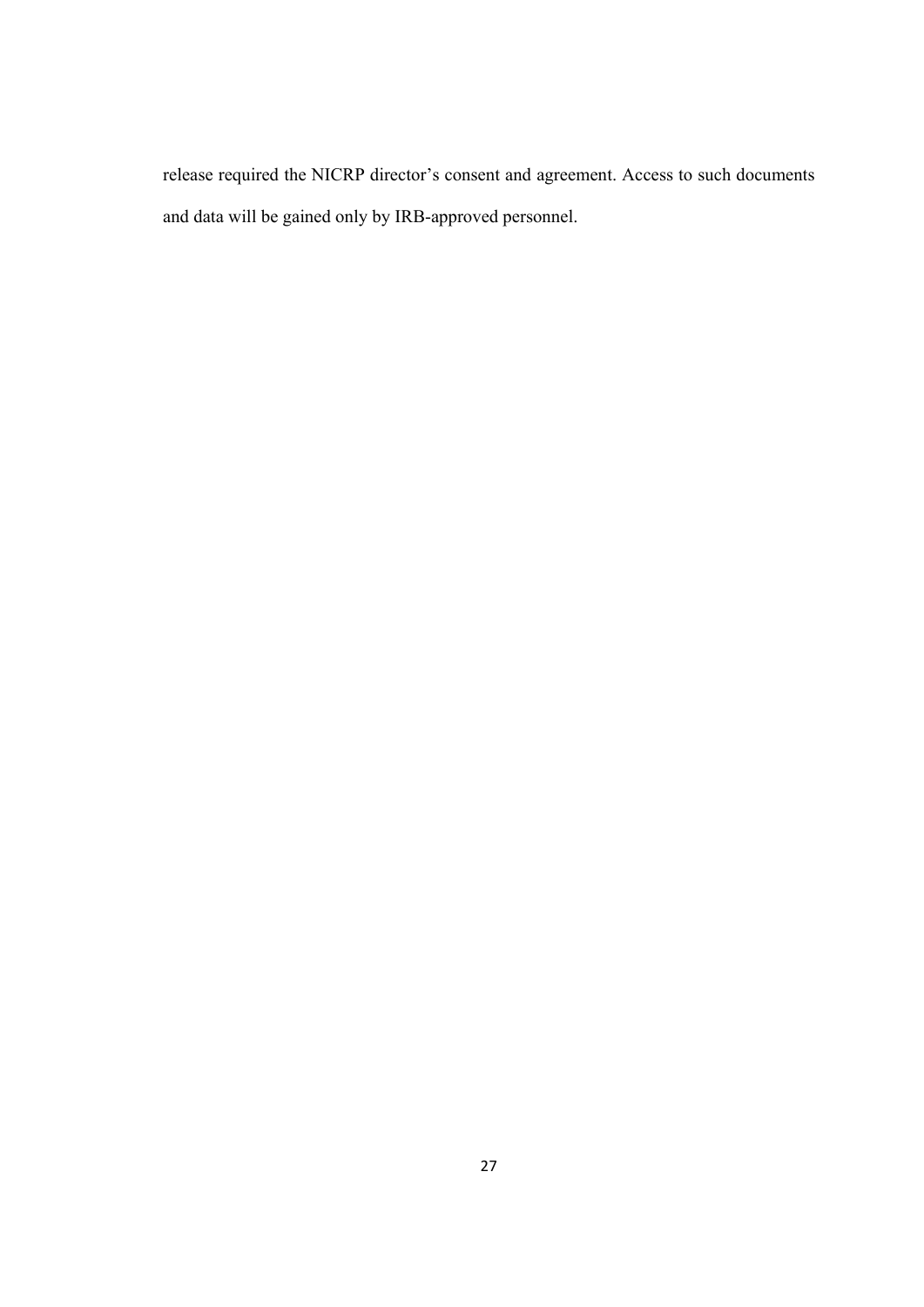#### CHAPTER 4

#### FINDINGS OF THE STUDY

#### **Description of study participants**

The school districts involved provided the number of kindergarten students enrolled for the 2009-2010 school year. Using this information, 24,261 surveys were sent out to participating schools. At the end of the data collection period (December 2010), 9,504 surveys were received and entered, resulting in a 39.2% response rate for the 15 districts in the state and the schools selected to participate in Clark County.

#### **1. Children's gender and age**

The total is 9504 participants, including 4503 male (47.4%), 4536 female  $(47.7\%)$ , and 465 cases with gender identification missing  $(4.9\%)$ . 737  $(16.79\%)$  male participants took the BLST, and 3652 (83.21%) male participants did not take the BLST. 741 (16.69%) female participants took the BLST, and 3699 (83.31%) female participants did not take the BLST.

The participants' ages range from 4 years old to 10 years old, and most of the participants' age were 5.5 years old. According to NSST 392.040, if a child is under 5 on or before September 30, the child must not be admitted to kindergarten. Also, if the child is not 6 years of age on or before September 30 of a school year, the child must not be admitted to the  $1<sup>st</sup>$  grade (ECS, 2011). This statute creates a bottleneck that causes the pool of children aged 5 years to be larger than the normal population. Therefore, 88.6% of the participants are 5 years old due to the cutoff age of children entering kindergarten in Nevada. (See Table 1) Log Linear regression is applied to investigate the relationship between children's gender and the BLST (p>0.05). The results indicate that gender is not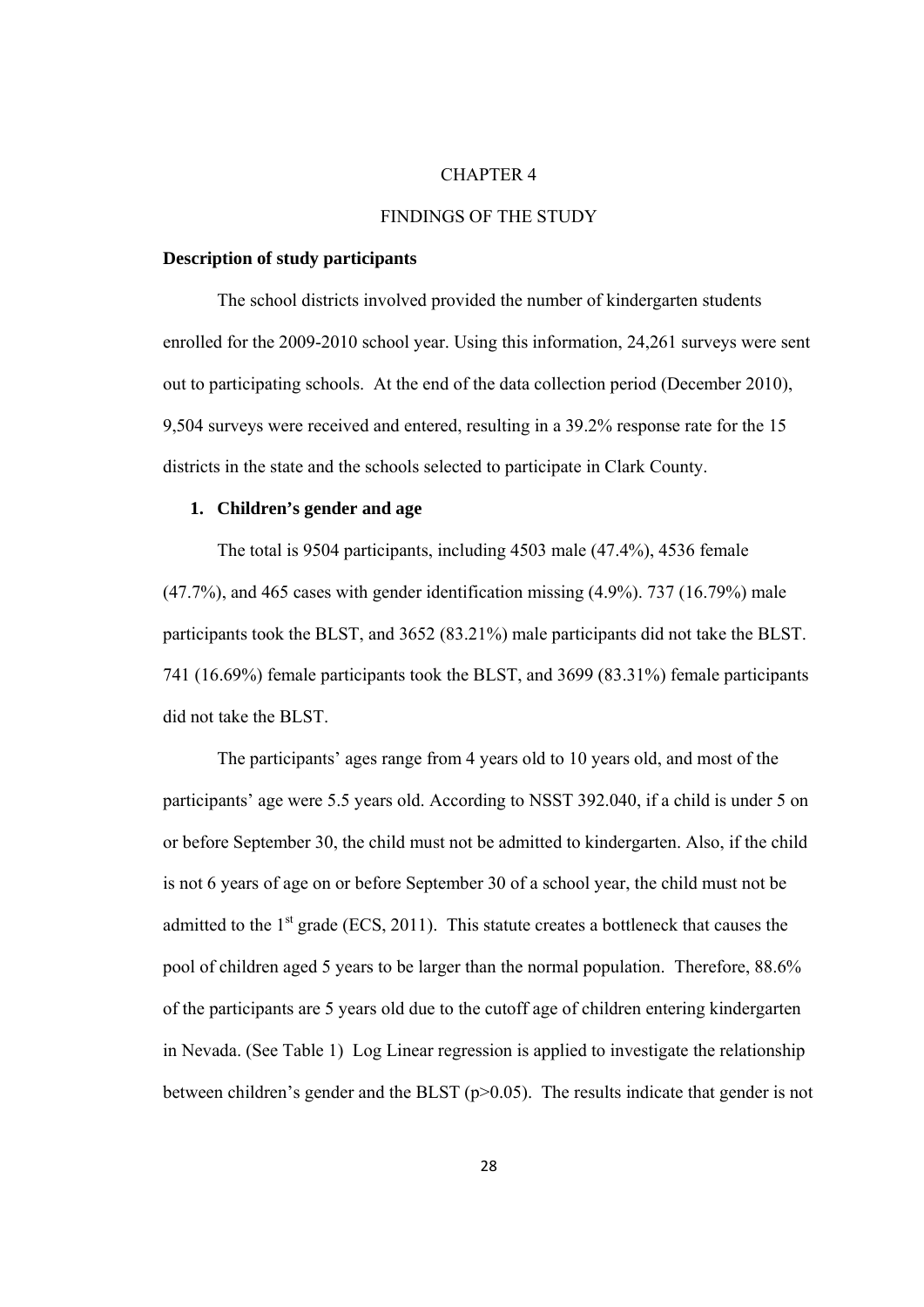statistically associated with the BLST. Because all the participants are young and the gender is not statistically associated with the BLST, the final results were not adjusted for age or gender.

|                |                      | Total      |          | Blood lead screening test |
|----------------|----------------------|------------|----------|---------------------------|
|                |                      | $(N=9504)$ |          |                           |
| Child's age    | Mean (5.5 years old) |            | Yes      | N <sub>0</sub>            |
| (in years)     |                      |            |          |                           |
|                | 4 years old          | 482        | 96       | 386                       |
|                | 4.5 years old        | 36         | 6        | 30                        |
|                | 5 years old          | 8237       | 1371     | 6866                      |
|                | 5.5 years old        | 160        | 28       | 132                       |
|                | 6 years old          | 309        | 47       | 262                       |
|                | 6.5 years old        |            | $\theta$ |                           |
|                | 7 years old          |            | 0        |                           |
|                | 10 years old         |            | $\theta$ |                           |
|                | Missing              | 55         | 9        | 43                        |
| Child's gender |                      |            |          |                           |
| $n$ (%)        |                      |            |          |                           |
|                | Male                 | 4389       | 737      | 3652                      |
|                | Female               | 4440       | 741      | 3699                      |
|                | Missing              | 453        | 79       | 374                       |

**Table 5. Nevada kindergartners' gender and age** 

**Figure 4**. **Children's gender, Nevada kindergarten Health Survey 2010**

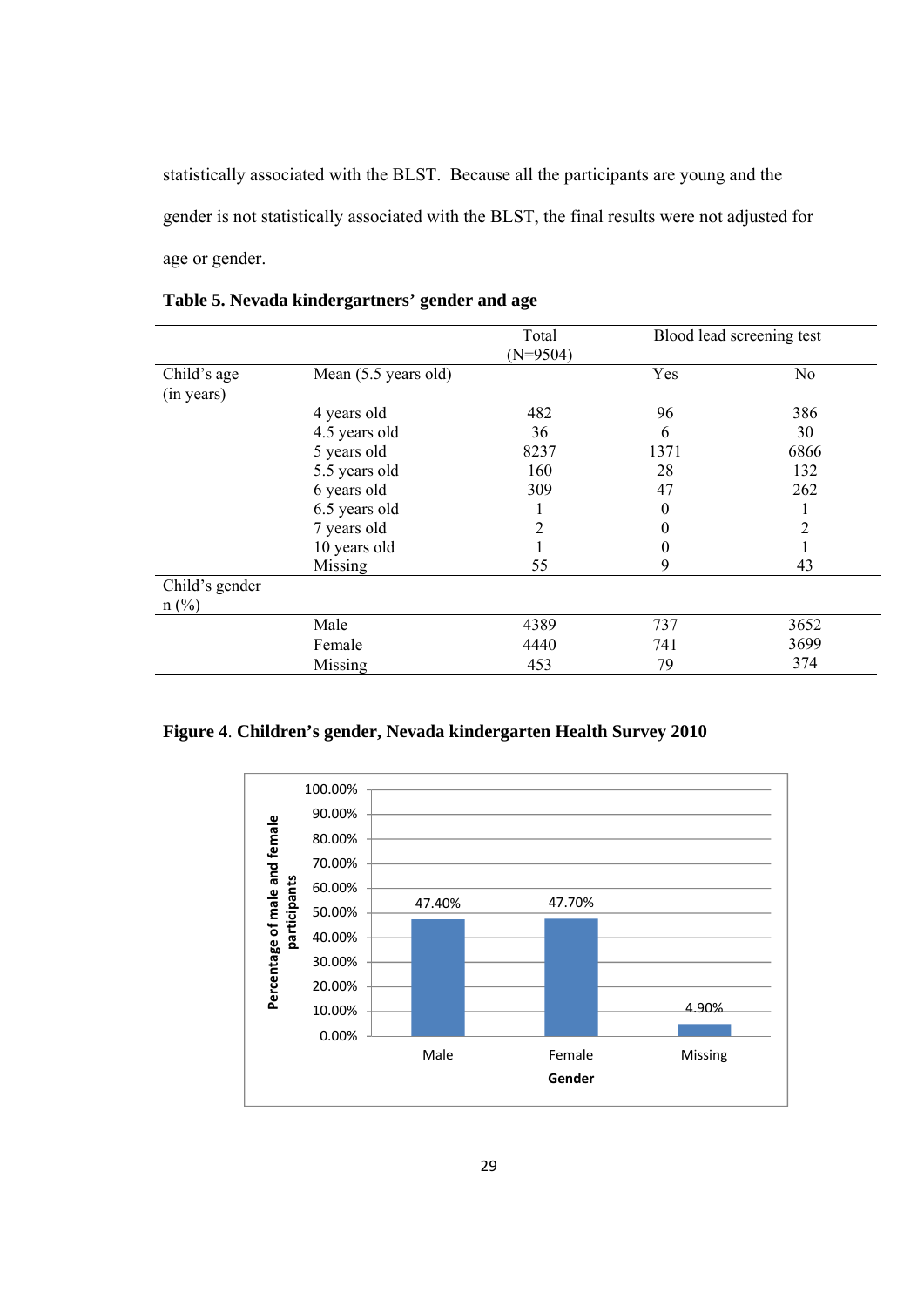

**Figure 5**. **Children's age, Nevada Kindergarten Health Survey 2010**

#### **2. Children's race/ethnicity**

Based on 2010 survey responses, the race/ethnicity of the Nevada kindergarten is roughly similar with the race/ethnicity percentages most recently estimated by the U.S. Census Bureau for the entire population in Nevada. Nevertheless, there are proportionally fewer Caucasians and more Hispanics responding to the survey than Nevada's Census estimates. (See Figure 3) (NICRP, 2010)

 To analyze the relationship between racial groups and the blood lead screening test, log linear regression was applied. The results indicate that race is a significant predictor for the BLST. In this survey, there are 503 African American participants. Of whom, 145 (29.4%) of African American kindergartners participated the BLST and 348 (70.6%) did not. African American children are 1.48 times more likely to take the BLST than Caucasian children. 558 Asian/Pacific Islander Nevada Kindergarteners responded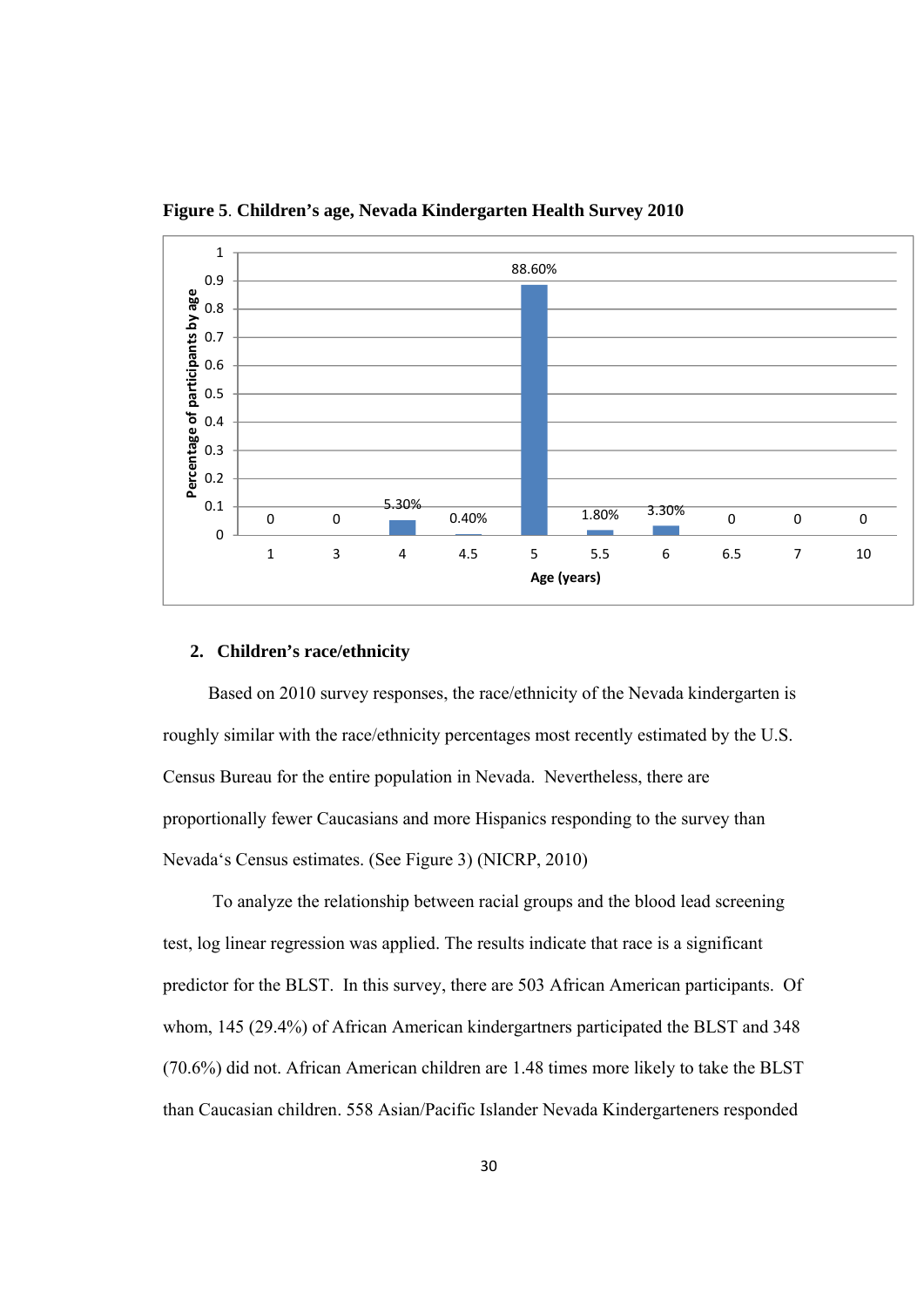to the survey. 63 Asian participants (11.6%) were screened by the BLST and 481 (88.4%) were not. The results show Asian/Pacific Islander kindergartners are 79.8% less likely to take the BLST than are Caucasian kindergarteners. Among the total 3032 Hispanic children from Nevada Kindergartners, 739 (24.4%) took the test, while 2284 (75.6%) did not. Hispanic children are 2.47 times more likely to take the test than Caucasian children. Among the total 190 Native American participants, 55 Native American children (30.1%) in this survey chose to take the test, and 128 (69.9%) did not. The results reflect that the Native American group is not significantly associated with the BLST. For the mixed racial group, 633 participated in this study. Among whom, 97 (15.3%) took the test, and 536 (84.7%) did not. They are 1.38 time more likely to take the BLST than are Caucasian children. (See Table 3) The following figure compares the racial/ethnic percentage of the survey sample to the racial/ethnic percentage of the Nevada population.

**Figure 6**. **Percentages of Nevada population and study participants by Race/Ethnicity of Nevada Kindergarten 2010 (NICRP, 2010)**

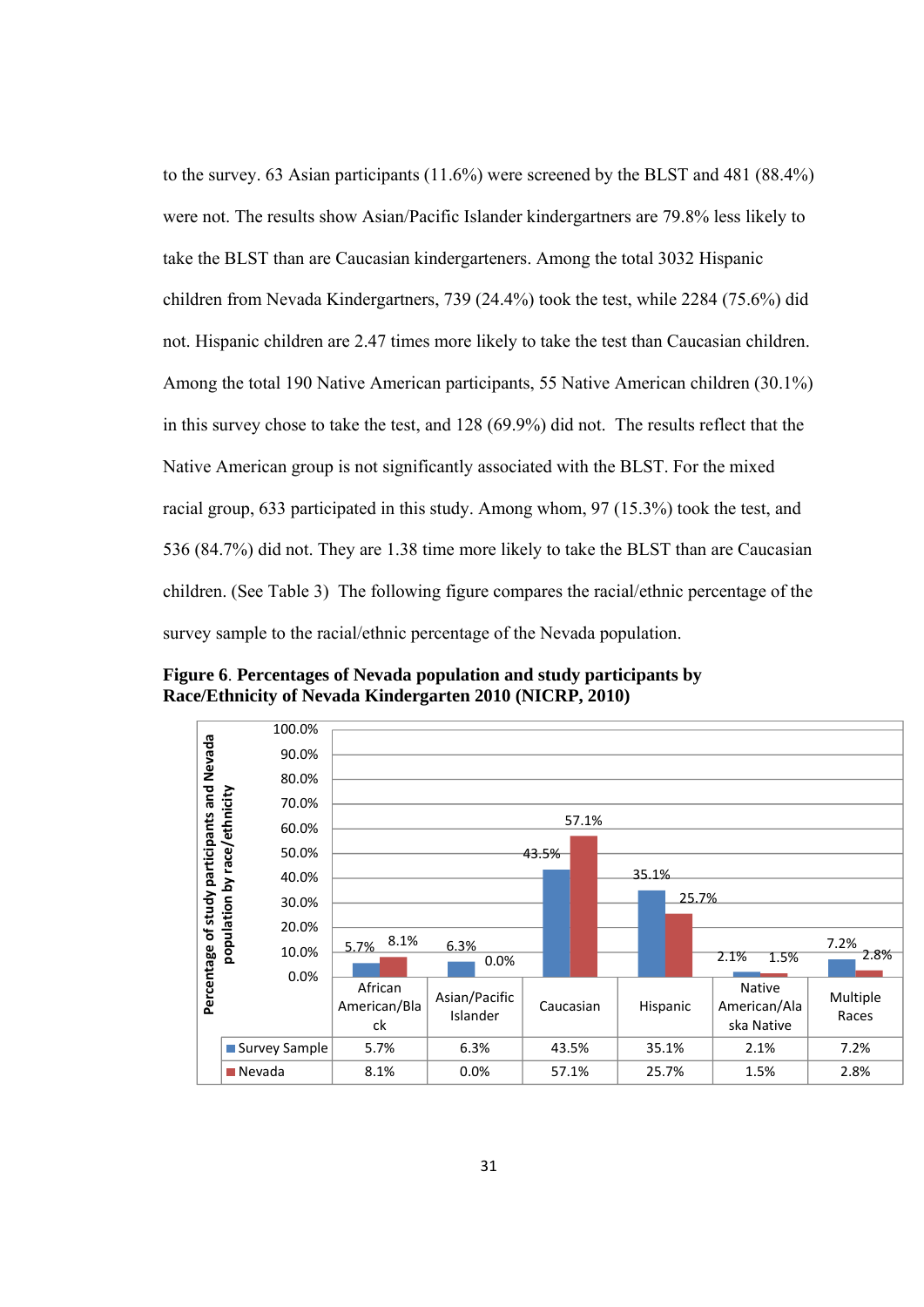#### **3. Annual household income**

 According to the 2010 Nevada Kindergarten Health survey, more than 50% of the participants came from annual families whose annual household income less than \$45,000, and children from families with a lower household income have higher uninsured rates than do the children from higher-income families. The results indicate that annual household income is a predictor for the BLST. To analyze the association between annual household income and the blood lead screening tests, annual household incomes ranging from \$0 to \$95,000 were divided into 10 categories. (See Figure 4)

 1276 (13.8 %\*) of the children were from families with annual household incomes less than \$15,000, whereas this group accounts for 13.5% of uninsured Nevada Kindergartners. Among this group, 368 (28.8%) took the test, and 908 (71.2%) did not. They are 5.53 times more likely to take the test than the children from families with annual household income higher than \$95,000. Among 1188 participants (12.8 %\*) from families with annual household income ranging from \$15,000 to \$24,999, 300 (25.3%) took the test, and 888 (74.7%) did not. The children from this group are 5.81 times more likely to take the test than the children from the highest-income families. Among 1070 participants  $(11.6\%^*)$  from families with annual household income ranging from \$25,000 to \$34,999, 214 (20%) took the test and 856 (80%) did not. This group is 4.3 times more likely to take the test than the group with the highest household income. 760 participants (8.0 %\*) are from families with  $$35,000 - $44,999$  annual household income. In this group, 120 (15.8%) took the test and 640 (84.2%) did not. This group is 3.2 times more likely to take the test than the group with the highest annual household income. The group with annual household incomes ranging from \$45,000 - \$54,999 has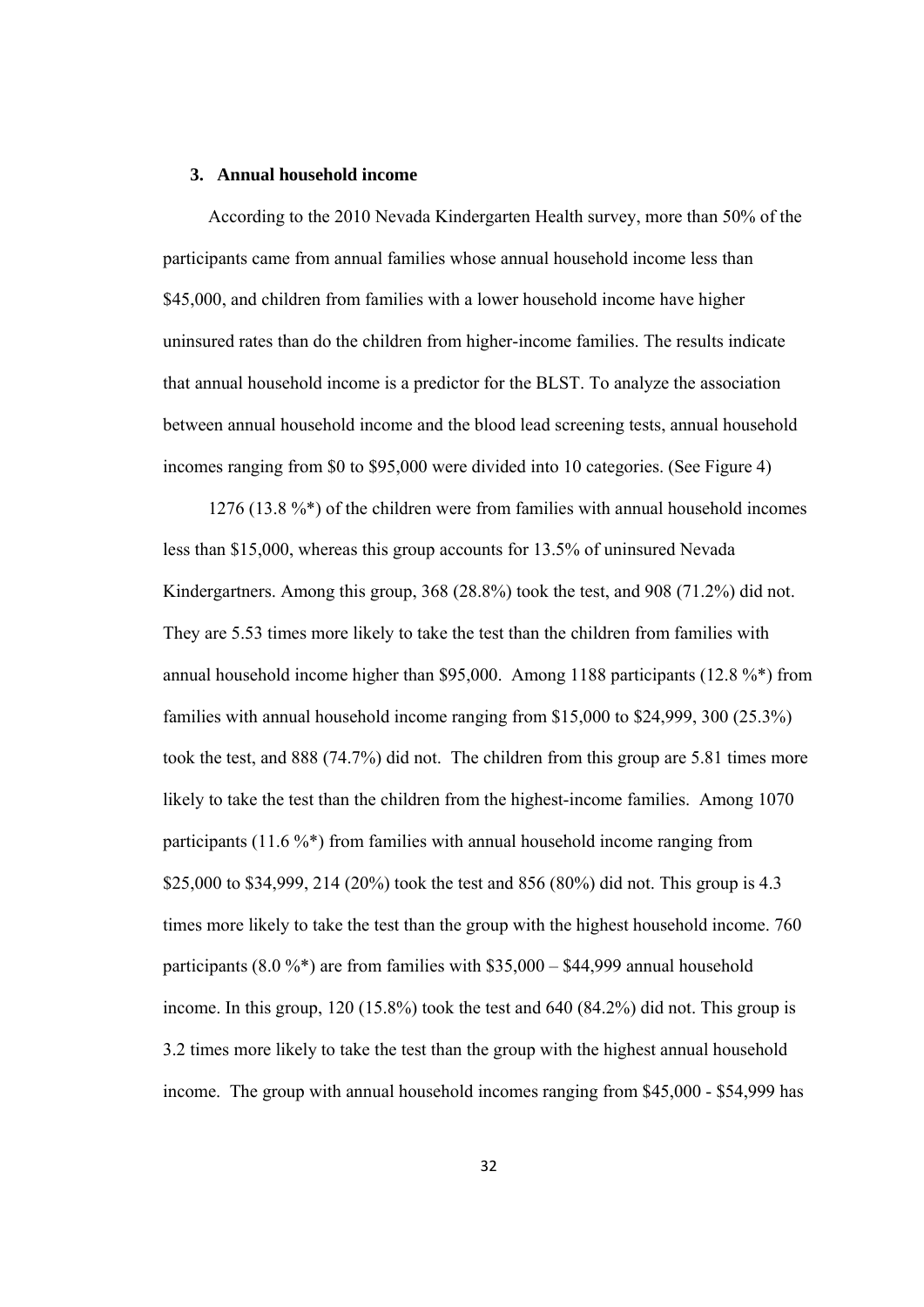672 participants, and the participating and the non-participating cases are 94 (14.0%) and 578 (86.0%), respectively. They are 2.8 times more likely to take the test than the last group.

 The group with incomes ranging from \$55,000 to \$64,999 has 566 participants. In this group, 58 (10.2%) took the test, and 508 (89.8%) did not. The next group with income ranging from \$65,000 to \$74,999 has 598 participants. The participants and nonparticipants cases are 48 (8%) and 550 (92%), respectively. Then, the group with incomes ranging from \$75,000 to \$84,999 has 529 participants. 53 (10%) participants took the test, and 476 (90%) did not. The results reveal that the groups with annual household incomes ranging from \$55,000 to \$84,999 are not statistically associated with the BLST.

 The group with annual household income ranging from \$85,000 to \$94,999 has 381 participants  $(4\%^*)$ . In this group,  $27(7.1\%)$  took the test, and 354 (92.9%) did not. This group is 1.3 times more likely to take the test than the group with the highest annual household incomes. The last group with annual household income ranging above \$95,000 has 1187 participants (12.5%). In this group, 65 (5.5%) took the test, and 1118 (94.2%) did not.

 It is noteworthy that the likelihood of children taking the BLST decreases as annual household income increases. Meanwhile, the uninsured rate decreases with the increase of annual household incomes. In addition, the correlation between income and insurance status reflects both the lack of access to, and affordability of, private health insurance options for lower- and middle-income families. This is the same as the Kaiser Family (2009) study results that found that of those lower- and middle-income families that had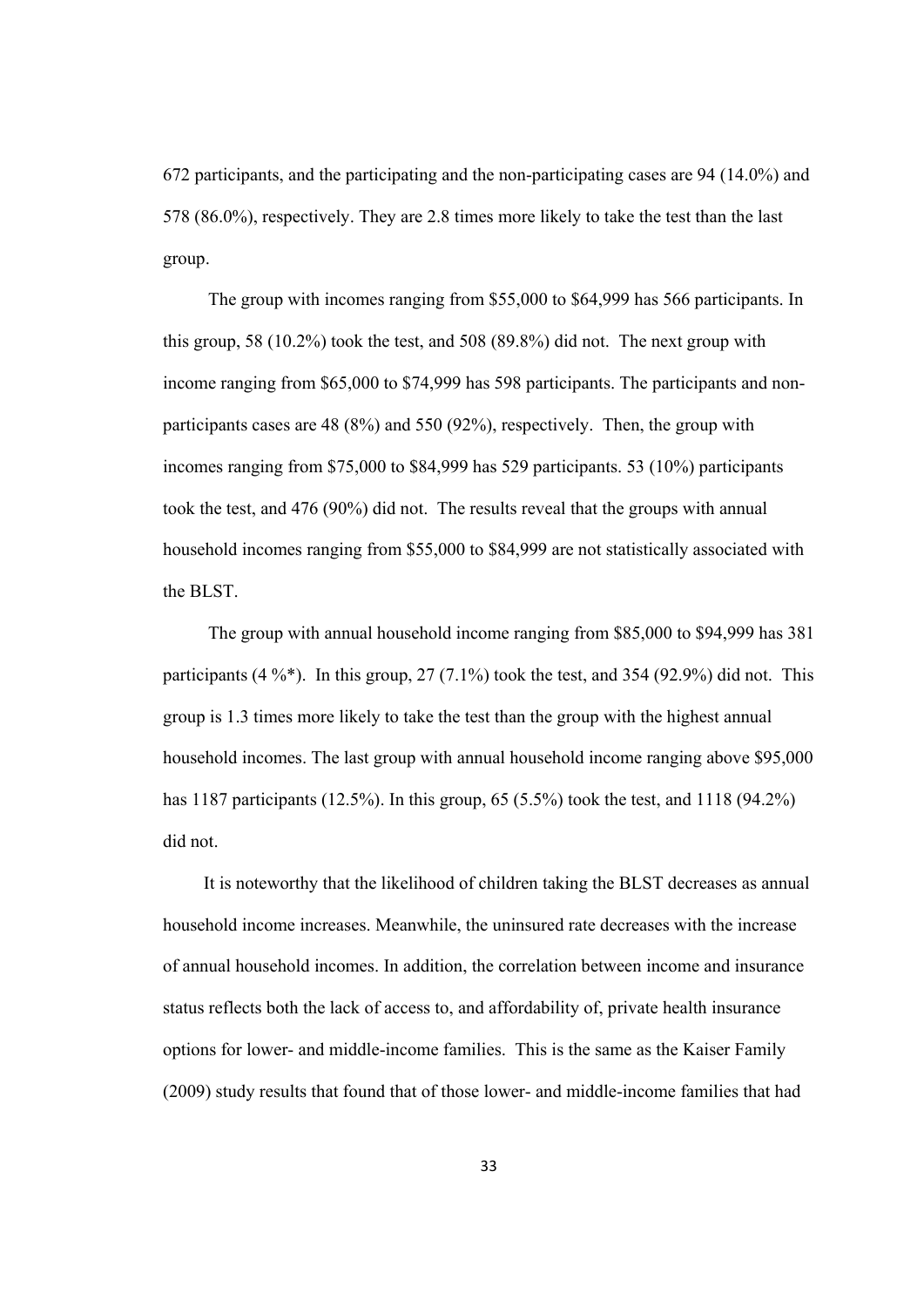access to private health insurance coverage, only 19% could afford the premiums

(NICRP, 2010).

\*refers to the percentage of each individual annual household income based on the total cases (N=9504)

\*the reference group of the annual household income is the last group with income greater than \$95,000 per year.

#### **Figure 7. Percentages of insured and uninsured participants by annual household income of Nevada Kindergarten Health Survey 2010 (NICRP, 2010)**



#### **4. Zip codes**

 In this survey, the participants came from 189 zip-code areas in Nevada; only 33 zip-code areas have more than 1 participant. Zip code, 89442, which is in Washoe County, has the highest participant rate (40.91%) in the study, and zip code, 89001, which is in Lincoln County, has the lowest participant rate  $(0\%)$ . In order to analyze the association between zip codes and blood lead screening tests, the zip codes were categorized into 12 groups according to the school district. There are 16 school districts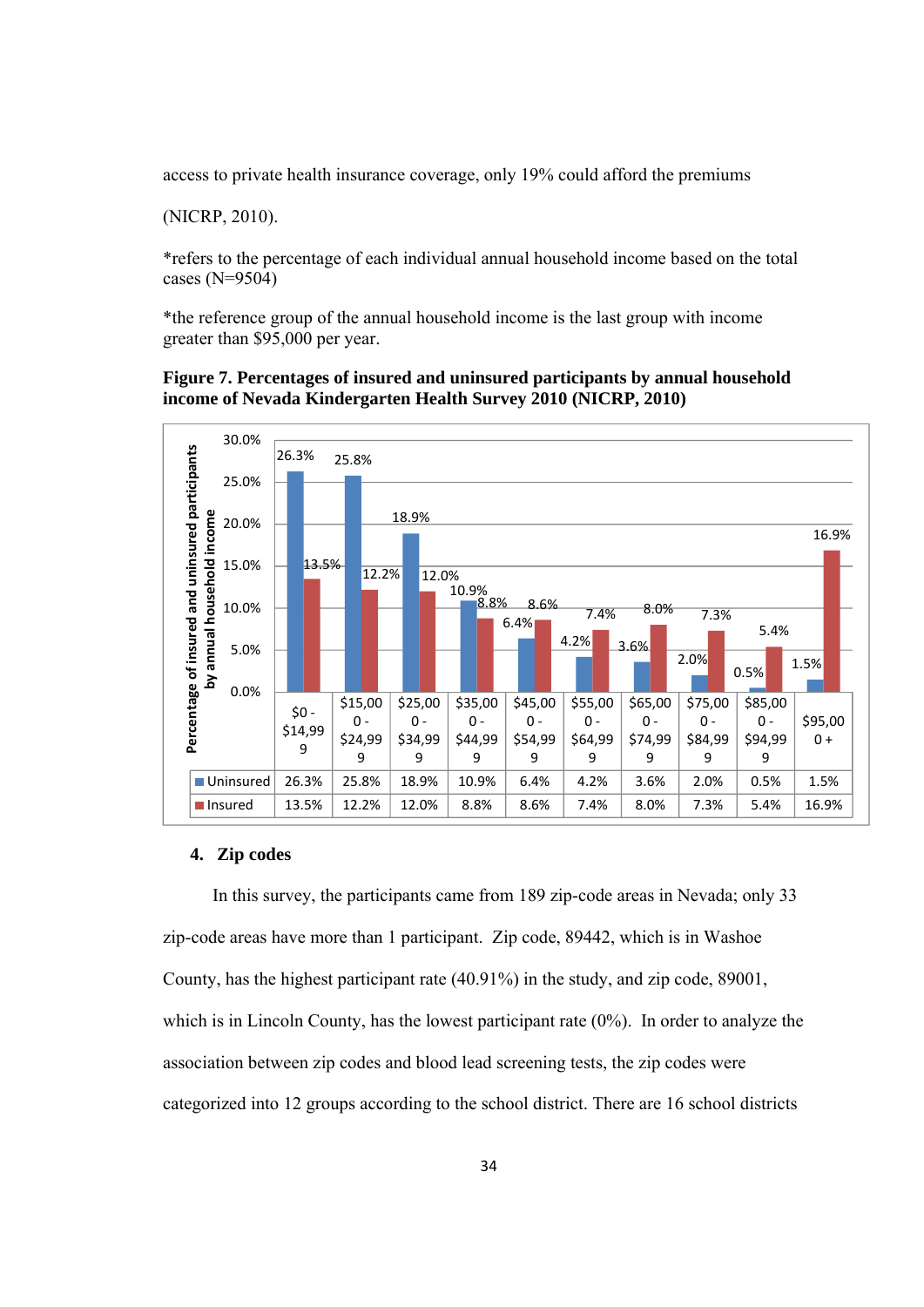in Nevada excluding Esmeralda did not participate in the survey. Due to the inadequate number of cases of some school districts, several school districts were combined as following, Churchill and Mineral Counties, Lander and Eureka Counties, Humboldt and Pershing Counties, and Lyon and Storey Counties. Thus, there are twelve groups in this survey, and we compared the likelihoods of children taking the BLST among these twelve school groups. (See Table 1)

 Although the majority of participants are from Clark County, the rate of blood lead screening tests (BLST) is 19.1%. White Pine County has the highest participant rate (32.0%) of BLST, but the total is only 50 cases. The lowest participant rate (4.1%) of BLST is Lincoln County. The Log linear model was conducted to analyze the association between school districts and the BLST. The results indicate that school district is a predictor of the BLST ( $p<0.001$ ). Furthermore, we compared the participating rate of each school district to the rate of Clark County participant. Douglas County and the combined Churchill and Mineral Counties had higher possibilities to take the test than Clark County ( $OR > 1$ ), and the rest of the school districts were less likely to take the BLST compared to Clark County. (p<0.05) (See Table 1)

| County Name       | Total        | <b>Blood Lead Screening Tests</b> |                | <b>OR</b> | P value |
|-------------------|--------------|-----------------------------------|----------------|-----------|---------|
|                   | Participants |                                   |                |           |         |
|                   |              | Yes                               | N <sub>0</sub> |           |         |
| Carson City       | 420          | 54                                | 366            | .627      | .001    |
|                   |              | $(12.9\%)$                        | $(87.1\%)$     |           |         |
| Churchill and     | 114          | 28                                | 86             | 1.383     | .001    |
| Mineral Counties  |              | $(24.6\%)$                        | $(75.4\%)$     |           |         |
| Douglas County    | 298          | 46                                | 252            | 1.999     | .001    |
|                   |              | $(15.4\%)$                        | $(84.6\%)$     |           |         |
| Elko County       | 520          | 64                                | 456            | .775      | .001    |
|                   |              | $(12.3\%)$                        | (87.7%)        |           |         |
| Lander and Eureka | 47           | 4                                 | 43             | .596      | .001    |
| Counties          |              | $(8.5\%)$                         | $(91.5\%)$     |           |         |

**Table 6. Differences of the likelihood of children taking Blood lead screening tests among the twelve school districts**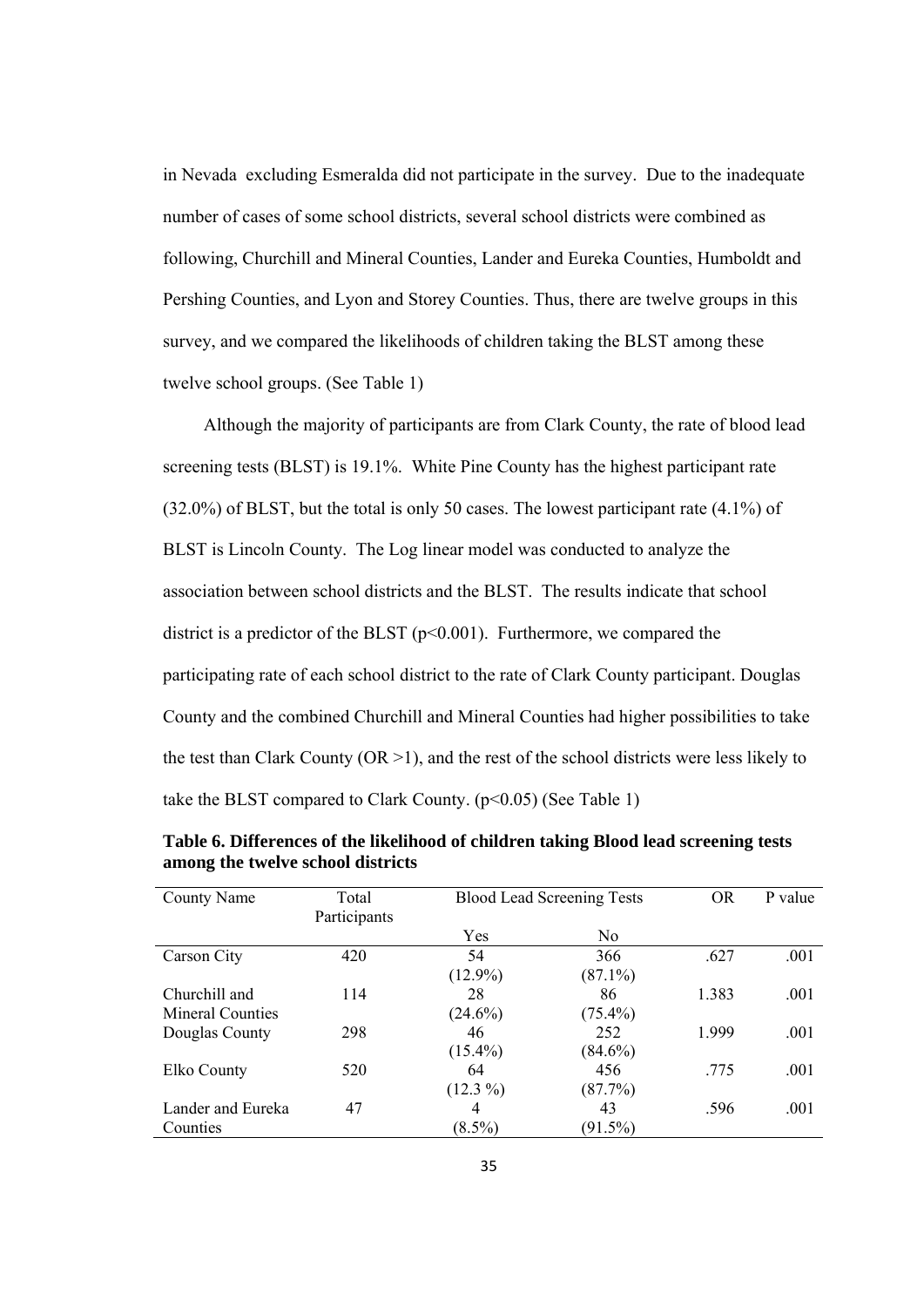| 226  | 26         | 200        | .395 | .001 |
|------|------------|------------|------|------|
|      | $(11.5\%)$ | $(88.5\%)$ |      |      |
| 49   | 2          | 47         | .552 | .001 |
|      | $(4.1\%)$  | $(95.9\%)$ |      |      |
| 288  | 35         | 253        | .181 | .001 |
|      | $(12.2\%)$ | $(87.8\%)$ |      |      |
| 155  | 22         | 133        | .588 | .001 |
|      | $(14.2\%)$ | $(85.8\%)$ |      |      |
| 1621 | 215        | 1406       | .702 | .001 |
|      | $(13.3\%)$ | $(83.7\%)$ |      |      |
| 50   | 16         | 34         | .649 | .001 |
|      | (32%)      | (68%)      |      |      |
| 5483 | 1045       | 4428       |      |      |
|      | $(19.1\%)$ | $(80.9\%)$ |      |      |
|      |            |            |      |      |

\*reference group is Clark County

#### **5. Barriers to accessing health care**

 This paper also analyzes whether the potential barriers of access to healthcare for the kindergarteners' parents are associated with blood lead screening tests. (See Table 2) Among these barriers, "lack of insurance", "lack of transportation", and "other reasons" are statistically associated with the BLST (p<0.05). "Lack of money" and "Lack of good medical provider" are not statistically related with the BLST ( $p$  $>$ 0.05).

 1208 participants considered "Lack of health insurance" as the main barrier for healthcare access. In this group, 246 cases (20.4%) took the test, and 962 (79.6%) did not. Those with insurance are 1.3 times more likely to take the test than those without insurance. 197 participants selected "Transportation" as the main barrier. Under this category, 44 (22.3%) participated the test, and 153 (77.7%) did not. The people with transportation are 1.4 times more likely to take the test than the people without transportation. In addition, 115 marked "Other reasons" as barrier. Under "other reasons", 9 (7.8%) cases took the test, and 106 cases (92.2%) did not. The people considering "other barriers" are 42% less likely to take the BLST.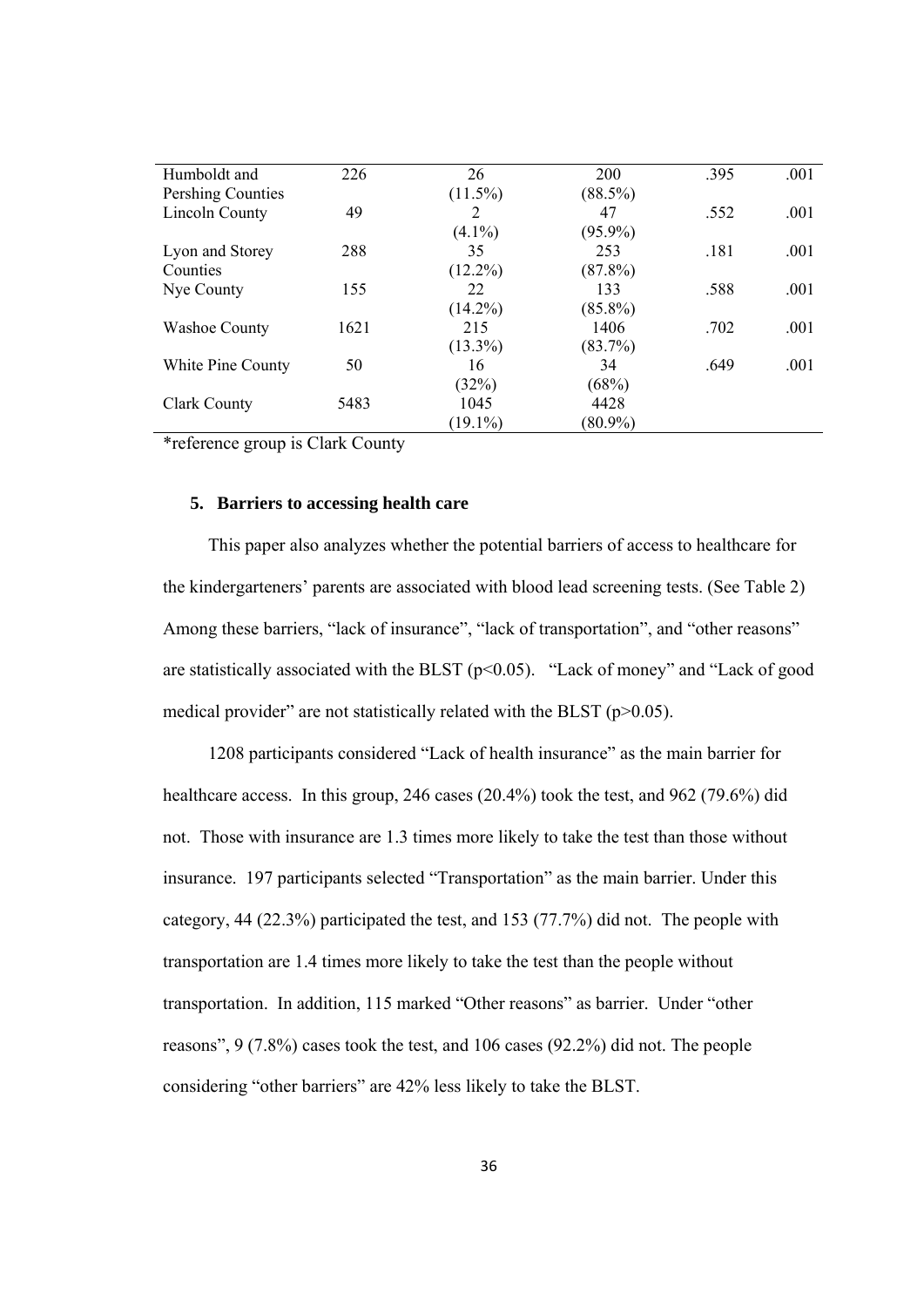915 cases (9.6%) chose "Lack of money". In this group, 146 (16.0%) took the test,

and 769 (84.0%) did not. 274 participants considered "Lack of good medical providers"

as their main barrier. In this group, 42 (15.3%) took the test, and 232 (84.7%) did not.

(See Table 2)

|                     |                            | Total      | Blood lead screening test |      |           |                |
|---------------------|----------------------------|------------|---------------------------|------|-----------|----------------|
|                     |                            | $(N=9504)$ |                           |      |           |                |
| Child's race,       |                            |            |                           |      | <b>OR</b> | P < 0.05       |
| $n$ (%)             |                            |            |                           |      |           |                |
|                     | African American           | 493        | 145                       | 348  | 3.181     | .001           |
|                     | Asian/Pacific Islander     | 544        | 63                        | 481  | .798      | .001           |
|                     | Caucasian                  | 3804       | 360                       | 3444 |           |                |
|                     | Hispanic                   | 3023       | 739                       | 2284 | 2.470     | .001           |
|                     | Native American            | 183        | 55                        | 128  | 3.281     | .464           |
|                     | <b>Multiple Categories</b> | 633        | 97                        | 536  | 1.382     | .008           |
|                     | Missing                    | 602        | 98                        | 504  |           |                |
| Annual Household    |                            |            |                           |      | <b>OR</b> | P < 0.05       |
| Income, $n$ $(\%)$  |                            |            |                           |      |           |                |
|                     | $$0 - $14,999$             | 1276       | 368                       | 908  | 6.971     | .001           |
|                     | \$15,000 - \$24,999        | 1188       | 300                       | 888  | 5.811     | .001           |
|                     | \$25,000 - \$34,999        | 1070       | 214                       | 856  | 4.300     | .001           |
|                     | \$35,000 - \$44,999        | 760        | 120                       | 640  | 3.225     | .001           |
|                     | $$45,000 - $54,999$        | 672        | 94                        | 578  | 2.797     | .023           |
|                     | \$55,000 - \$64,999        | 566        | 58                        | 508  | 1.964     | .530           |
|                     | \$65,000 - \$74,999        | 598        | 48                        | 550  | 1.501     | .113           |
|                     | \$75,000 - \$84,999        | 529        | 53                        | 476  | 1.915     | .272           |
|                     | \$85,000 - \$94,999        | 381        | 27                        | 354  | 1.312     | .001           |
|                     | $$95,000+$                 | 1183       | 65                        | 1118 |           |                |
|                     | Missing                    | 1059       | 210                       | 849  |           |                |
| Barriers to         |                            |            |                           |      | <b>OR</b> | $\overline{P}$ |
| accessing to health |                            |            |                           |      |           |                |
| care                |                            |            |                           |      |           |                |
|                     | No barriers                | 8402       | 1178                      | 7224 | .853      | .020           |
|                     | Lack of transportation     | 197        | 44                        | 153  | 1.439     | .044           |
|                     | Lack of insurance          | 1208       | 246                       | 962  | 1.320     | .001           |
|                     | Lack of good medical       | 274        | 42                        | 232  | 1.320     | .570           |
|                     | providers                  |            |                           |      |           |                |
|                     | Lack of money              | 915        | 146                       | 769  | .936      | .514           |
|                     | Other                      | 115        | 9                         | 106  | .418      | .014           |

| Table 7. Frequencies of Children's demographic characteristics and blood lead |  |
|-------------------------------------------------------------------------------|--|
| screening test                                                                |  |

\*reference group for race is Caucasian

\*reference group for annual household income is  $$95,000 +$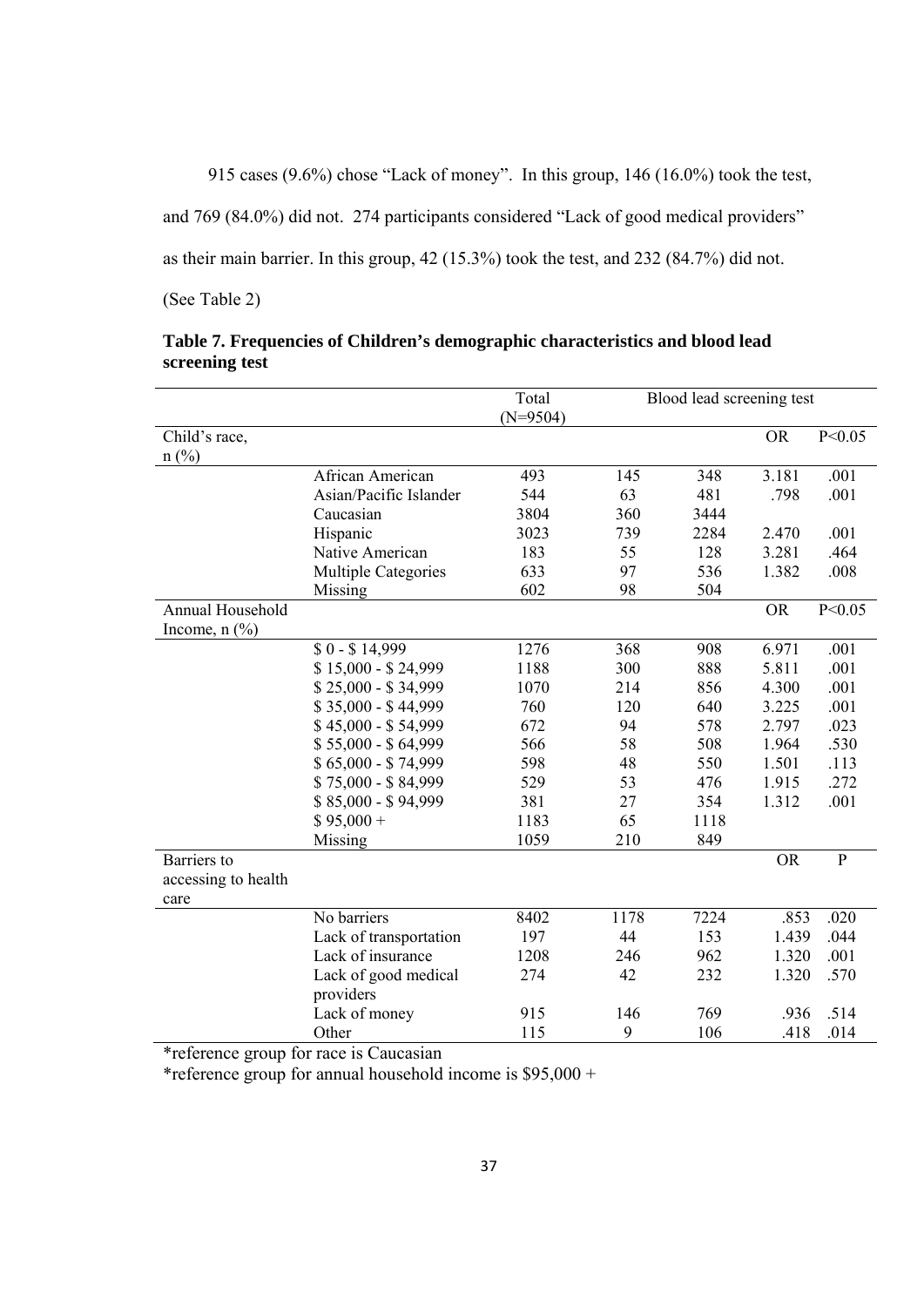#### CHAPTER 5

#### SUMMARY, CONCLUSION, AND RECOMMENDATIONS

 The study results are consistent with the literature. Health disparities remain an issue for Nevada. Most minority children and children from low household income families face difficulties in accessing and acquiring equal healthcare service. The study results reveal the persisting issue in Nevada healthcare system. There is need for improvement, standardization, and unification of lead screening guidelines. Understanding barriers to blood lead testing is also necessary to develop credible data to promote shifts in public policy regarding lead abatement. (Feinberg, 2011)

#### **Discussion**

 According to the data, annual household income is a predictor for the BLST. The children from families with lower household incomes are more likely to, and tend to, take the BLST than the children from families with higher household incomes. Furthermore, the results demonstrate that the odds ratio of annual household income versus the blood lead screening tests gradually decreases with the increase of annual household income. In terms of housing age, low-income buyers are found to be more likely to purchase homes that were built in 1970 or earlier, with 49.7 percent residing in homes of this age, compared to 47.7 percent of moderate-income buyers and 40.2 percent of high-income buyers (Bates, 2011). Lead was widely used in both interior and exterior house paint until 1978 and was banned after 1978 (National Center for Healthy Housing and the University of Cincinnati Department of Environmental Health, 2004). The proportion of children with  $BLs > 5$  ug/dl living in older houses is higher compared to the children living in houses built after 1978. Therefore, people who live in older house are more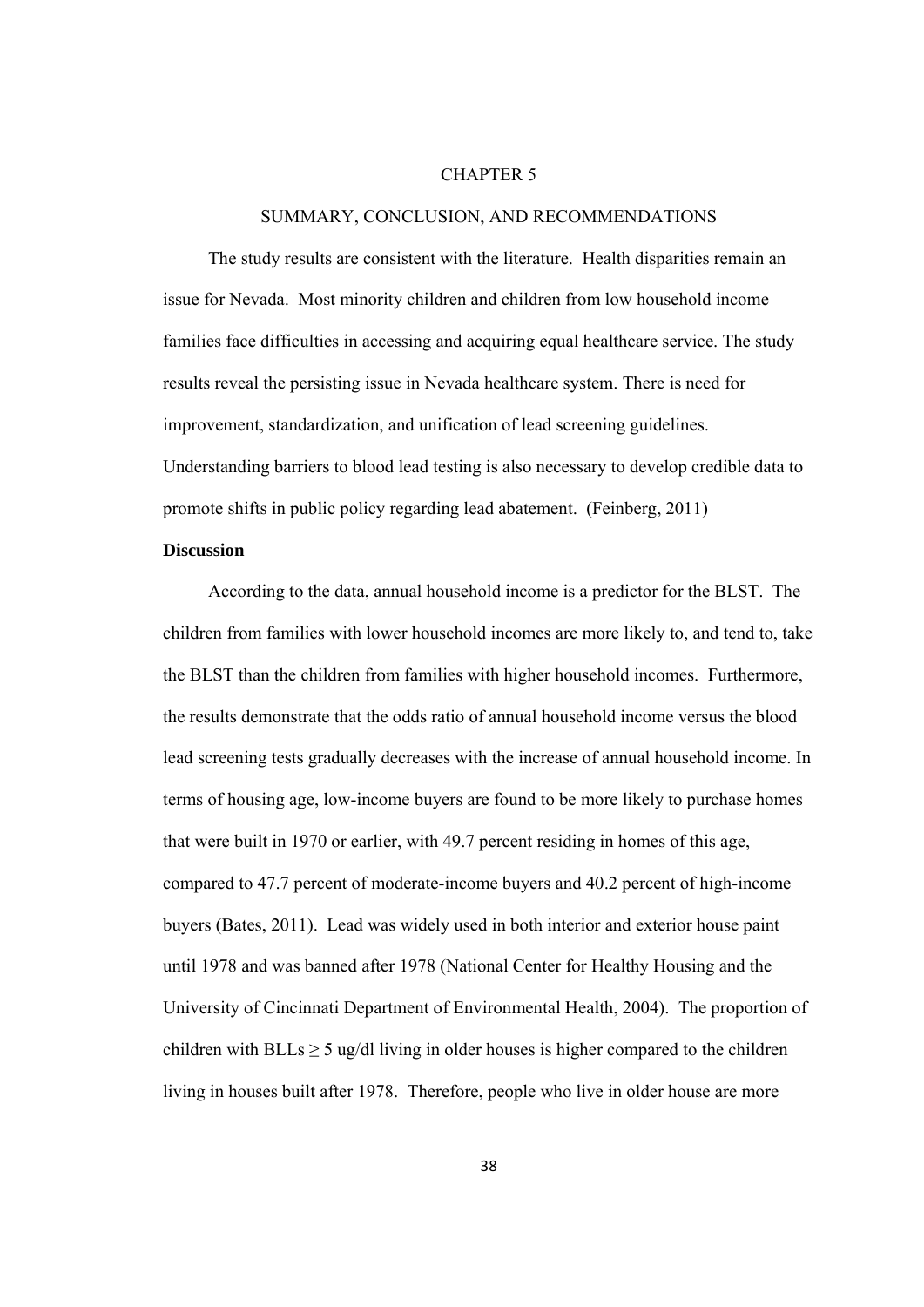self-conscious of their children's blood lead levels than people living in newer houses, and they are motivated to take the BLST.

 In this survey, the proportion of Hispanic kindergartners is higher proportionate than Caucasian kindergartens compared to the Nevada population. Figure 3 reflects the extent to which higher birth rates and immigration are leading to a change in the make-up of the American people. By 2042, minorities will outnumber whites across the entire population, for both adults and children (Bates, 2011). In addition, the data results demonstrate that race is a predictor for blood lead screening tests. Among racial groups, African Americans, Hispanic Americans, and Native Americans are more likely to take the BLST than Caucasians, whereas, Asians are less likely to take the BLST than Caucasians. According to the National census, a higher proportion of African Americans and Hispanic Americans live in older houses and fall into the low-income categories than Caucasians and Asians. (Bates, 2011) Because Hispanics and Blacks have lower levels of education on average than Caucasians and Asians, and receive lower earnings on average for comparable levels of education, the problems confronting lowincome homebuyers and owners disproportionately affect these groups. According to the Health Belief Model, people at high risk subconsciously tend to take preventive strategies from diseases and potential dangers. Thus, in our study, minority parents except Asians are more likely to get their children screened by blood lead screening tests than Caucasian parents based on the study results.

 Because the majority of the participants were from Clark County, the other districts were compared to Clark County. The results indicated that the children from other school districts were less likely to get screened than the children from Clark County except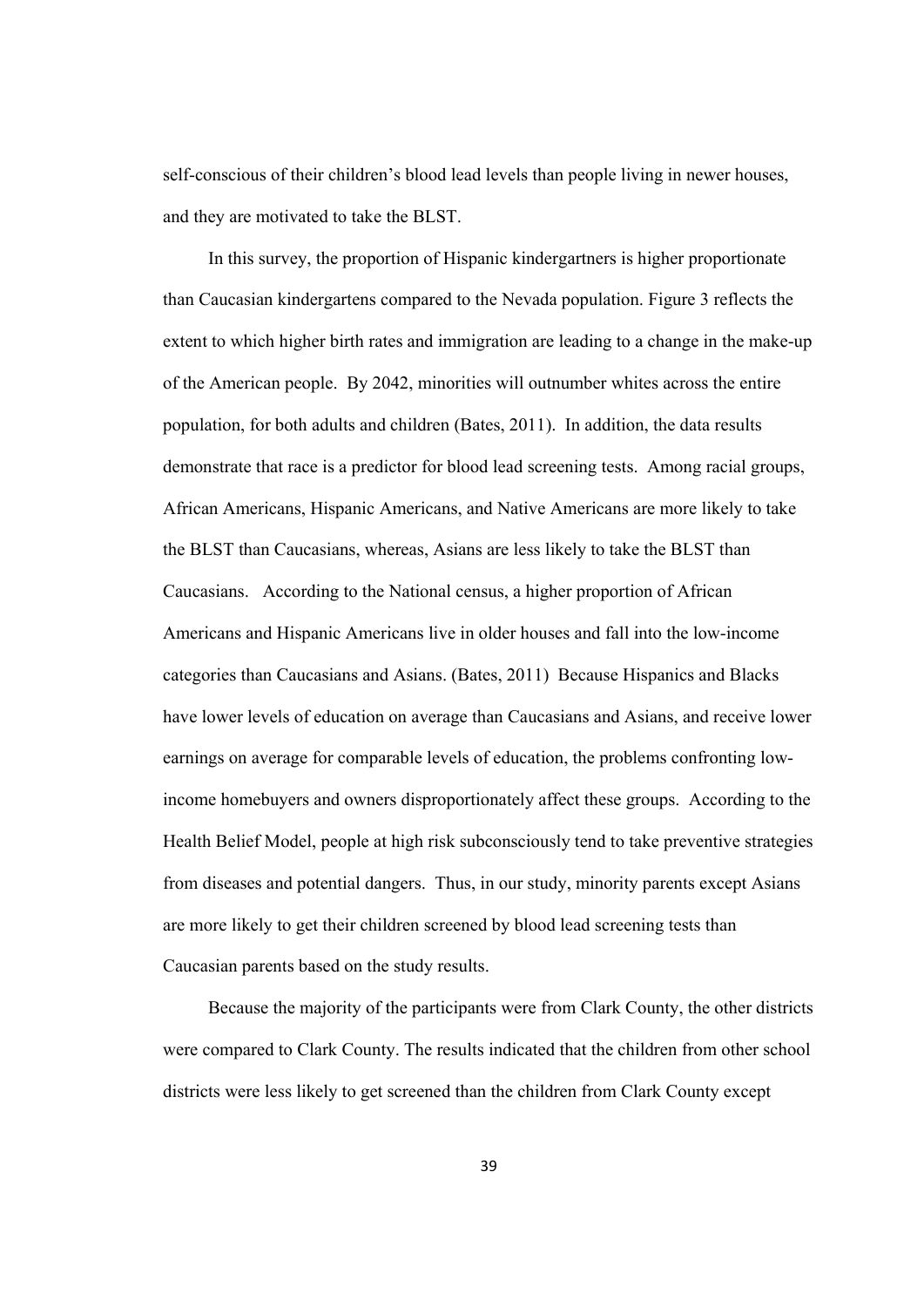Churchill County, Mineral Counties, and Douglas County. These counties contain major cities, so the transportation and healthcare facilities may be more accessible for the residents than other school districts.

 To investigate the parents' difficulties in obtaining blood lead screening tests, the questionnaire listed an item, "Have you ever experienced any barrier to accessing health care for your child?". 2.2 percent of participants considered "transportation" as the barrier for them, 13.3 percent considered "lack of insurance" as the barrier, 3 percent considered "lack of good healthcare provider" as the barrier, 10 percent chose "lack of money", and 1.3 percent selected "other reasons". 79.6 percent of participants experienced no barriers to accessing healthcare for their children. The results indicated that "lack of transportation" and "lack of insurance" are statistically related with blood lead screening tests.

 Based on our survey, 197 participants considered "lack of transportation" as the barrier to healthcare access for their children. People who live in rural areas and have no transportation have difficulties to accessing heath care and good medical providers, so their children face barriers to get the BLST. According to Figure 4, the groups with lower annual household incomes have a higher proportion of uninsured people, and the groups with higher annual household incomes have a lower percentage of uninsured people. Interestingly, the results reflect that "lack of money" is not significantly associated with BLST, but "lack of insurance" is statistically associated with BLST. According to the Health Belief Model – perceived benefits, if people perceive there are potential benefits of a certain action, they have a stronger tendency to do it. Thus, in this case, people assume the items covered by health insurance and recommended by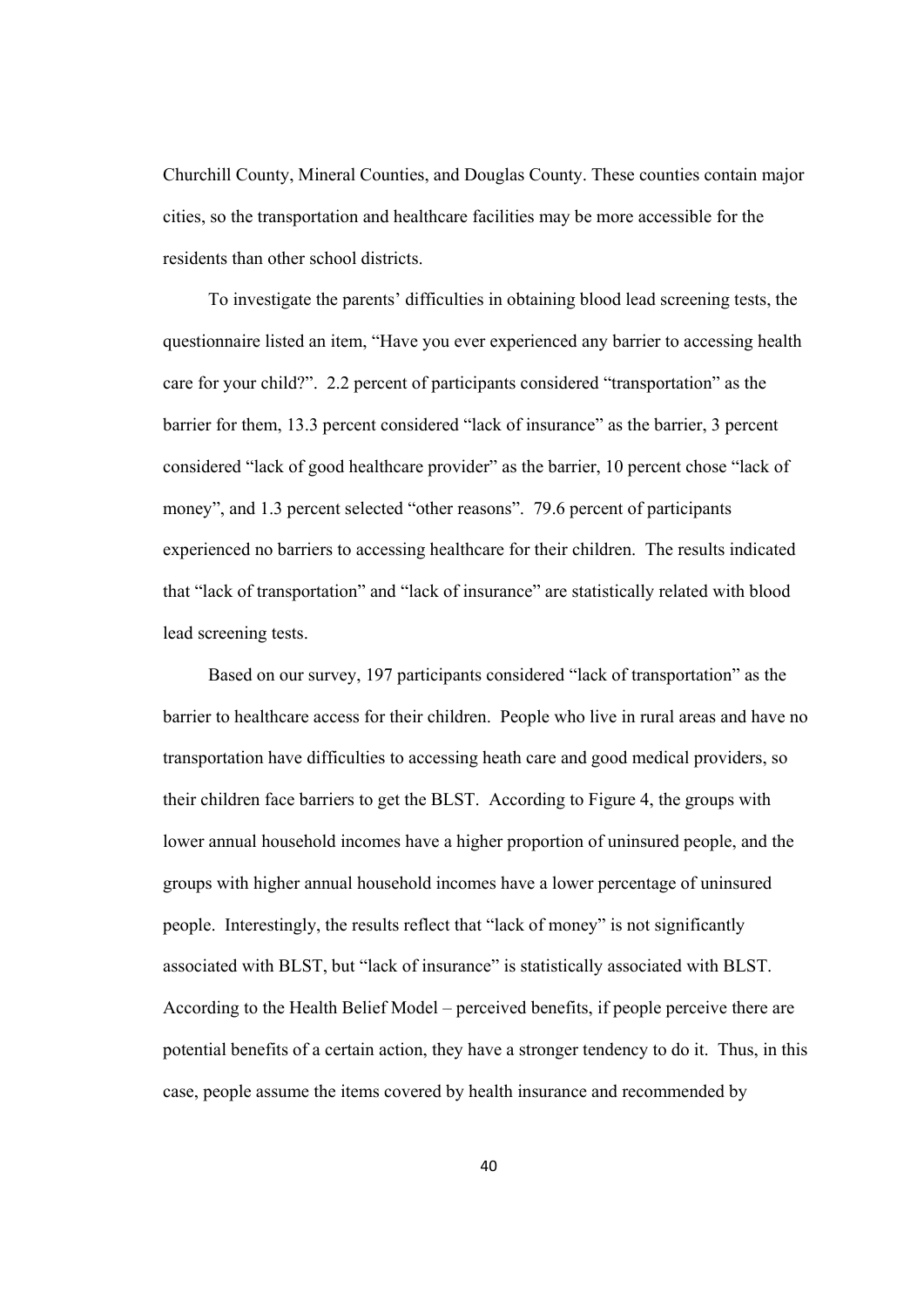healthcare providers are more necessary and deserve more efforts than the items not covered and not mentioned, like BLST.

 Because Hispanics and Blacks have sharply lower average living conditions than Whites of comparable incomes, and because low-income households have sharply lower average wealth than higher income households, the neighborhood and housing options of low-income individuals and minorities is further restricted, their vulnerability to income and budget shocks is greater, and the speed at which they can achieve homeownership thereby slower. Hispanics have the highest share of older housing at 49.9 percent, compared with 46.4 percent of White first-time, and 45.3 percent of Blacks. However, the share of all households living in these older housing units is higher still at 53.4 percent, which is essentially the same as the share of recent-mover low-income renters in older units. (Herbert, 2006)

 Regardless of income or race-ethnicity, homebuyers tend to occupy somewhat newer units than renters. Minority homebuyers are more likely to live in inadequate housing than Whites, with 4.5 percent of Blacks and 6.3 percent of Hispanics in moderately inadequate housing, compared to 2.9 percent of Whites. In addition, the level of structural inadequacy is higher among recent-mover low-income renters, with 7.9 percent living in moderately inadequate and 3.0 percent in severely inadequate housing. Urban areas also tend to have lower homeownership rates than suburban areas, and so owners in these areas may be less likely to realize benefits from higher concentrations of owner-occupants. As shown, low-income buyers are less likely to live in suburban areas than either moderate- or high- income buyers (46 percent versus 55 to 56 percent). (Herbert, 2006)

41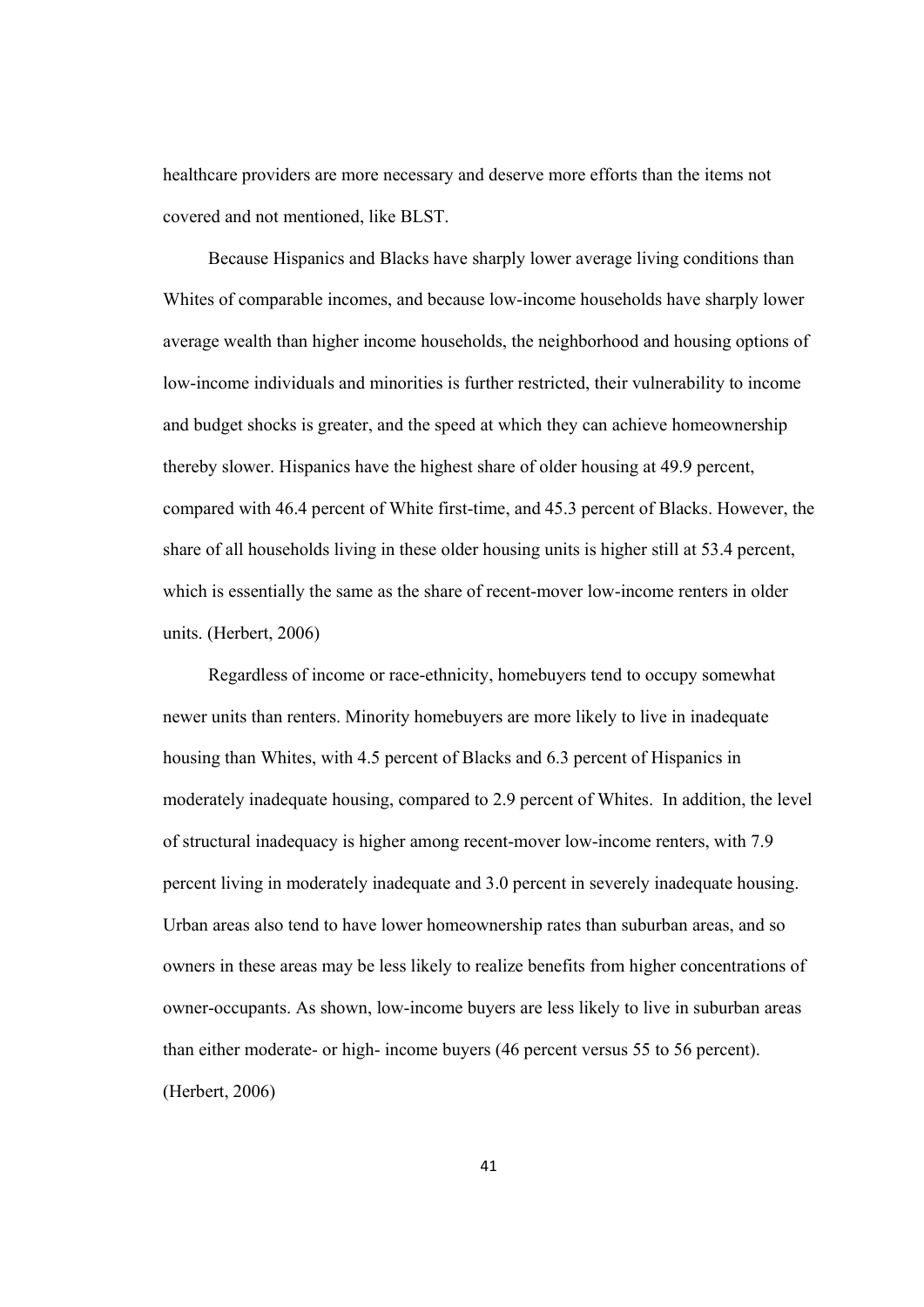#### **Conclusion and recommendation**

 The results demonstrate that minority parents, except Asians and those from families with lower annual household incomes request the BLST more strongly than Caucasian and children from families with higher annual household incomes. Furthermore, the parents with lower household incomes are more self-conscious and motivated to get their children screened by the BLST. Also, the results indicate that children from lower annual household incomes are more likely to face difficulties regarding lack of transportation, lack of insurance and financial hardship, etc. These groups of children are more likely to live in older houses and are at high risk of lead poisoning. Thus, healthcare professionals in Department of Public Health and policy makers should put more emphasis on these groups to supply help and protect them from lead poisoning.

 Children's welfare deserves more, rather than less attention, and it is necessary to further the research to investigate the barriers to the BLST, and to implement the BLST for children universally. Our study findings suggest that the public health professionals should expand more resources on African Americans, Hispanic Americans, Native Americans, and low-income families. The more effort we dedicate, the more success we will achieve.

 Lead poisoning caused damage in several of the organ systems of children including the nervous system and the kidney, and influences their physical and mental development. Identifying elevated blood lead levels in the most vulnerable young children of Nevada is a critical way to make a difference in their lives and is more than worth the time, effort, and money to provide them an opportunity for a good future. It is

42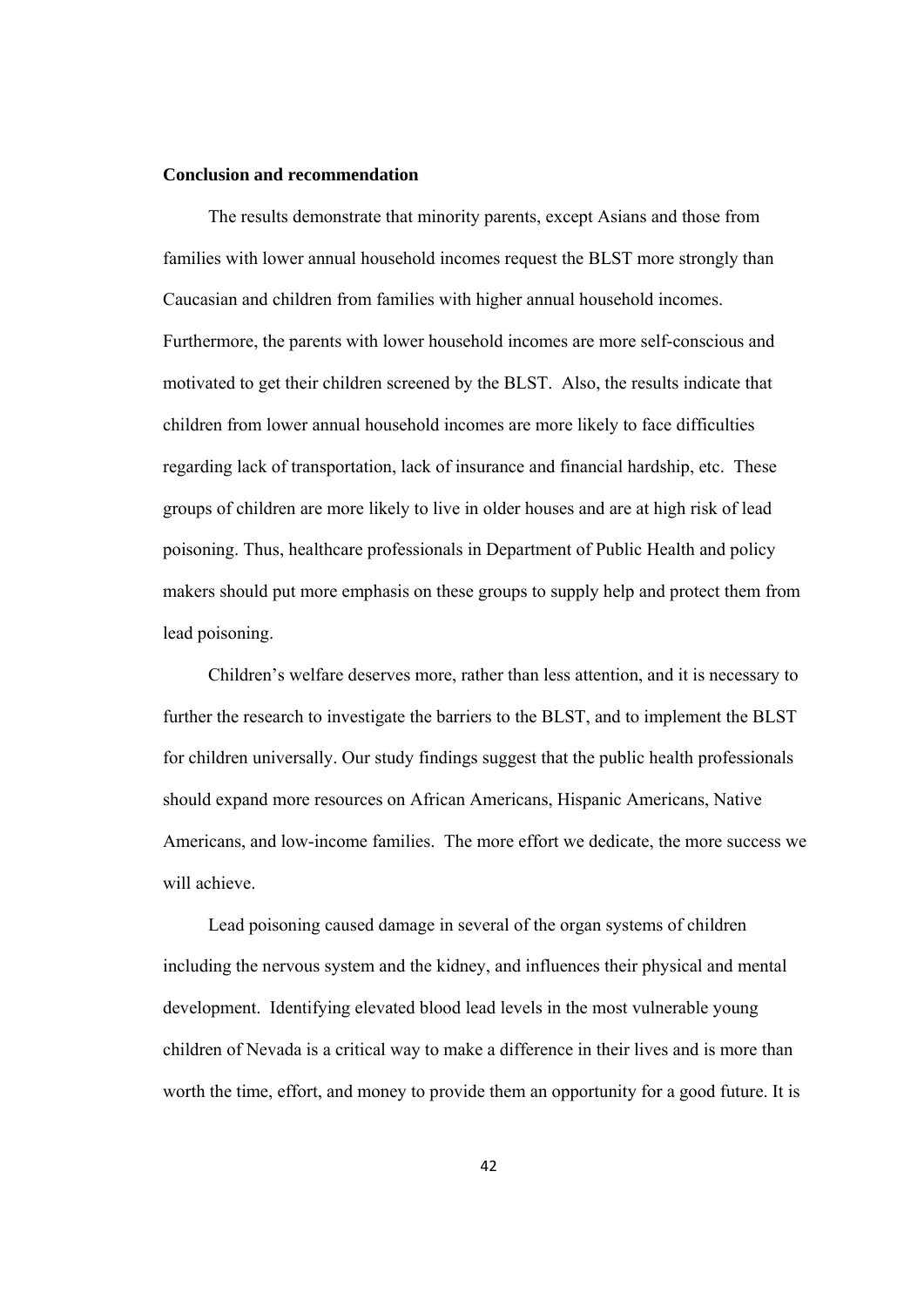our social responsibility to eliminate health disparities and supply equal and sufficient, qualified healthcare to all our children regardless of socioeconomic and racial differences.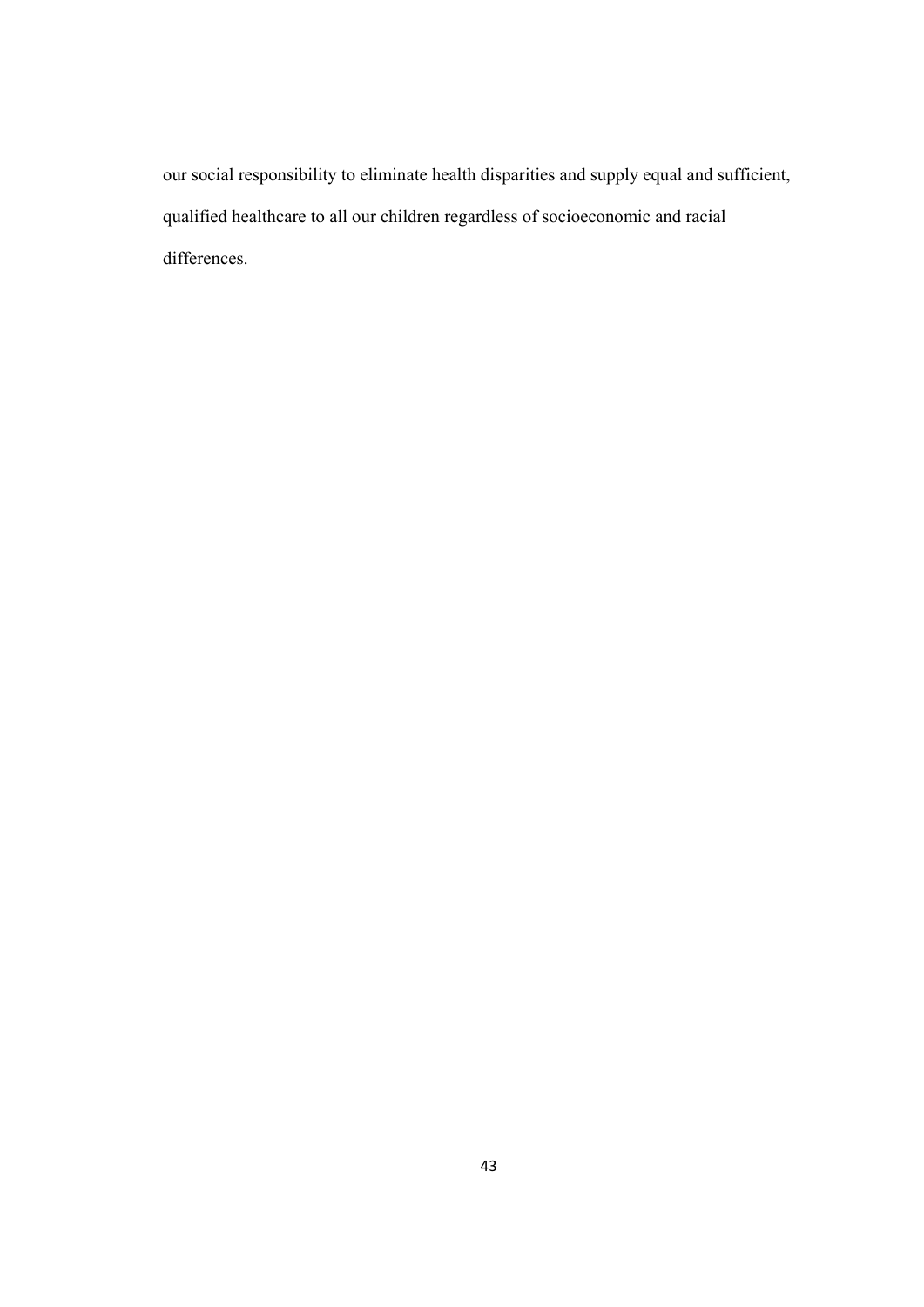#### APPENDIX 1

**Nevada School District Map** 

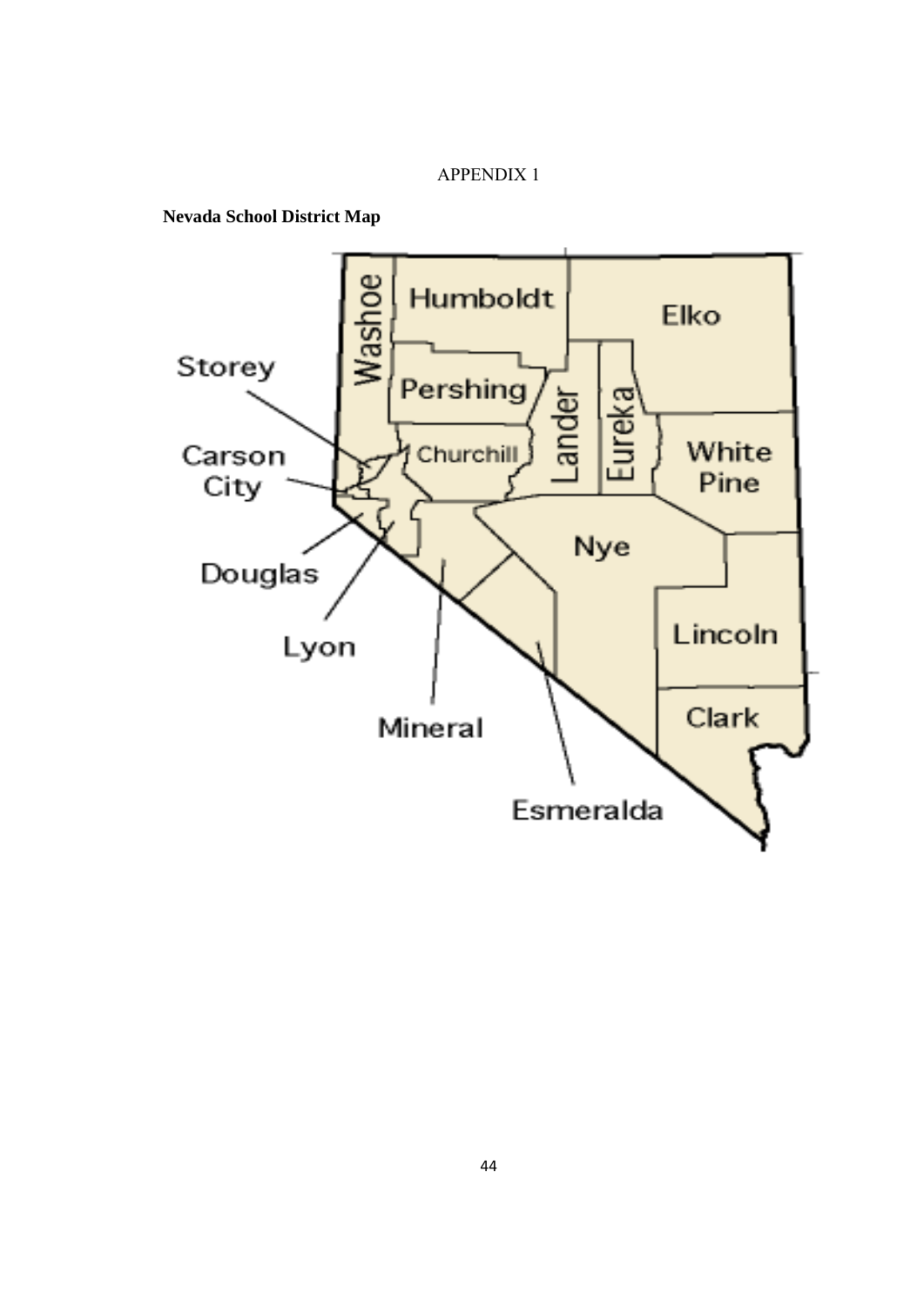#### APPENDIX 2

#### **Survey instruments**



# **Kindergarten Health Survey**

UNIVERSITY OF BUARDIAN: This survey has been designed by the Nevada Institute for Children's Research and Policy at the<br>University of Nevada Las Vegas, in partnership with the State of Nevada, Department of Health and Huma local County School District. The information from this survey will be used to help understand the health of children entering kindergarten this year. You have been asked to participate because you will have a child in kindergarten. All information from this survey will be used to discuss children's health on a group level. Your child's name will **never** be connected to your<br>responses in any way or known by the researchers. **All information in this survey is confidential.** 

| Child's Age __                                                                                                                                                              | <b>Annual Household Income</b>                                                      | Your HOME zip code: _                                                                                                                   |  |
|-----------------------------------------------------------------------------------------------------------------------------------------------------------------------------|-------------------------------------------------------------------------------------|-----------------------------------------------------------------------------------------------------------------------------------------|--|
| Elementary School Name: _____                                                                                                                                               | (check one)<br>$\Box$ \$0 -\$14,999                                                 |                                                                                                                                         |  |
| Child's Gender: Male Female                                                                                                                                                 | $\Box$ \$15,000 -\$24,999                                                           | <b>Child's Race / Ethnicity</b><br>(check one)                                                                                          |  |
| Weight of Child: ________ lbs.                                                                                                                                              | $\Box$ \$25,000 -\$34,999<br>$\Box$ \$35,000 -\$44,999                              | African American                                                                                                                        |  |
| Child's Height: $_{\text{ref.}}$ ft. $_{\text{in.}}$ (12in = 1ft)                                                                                                           | $\Box$ \$45,000 - \$54,999                                                          | $\Box$ Asian / Pacific Islander                                                                                                         |  |
| Total number of children in your household:<br>(ages 0-17) __                                                                                                               | $\Box$ \$55,000 -\$64,999<br>$\Box$ \$65,000 -\$74,999<br>$\Box$ \$75,000 -\$84,999 | $\Box$ Caucasian<br>$\Box$ Hispanic<br>□ Native American                                                                                |  |
| Total number of adults in your household:<br>$(\text{ages }18+)$                                                                                                            | $\Box$ \$85,000 -\$94,999<br>$\Box$ \$95,000 +                                      | $\Box$ Other (please specify)                                                                                                           |  |
| Please answer the following questions for the child that is enrolled in kindergarten this year.                                                                             |                                                                                     |                                                                                                                                         |  |
| 1. Is your child currently covered by medical insurance?<br>$\Box$ Yes $\Box$ No<br>If "Yes", what type of insurance? $\square$ Private, $\square$ Medicaid,                | one:                                                                                | 10. Where do you take your child for immunization (shots)? If<br>you have used more than one of these, please check the last            |  |
| $\Box$ Nevada Check Up, $\Box$ Other                                                                                                                                        | $\Box$ Primary Care Provider $\Box$ Health District                                 |                                                                                                                                         |  |
| 2. Has your child been seen by a medical provider for a                                                                                                                     |                                                                                     | (Child's regular doctor) □ School-Based Clinic                                                                                          |  |
| routine check-up (not an illness) in the past 12 months?<br>$\Box$ Yes $\Box$ No                                                                                            |                                                                                     | $\Box$ Community Health Clinic $\Box$ Other (specify):                                                                                  |  |
| 3. Does your child have a primary care provider (regular<br>doctor, nurse practitioner or physician's assistant)?<br>$\Box$ Yes $\Box$ No                                   | 11. Has your child ever been tested for lead poisoning?<br>$\Box$ Yes $\Box$ No     |                                                                                                                                         |  |
| 4. Has your child seen a dentist in the past 12 months?<br>$\Box$ Yes $\Box$ No                                                                                             | for your child? (check all that apply)<br>$\Box$ None $\Box$ Lack of transportation | 12. Have you experienced any barriers to accessing health care                                                                          |  |
| 5. Has your child ever had a cavity?                                                                                                                                        |                                                                                     | $\Box$ Lack of insurance $\Box$ Lack of good medical providers                                                                          |  |
| $\Box$ Yes $\Box$ No                                                                                                                                                        |                                                                                     | $\Box$ Lack of money $\Box$ Other (please specify): _______                                                                             |  |
| 6. Within the last 12 months how many times have you<br>taken your child to the Emergency Room (not Urgent Care)<br>for an illness or injury that was not life-threatening? | for your child?<br>$\Box$ Yes $\Box$ No                                             | 13. Have you ever tried to get mental or behavioral services                                                                            |  |
| $\Box$ None (0) $\Box$ 1-2 $\Box$ 3-5 $\Box$ 6-9 $\Box$ 10 or more                                                                                                          | If "Yes", have you had trouble getting services?<br>$\Box$ Yes (explain)            | $\Box$ No                                                                                                                               |  |
| 7. Please check all medical conditions listed below that<br>your child has                                                                                                  | 14. In general, are you able to follow your doctor's                                | recommendations for medications and/or follow up visits?                                                                                |  |
| □Asthma/Airway Disorder □ Glasses/Contacts                                                                                                                                  | $\Box$ All of the time                                                              | $\square$ Some of the time                                                                                                              |  |
| □ Hearing Aid/Impairment<br>$\square$ Diabetes                                                                                                                              | □Most of the time □None of the time                                                 |                                                                                                                                         |  |
| Physical Disability<br>$\square$ Seizures                                                                                                                                   |                                                                                     | If you did not say "All of the time", please explain why not:                                                                           |  |
| <b>D</b> ADD/ADHD<br>□Mental Health Condition                                                                                                                               |                                                                                     |                                                                                                                                         |  |
| $\Box$ Cancer<br>$\Box$ None                                                                                                                                                | least 30 minutes of physical activity? (circle one)                                 | 15. In general, how many times a week does your child do at                                                                             |  |
| Other (specify)                                                                                                                                                             | $\circ$<br>$\mathbf{1}$<br>$\overline{2}$<br>3<br>5                                 | 7<br>6                                                                                                                                  |  |
| 8. Do you think your child may have a medical problem<br>that he/she has not seen a doctor for?<br>$\Box$ Yes $\Box$ No<br>If yes, what is it?                              | the past 12 months? (check one)                                                     | 16. What type of pre-school did your child attend most often in<br>$\Box$ Head start $\Box$ Private $\Box$ Home Based $\Box$ Home Based |  |
| 9. If immunizations were not required for school, would<br>you still have your child immunized?<br>$\Box$ Yes $\Box$ No                                                     | □School/University Campus □ None/Stayed Home<br>$\Box$ Other                        |                                                                                                                                         |  |

#### PLEASE RETURN THIS SURVEY TO YOUR CHILD'S TEACHER BY TUESDAY SEPTEMBER 8, 2009

Thank you for your participation. If you are interested in participating in future research please contact the Nevada Institute for Children's Research and Policy at (702) 895-1040 or via email at nicrp@unly.nevada.edu. TEACHERS: Please return the survey to your school's front office or mail to NICRP, Kindergarten Health Survey, 4505 Maryland Parkway, Box 453030, Las Vegas, NV 89154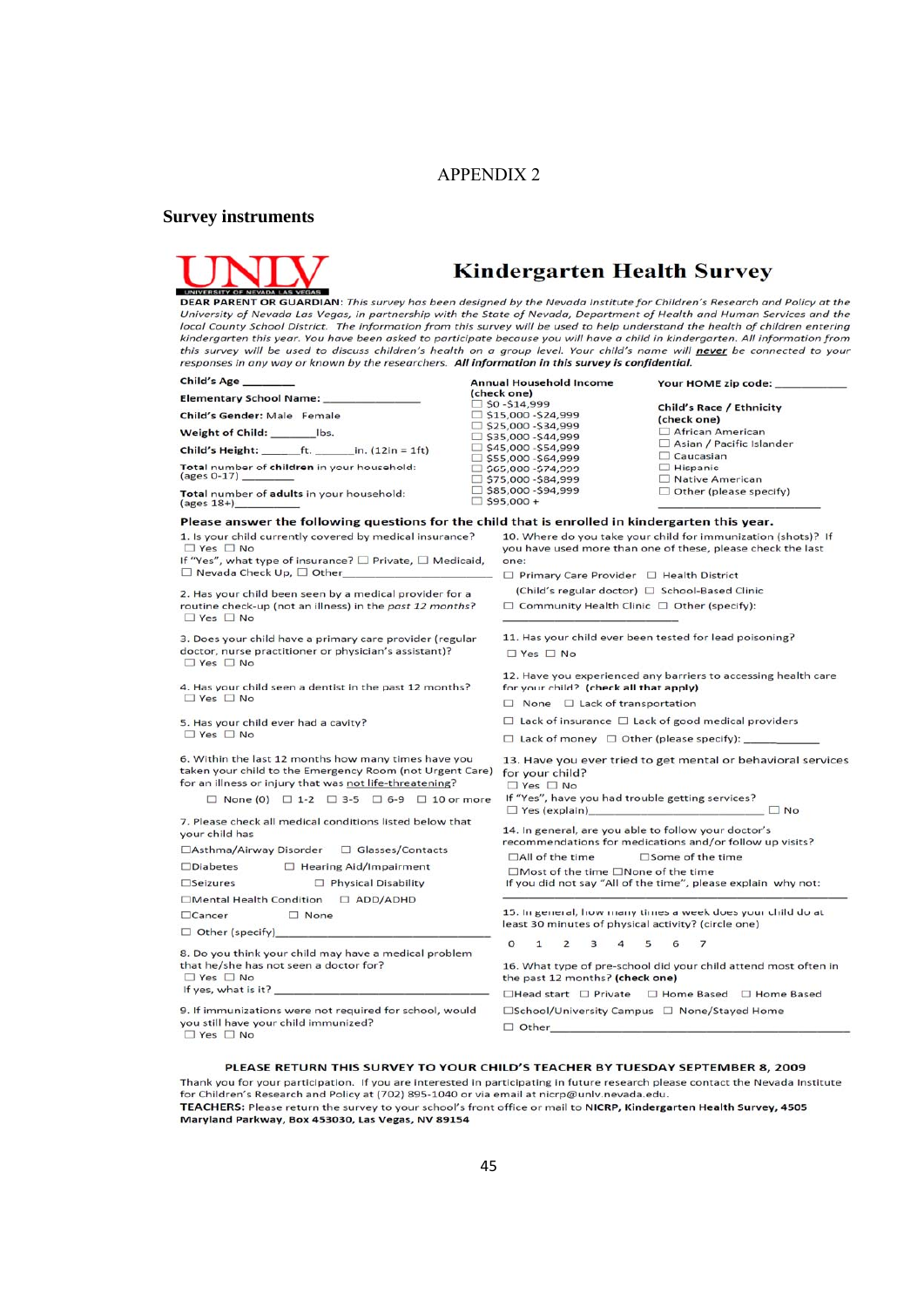#### **BIBLIOGRAPHY**

- ATSDR (Agency for Toxic Substances and Disease Registry). (1999). Toxicological profile for lead. Atlanta, GA: US Department Health and Human Services.
- Alexander FW. (1974)The uptake of lead by children in differing environments. *Environment Health Perspect*.7: 155-159.
- Barbara J. Polivka & Mary Margaret Gotteman. (2005). Parental perceptions of barriers to blood lead testing. *Journal of Pediatric Health Care.* 19 (3): 1 – 9.
- Bernard SM, McGeehin MA. (2003). Prevalence of blood lead levels  $\geq 5 \mu g/dL$  among U.S. children 1 to 5 years of age and socioeconomic and demographic factors associated with blood lead level 5 to 10 μg/dL, *Third National Health and Nutrition Examination Survey*, *1988–1994.* Pediatrics 112(6):1308–1313.
- Brown MJ, Gardner J, Sargent J, Swartz K, Hu H, Timperi R.(2001). Effectiveness of housing policies to reduce children's lead exposure.*American Journal of Public Health.* 91:621–624.
- Centers for Disease Control and Prevention.(2009). Artificial turf. Retrieved July 18, 2010 from http://www.cdc.gov/nceh/lead/tips/artificialturf.htm
- Centers for Disease Control and Prevention. (2004). Childhood lead poisoning prevention program (CLPPP). *National center for environmental health and U.S. Centers for Disease Control and Prevention.*Retrieved January 10, 2010, from http://www.cdc.gov/nced/lead/lead.htm.
- Centers for Disease Control and Prevention. (1997).Update: blood lead levels United States, 1991-1994. MMWR.46, 141- 146.
- Chien LC, Yeh CY, Lee HC, Chao H, Shieh MJ, Han BC. (2006). Effect of the mother's consumption of traditional Chinese herbs on the estimated infant daily intake of lead from breast milk.*Science Total Environment*. 352 (2-3): 120 – 126.
- Christopher E. Herbert, & Eric S. Belsky. (2006). The homeownership experience of lower-income and minority families, a review and synthesis of the literature. U.S. Department of housing and urban development. Office of Policy Development and Research.
- Claudio L. (2008). Synthetic turf: health debate takes root. *Environmen Health Perspect.* 116:A116–A122.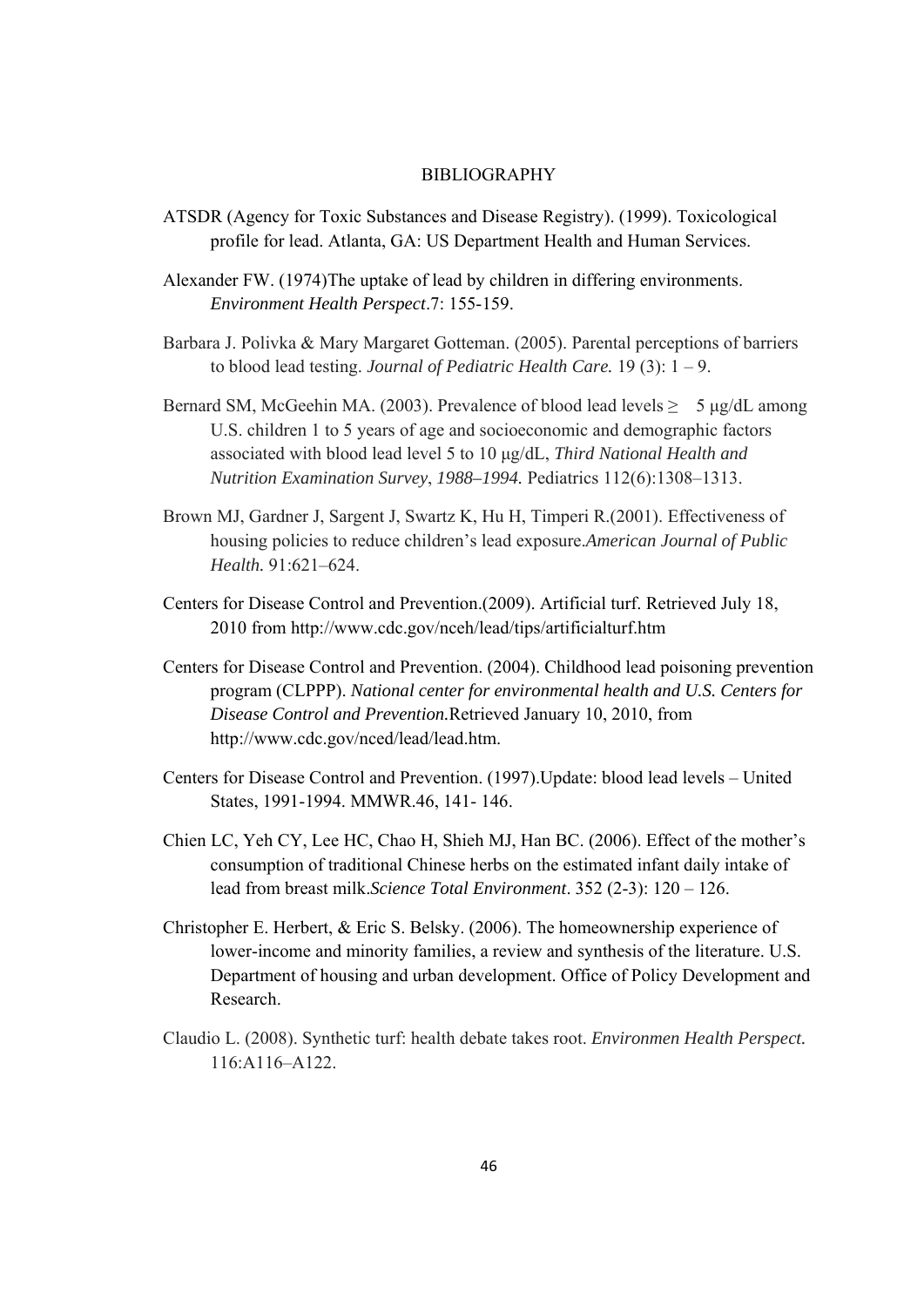- CPSC (Consumer Products Safety Commission).(2007). Recalls and product safety news.Retrieved July 18, 2010 from http://www.cpsc.gov/cpscpub/prerel/prerel.html.
- Daniel Bates. (2011). Hispanic and Asian children will outnumber white kids before end of decade… four years earlier than predicted. Retrieved July 18, 2011 from http://www.dailymail.co.uk/news/article-1374041/Hispanic-Asian-childrenoutnumber-white-kids-US-end-decade.html
- Data from badawy MK and Conners GP. American Academy of Pediatric Committee on Environmental Health and Centers for Disease Control and Prevention.
- Erickson L; Thompson T, (2005).A review of a preventable poison: pediatric lead poisoning, *Journal for Specialists in Pediatric Nursing,* 10 (4): 171-82.
- Education commission of the states. (2011). Access to kindergarten: Age issues in state statutes. Retrieved July 14, 2011 from http://mb2.ecs.org/reports/Report.aspx?id=32
- Farfel MR, Orlova AD, Lees PS, Rohde C, Ashley PJ, Chisolm JJ.(2003). A study of urban housing demolitions as sources of lead in ambient dust: demolition practices and exterior dustfall. *Environment Health Perspect*. 111: 1228-1234.
- FDA (U.S. Food and Drug Administration).(2006). Total diet study statistics on element results. Washington, DC. Retrieved July 11, 2010 from http://www.cfsan.fda.gov/arobat/tds1byel.pdf.
- Feingold, M., & Anderson, R.L. (2004).Lessons and tactics to lead the charge against lead poisoning.*Contemporary Pediatrics*, 21(4): 49-50, 52-54.
- Fernberg, A.N. & Cummings, C.K. (2011). Blood lead screening. Clinical Pediatrics, 44 (7): 569-574.
- Ford, M.D., Delaney, K.A., Ling, L.J., & Erickson, T. (2001).Clinical toxicology. Philadelphia, PA: W.B. Saunders Company.
- Gracia RC; Snodgrass.(2007). Lead toxicity and chelation therapy.*American Journal of Health-System Pharmacy*. 64 (1): 45-53
- Goldstein GW. (1992). Neurologic concepts of lead poisoning in children. *Pediatrics Annals Journal*. 21: 384-8
- Henretig, F.M. (1998). Lead. In L.R. Goldfrank, N.E. Flomenbaum, N.A. Lewin, R.S. Weisman, M.A. Howland, & R.S. Hoffman (Eds), *Goldfrank'stoxicologic emergencies*. 6:1277-1318.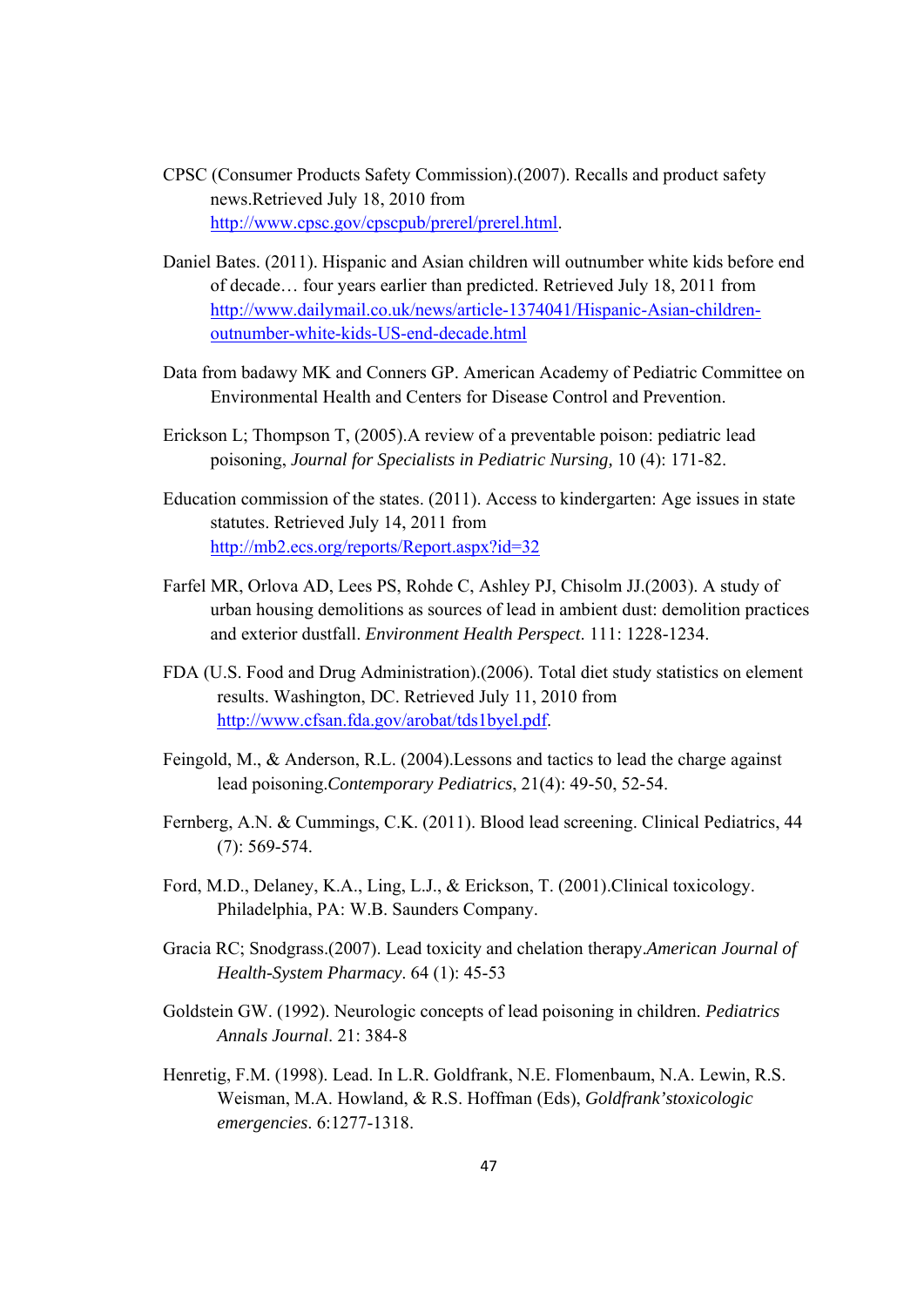- Hu, Howard.(1991). Knowledge of diagnosis and reproductive history among survivors of childhood plumbism". *American Journal of Public Health*.81(8): 1070–1072.
- Jacobs DE, Nevin R. (2006). Validation of a 20-year forecast of US childhood lead poisoning: updated prospects for 2010.*Environment Research Journal*. 102(3):352–364.
- Korfmacher KS, Kuholski K. 2007. Do the same houses poison many children? An investigation of lead poisoning in Rochester, New York, 1993–2004.*Public Health Report*. 122(4):482–487.
- Lawrence RA. 1997. A review of the medical benefits and contraindications to breastfeeding in the United States (Maternal and Child Health Technical Information Bulletin). Arlington. VA: National center for education in maternal and child health.
- Mahaffey KR. (1990). Environment lead toxicity: nutrition as a component of intervention. *Environment Health Perspect.* 89:75-8.
- Manahan, S.E. (1991). Toxicological chemistry (5<sup>th</sup>ed.). Chelsea, MI:Lewis.
- Meyer, P.A, Brown, M.J, & Falk, H. (2003).A global approach to childhood lead poisoning prevention.*International Journal of Hygiene and Environmental Health*. 206 (4-5):363-369.
- National Center for Healthy Housing and the University of Cincinnati Department of Environmental Health.(2004).Evaluation of the HUD Lead-Based Paint Hazard Control Grant Program: Final Report. Columbia, MD:National Center for Health Housing. Retrieved 20, August 2010, from http://www.centerforhealthyhousing.org/HUD\_National\_\_Evaluation\_Final\_Repor t.pdf.
- National Center for Health Statistics.(2009). Healthy People 2010/2020.Retrieved July 18, 2010 from *http://www.cdc.gov/nchs/hphome.htm.*
- Nevada Institute of Children Research Policy, (2009). Heath status of children entering kindergarten: Results of the 2008-2009 Nevada Kindergarten Health Survey. Pp: 5-6.
- O'Fallon, L.R. (2004). Beyond the bench: Go for the GLO. *Environmental Health Perspectives*, *112*(6), A351.Retrieved June 16, 2010, from http://ehp.niehs.nih.gov/docs/2004/112–6/EHP112p348 PDF. Washington, DC: 2000.Available at http://www.hud.gov/offices/lead/reports/fedstrategy2000.pdf.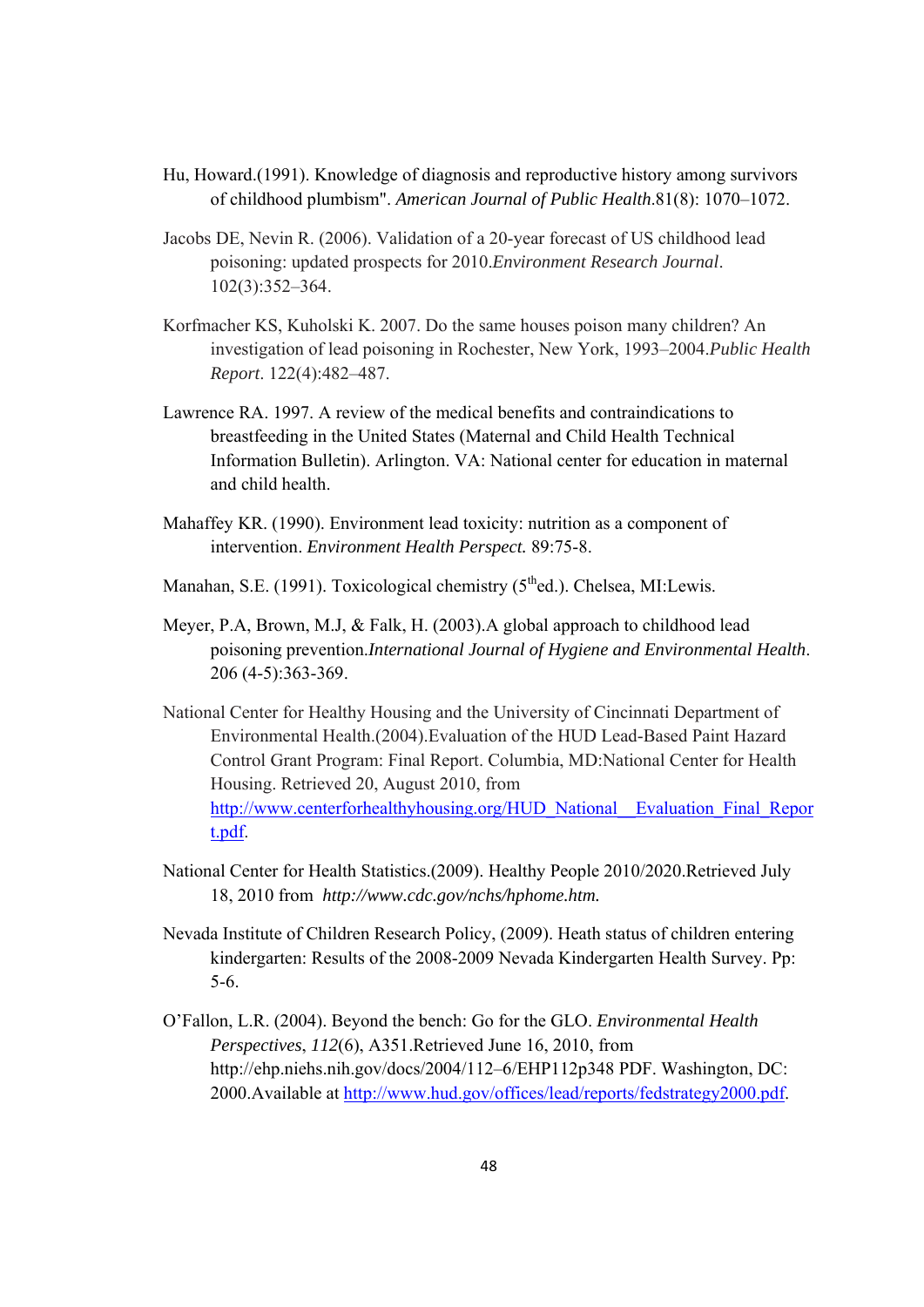- Reagan, P.L. & E.K. Silbergeld. 1989. Establishing a health based standard for lead in residential soils. In: Hemphill and Cothern, eds. Trace substances in environmental health, supplement to Volume 12, (1990) of Environment Geochemistry and Health.
- Root RA. (2007). Lead loading of urban streets by motor vehicle wheel weight.*Environment Health Perspect* 108: 937 – 940.
- Kenneth D. Rosenman, & Amy S. Sims. (2007). 2007 Annual report of blood lead levels on adults and children in Michigan. Retrieved Aug 28, 2011 from http://michigan.gov/documents/mdch/07Lead\_all\_287172\_7.pdf.
- Schwartz J, Levin R. (1991). The risk of lead toxicity in homes with lead paint hazard. *Environment Research*. 54:1–7.
- Southern Nevada Health District. (2009). Child lead poisoning prevention program. Retrieved August  $4<sup>th</sup>$ , 2010 from Http://www.southernnevadahealthdistrict.org/clppp/lead-poisoning.php
- US Department of Health and Human Services. (2000). Healthy people 2010 (conference ed, in 2 vols). Retrieved July  $18<sup>th</sup>$ , 2010 from http://www.health.gov/healthypeople.
- US Department of Housing and Urban Development. (2000). Eliminating childhood lead poisoning: a federal strategy targeting lead paint hazards. President's Task Force on Environmental Health Risks and Safety Risks to Children. Retrieved July 20, 2010 from Http://www.epa.gov/ochp/ochpweb.nsf/content/pdf13.../leadhaz.pdf.
- U.S. Geological Service.(2004). Lead. Retrieved July 18, 2010 from http://minerals.usgs.gov/minerals/pubs/commodity/lead/leadmcs04.pdf.
- U.S. EPA.(2007). Air Trends Report: Lead. Retrieved July 18, 2010 from http:// www.epa.gov/airtrends/lead.html.
- U.S.EPA (U.S. Environmental Protections Agency).(2006). Air Quality Criteria for Lead (Final).Retrieved July 20, 2010 from http://cfpub.epa.gov/ncea/cfm/recordisplay.cfm?deid=1588823.